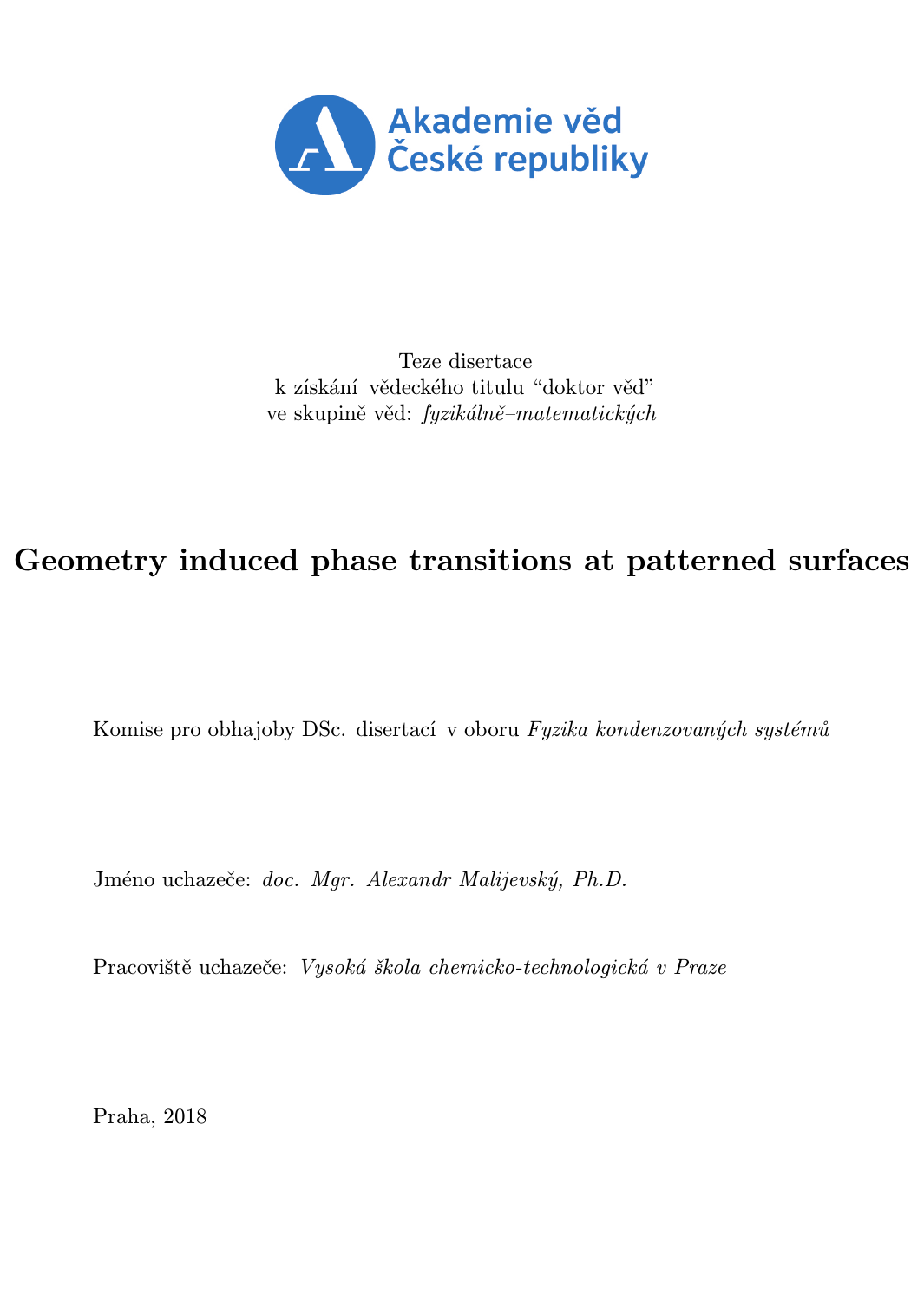# Contents

|             | 1 Summary                                                          | $\mathbf{1}$               |
|-------------|--------------------------------------------------------------------|----------------------------|
| $2^{\circ}$ | Introduction                                                       | $\overline{2}$             |
| 3           | <b>Bulk Critical Phenomena</b>                                     | $\overline{\mathbf{4}}$    |
|             | 4 Interfacial Phase Transitions: A Planar Geometry<br>4.1<br>4.2   | 7<br>$\overline{7}$<br>15  |
| 5           | <b>Classical Density Functional Theory</b>                         | 18                         |
| 6           | Interfacial Phase Transitions: A Non-Planar Geometry<br>6.1<br>6.2 | 21<br>22<br>30<br>35<br>36 |
| 7           | Conclusions                                                        | 38                         |
|             | 8 List of selected publications                                    | 39                         |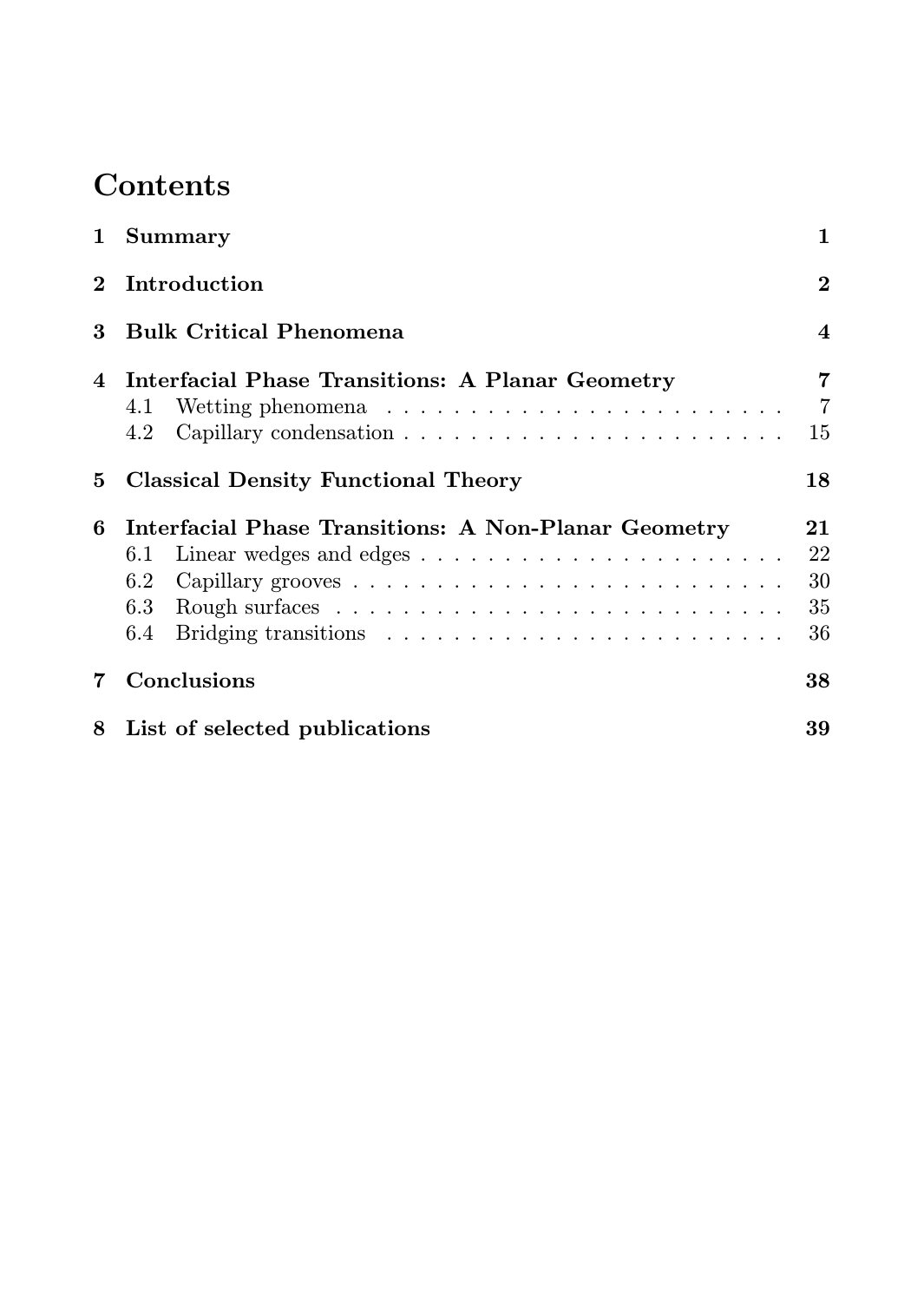## 1 Summary

The objective of the doctoral thesis is to present my contribution to the theory of interfacial phase transitions. In this thesis, I will put my research into a broader context, including a historical development of the field. To this end, the thesis starts with a brief summary of the main properties of bulk phase transitions, i.e. those occurring in macroscopically large and uniform systems. Eventually, I will turn to a description of the phenomenology of surface phase transitions in a planar geometry. These include wetting transitions and capillary condensation; in both cases, an ambient (or bulk) fluid is considered to be a low-density (gas) phase but a geometry restriction due to the presence of the confining wall(s) and the corresponding wall-fluid interaction induce a formation of a high-density liquid-like phase that would be metastable in bulk. In order to link these and related phenomena with the microscopic properties of the matter, an appropriate statistical-mechanical tool is needed, which I briefly introduce. The main part of the thesis is devoted to a description of interfacial phenomena at non-planar model walls. This primely includes wedge and groove filling transitions, wetting at periodically patterned walls and bridging transitions between two spherical or cylindrical walls. The nature of these transitions, criticality and the effect of thermal fluctuations are discussed and a brief summary including perspective of the field is provided in the final part of the thesis.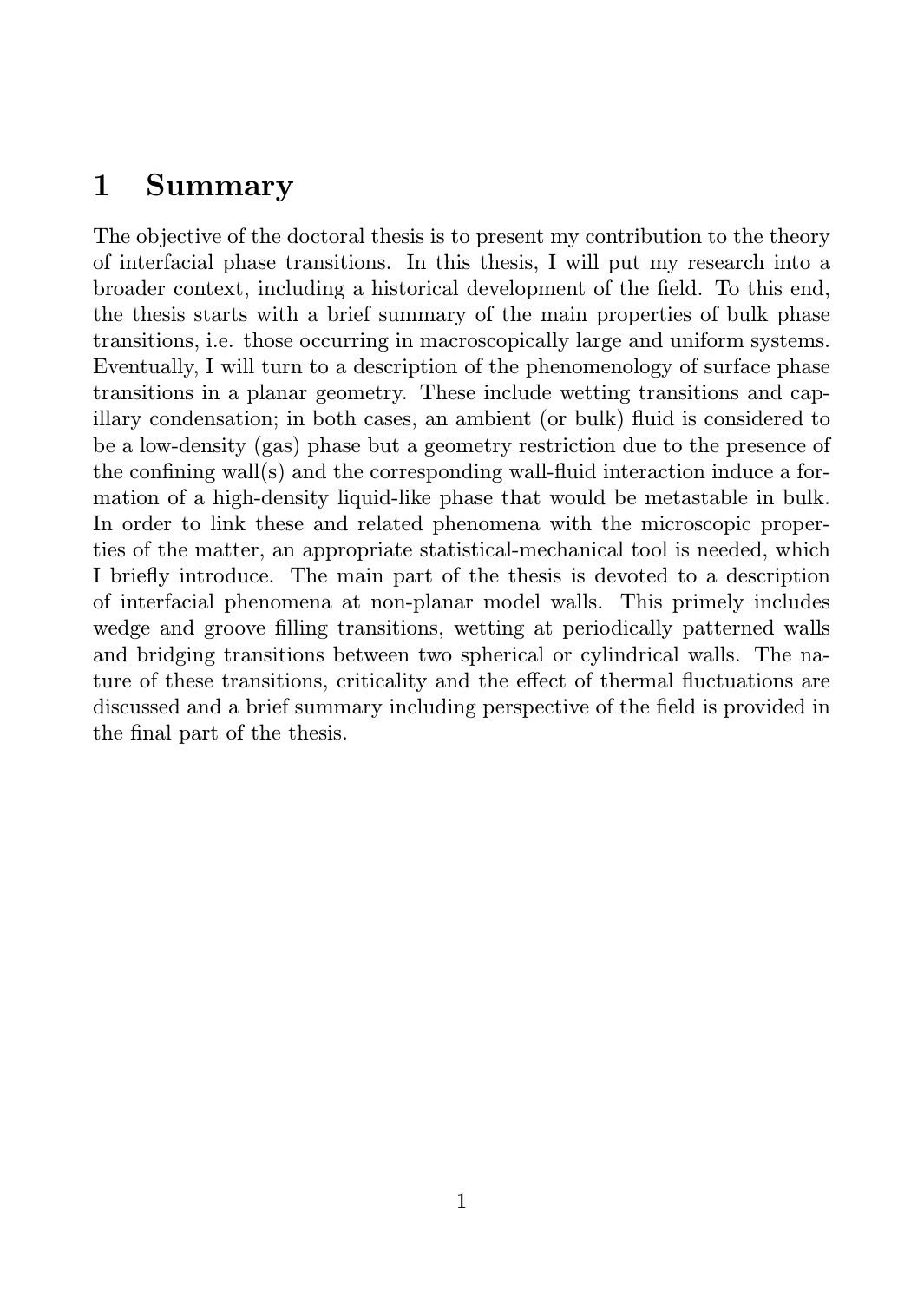### 2 Introduction

The presented dissertation belongs to the field of statistical physics of liquids applied to phenomena, and phase transitions in particular, that occur on surfaces where two bulk phases meet. In most cases, we will deal with a solid-gas interface, at which, under certain circumstances, a liquid phase nucleates. A theoretical basis of these wetting phenomena has been formed already in nineteenth century and is associated with the classical works of T. Young and P.-S. Laplace. Within their fully macroscopic treatment, the wetting behaviour of solid walls, i.e. their affinity to adsorb liquid, is provided by phenomenological quantities such as contact angle, surface tension etc. In particular, it was shown that the contact angle  $\theta$  of a sessile drop sitting on a planar solid wall is given by balancing surface tensions at the wall-liquid-gas coexisting line. However, it was not before the 70's of the last century, when it turned out that a change from a partial wetting state  $(\theta > 0)$  into a complete wetting state  $(\theta = 0)$  at bulk two-phase coexistence pressure (or, equivalently, chemical potential) is an example of a surface phase transition. From a statistical mechanical viewpoint this means that the (surface) free energy of such a system (which can be linked directly with the contact angle  $\theta$ ) exhibits singularity at this thermodynamic point. Interestingly, the very beginning of this new field of wetting transitions was accompanied by a controversy about the order of the transition. While the Cahn model predicted that the transition is first-order [1, 2], such that the slope of the contact angle changes abruptly and the latent heat is released, a more microscopic Sullivan's model [3, 4, 5] showed that the transition is continuous (the singular behaviour of the free energy is then shifted to higher derivatives). Using scaling methods [6] and a fully microscopic classical density functional theory (DFT) [7] the debate was resolved in early 80's with a compromise: the order of the transition depends on the character of the microscopic (intermolecular) forces and both scenarios are possible, although the first-order wetting transitions are much more abundant in nature.

After three decades of an intense theoretical scrutiny it may be concluded that wetting phenomena at planar solid walls are sufficiently well understood [8]; this includes a description of possible phase transitions and corresponding fluctuating regimes, their nature and a connection with microscopic properties of the matter. More recently, however, fluid condensation at structured or nano-patterned surfaces attracted a considerable interest. There are at least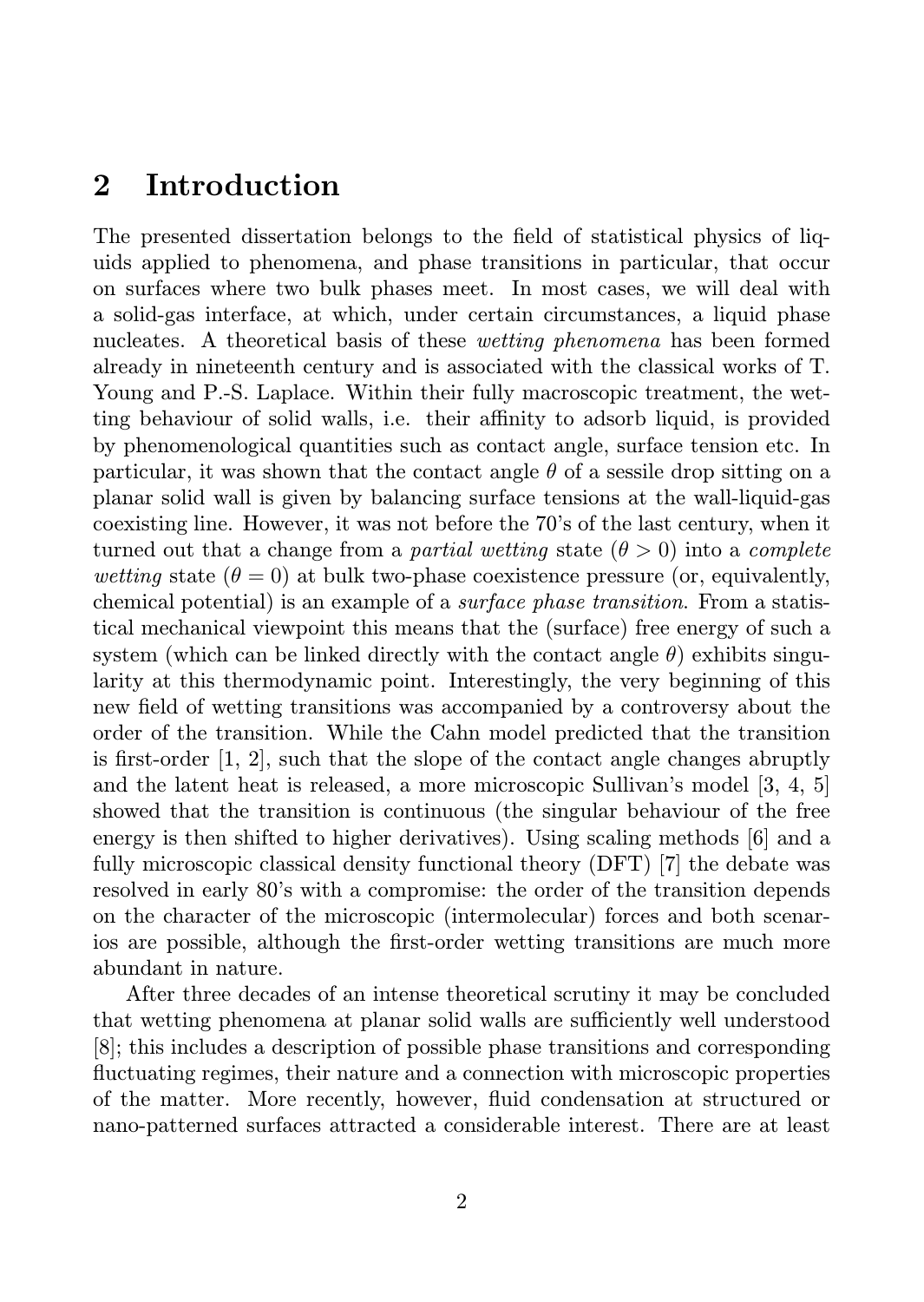two reasons for that. Firstly, the wall geometry can have a dramatic impact on the fluid phase behaviour; it reveals that even a microscopic corrugation and roughness of the wall may change location and order of the phase transitions or even induce completely new phenomena that are absent in the planar case. Clearly, on a microscopic scale any solid surface is rough and thus our knowledge of surface phenomena on perfectly smooth walls should be thought only as a first approximation towards understanding of fluid adsorption on real surfaces. Secondly, with advanced techniques in nanolitography [9, 10] that enable modification of the shape of solid surfaces even on a molecular scale, the understanding of fluid phase behaviour near such modified surfaces becomes important in view of modern technologies such as micro- and nanofluidics [11].

A description of fluid phase behaviour near structured surfaces turned to be an extremely complex and non-trivial task. One obvious reason for this is that a non-planar geometry breaks symmetry of the system along at least one dimension which makes the analysis much more complicated compared to the planar case. Another specific aspect of these systems is that the underlying phase behaviour is very sensitive to the geometric details of the wall. For example, adsorption at sinusoidally shaped walls was shown to exhibit so called unbending transition  $[12]$ ; in this case, the shape of the liquid-gas interface, which forms above the liquid film intruding between the wall and the ambient gas, follows initially the shape of the wall and grows continuously as the pressure is increased. However, at some point the interface changes its shape abruptly and flattens; this is an example of a geometry-induced (first-order) phase transition. If, in contrast, the shape of the wall is "saw-tooth", there is no such an unbending transition and the sinusoidal undulation of the liquidgas interface persists, although its amplitude decreases continuously with the film height.

A general task for a theorist is to address several questions. First of all, we wish to know what kind of (surface) phase transitions such a given model wall may induce and under which conditions. Furthermore, we want to know what is the nature of the transitions and if continuous, to quantify the divergence of the pertinent quantities by determining the associated critical exponents. The values of the critical exponents can be both universal or may depend on the character of the microscopic interactions; in the latter case, obviously, a microscopic approach needs to be applied. It is also important to show if/that there exists "hidden symmetries" between various apparently very distinct interfacial transitions, but which we can describe in a formally same way with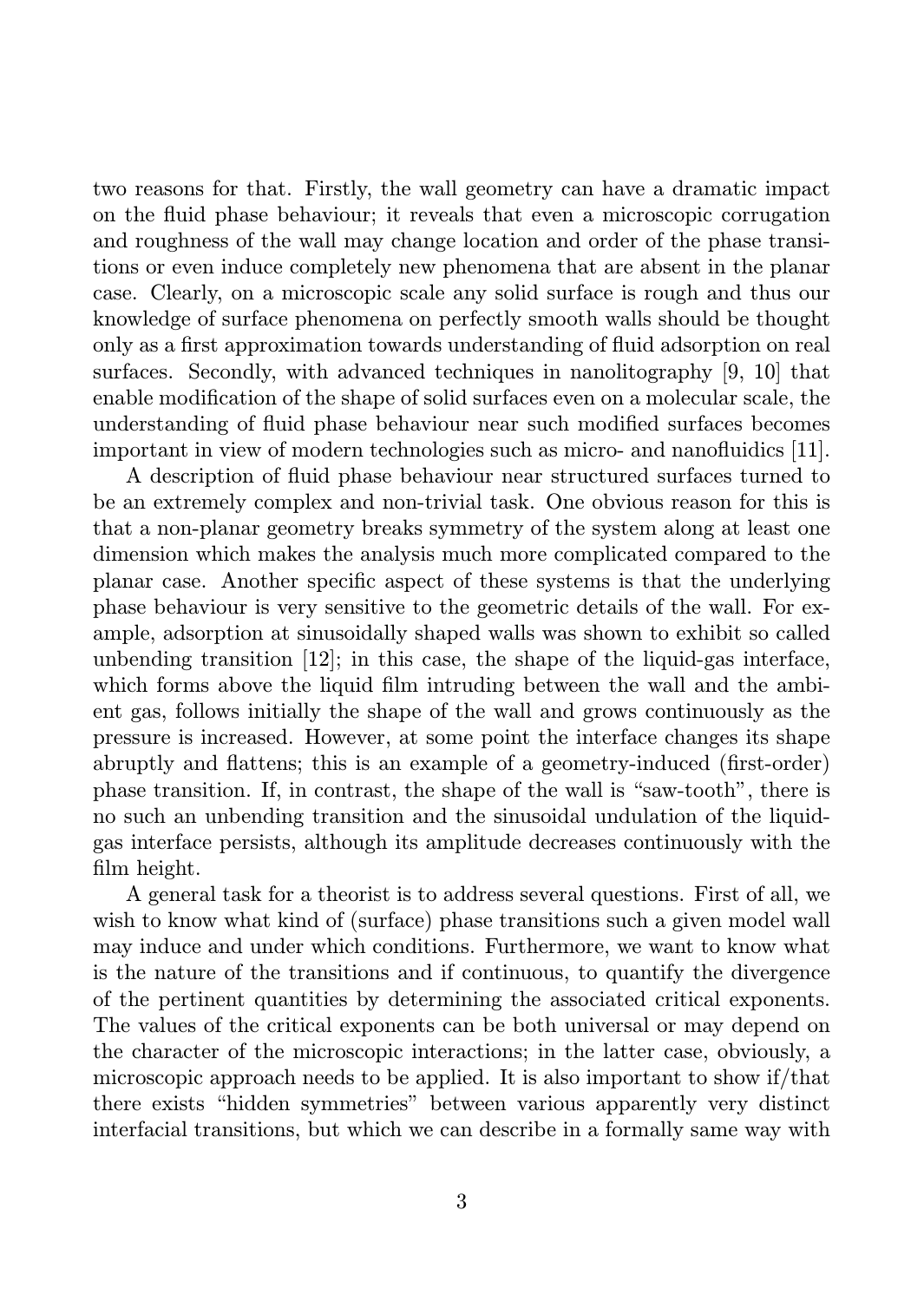identical values of critical exponents.

In the remainder of the thesis I will start with a brief overview of the bulk critical phenomena (section 2) which is followed by a concise introduction to the theory of wetting transitions and capillary condensation (section 3), i.e. two fundamental examples of surface phase transitions in a planar geometry. In section 4 I will mention some of the main theoretical methods which I have used in works that are discussed in section 5. These are the interfacial phenomena in non-planar confining geometries and the corresponding list of publications concludes the thesis.

## 3 Bulk Critical Phenomena

Bulk phase transitions and critical phenomena occur in macroscopic systems where the matter is not affected by the presence of external fields and boundaries, and thus the distribution of the matter is uniform on average. In figure 1 a typical sketch of the phase diagram in the pressure-temperature projection is shown; the lines represent phase boundaries where two distinct phases can coexist. By crossing the phase boundaries, the system undergoes first-order phase transition during which its macroscopic properties change abruptly. The liquid-vapour line terminates at the *critical point* beyond which no distinction between the two phases can be made. This means that the coexistence line can be bypassed in a path connecting two distinct fluid phases. This contrasts with the solid-liquid and solid-vapour transitions since in these cases the two phases possess different symmetry. The phenomena that occur near the critical point are called critical phenomena and are characterised by strong fluctuation effects and by a power-law divergence of certain quantities which can be quantified by critical exponents. Generally, two phases that occur near the critical point are distinguished by the order parameter which is typically zero in one (less ordered) phase and non-zero in another phase. In particular, for the liquid-vapour system the order parameter is the density difference between the two phases,  $\rho_L - \rho_V$ , so that its value is zero above the critical temperature  $T_c$  and non-zero below. By defining the reduced temperature  $t = (T_c - T)/T_c$ , the critical behaviour near the liquid-vapour critical point is characterized by the following relations and critical exponents: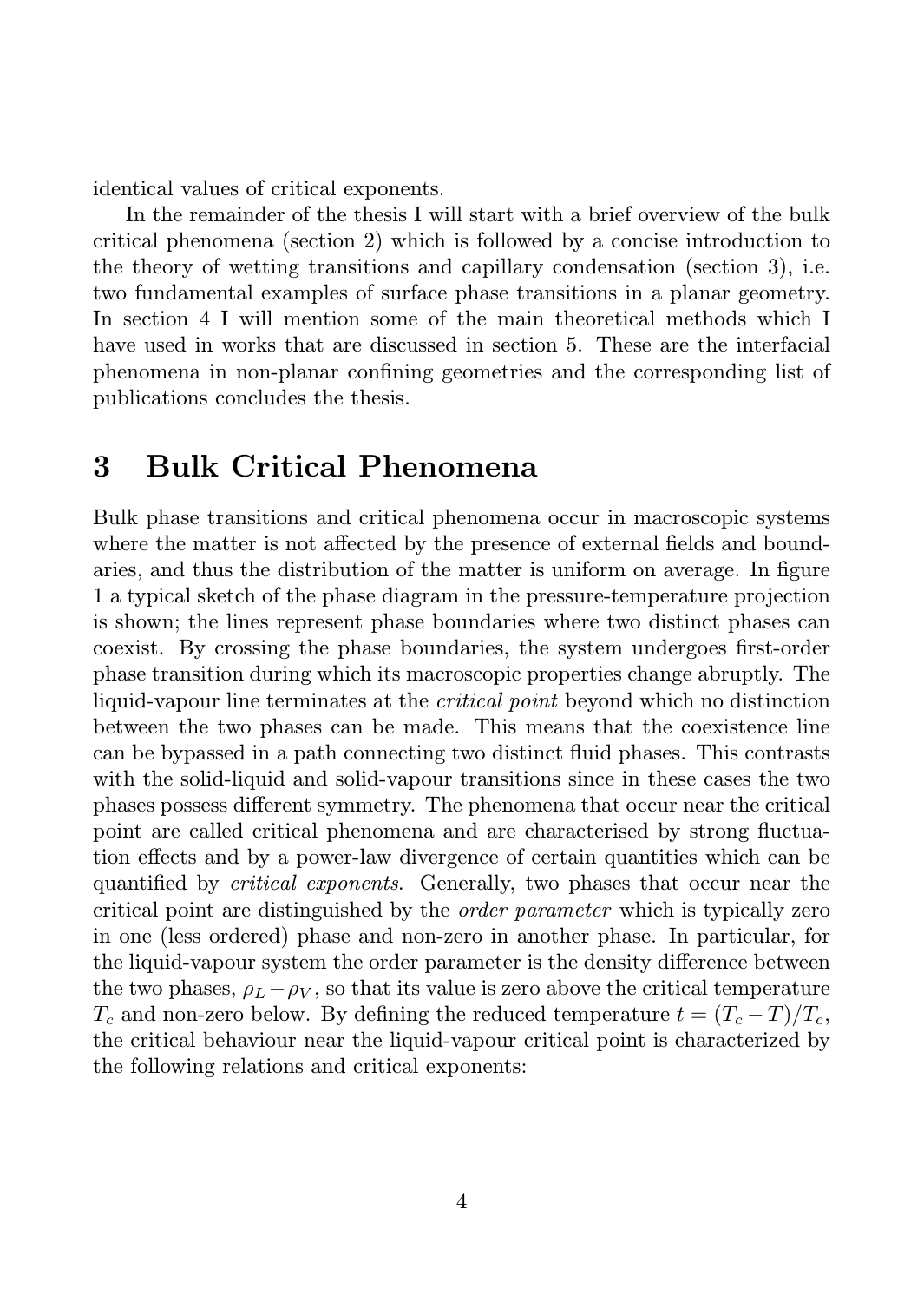

Figure 1: Temperature-pressure phase diagram of a simple substance. All the transitions are discontinuous except at the critical point (C).

- Specific heat:  $C_v \propto |t|^{-\alpha}$  as  $t \to 0$  at  $\rho = \rho_c$ ;
- Density difference:  $\rho_L \rho_V \propto t^{\beta}$  as  $t \to 0$ ;
- Isothermal compressibility:  $\chi_T \propto |t|^{-\gamma}$  as  $t \to 0$ ;
- Critical isotherm:  $\rho_L \rho_V \propto |P P_c|^{1/\delta}$  as  $P \to P_c$  at  $t = 0$ ;
- Correlation length:  $\xi \propto |t|^{-\nu}$  as  $t \to 0$ ;
- Density-density correlation function:  $G(r) \propto \frac{1}{r^{d-2+\eta}}$  at  $t = 0$ .

The concept of the critical point was introduced in 1869 when Andrews presented his experimental results on carbon dioxide [13]. Soon after, van der Waals formulated first microscopic theory for fluid phase behaviour in which the critical point was included [14]. Almost simultaneously, the critical point<sup>1</sup> emerged also in the theory of ferromagnets proposed by Weiss. These advances revealed a very interesting similarity between fluids and magnets; when the pressure is taken as the analogue of magnetic field H and the pressure difference as the analogue of magnetization  $M$ , the two theories exhibit notably similar critical behaviour. Even more remarkably, van der Waals and Weiss theories turned out to provide an identical set of critical exponents. The close

<sup>1</sup>For magnets, the critical point or critical temperature is often termed as Currie point and Currie temperature, respectively.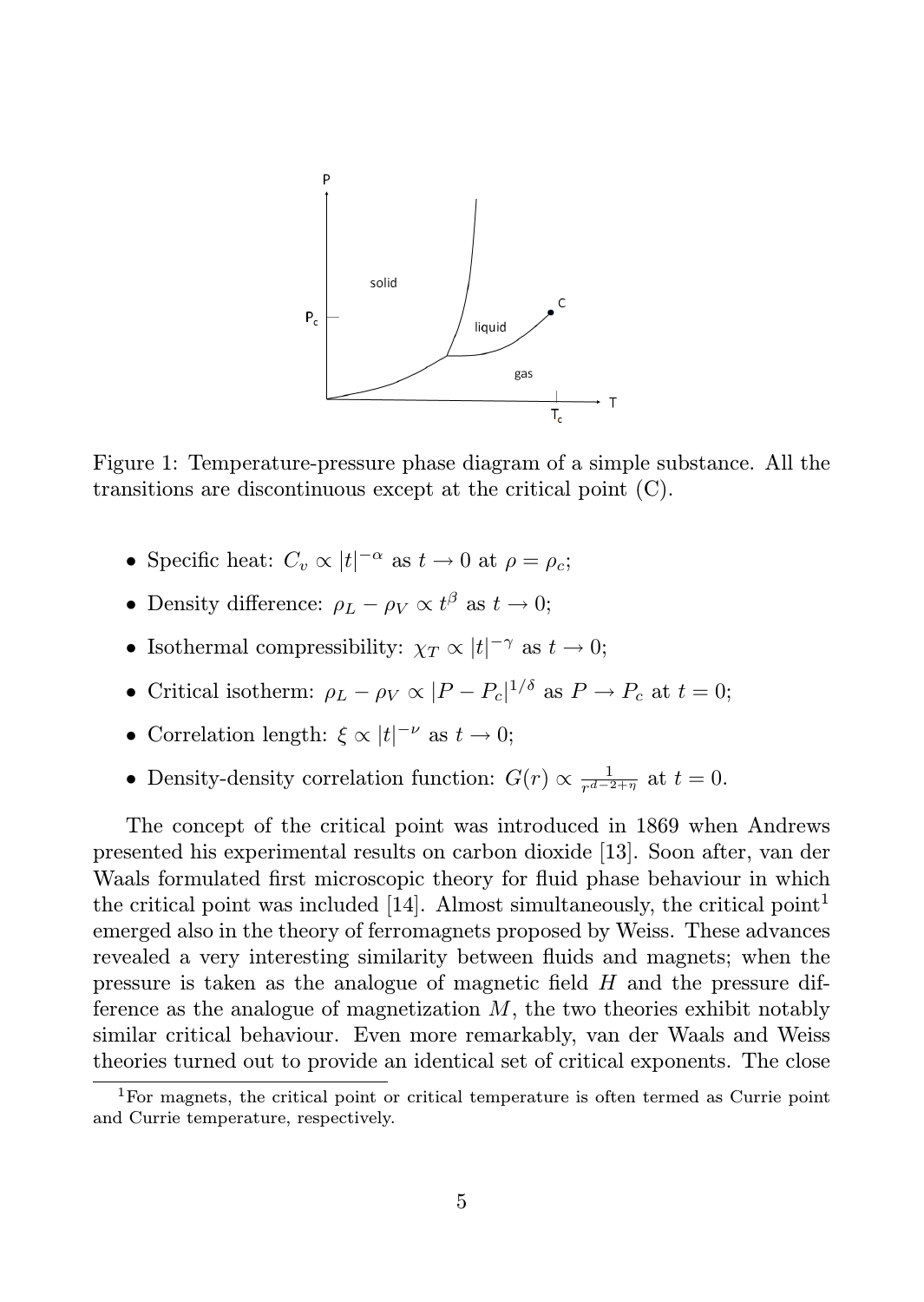analogy between the two theories, describing entirely disparate systems, was eventually explained by the Landau theory [15] of continuous phase transitions. The Landau theory, based solely on a few simple phenomenological assumptions, proved to be extraordinary useful. In fact, the Landau theory became a synonym to all mean-field (MF) theories, which do not account properly (or neglect at all) for long-range fluctuations, since any MF theory is only a specific case of the general Landau theory. However, the effect of fluctuations near the critical point is generally important, hence the MF theories are not exact and the so called classical critical exponents which they predict do not match with real experiments.

The behaviour of equilibrium systems with many degrees of freedom is most conveniently described by means of statistical mechanics. Formally, the general strategy of the statistical-mechanical treatment is very straightforward: all, what is needed, is to evaluate the partition function

$$
Z = \text{Tr}e^{-\beta \mathcal{H}},\tag{1}
$$

where H is the Hamiltonian governing the system and  $\beta = 1/k_BT$  is the inverse temperature with  $k_B$  being the Boltzmann constant. Taking derivatives of Z, all thermodynamic properties of the system and its fluctuation behaviour can be determined. However, when it comes to continuous phase transitions, it reveals that their behaviour are largely insensitive to the details of the model and their nature, characterised by the critical exponents, are same even for a large number of diverse systems that constitute a given universality class. Hence, even very simple,"minimal" models, such as the famous Ising model, can be used to describe critical behaviour of many systems. The Ising model is defined by the Hamiltonian [16]

$$
\mathcal{H} = -J \sum_{\langle ij \rangle} S_i S_j - H \sum_i S_i , \qquad (2)
$$

where J is the interaction parameter and where the degrees of freedom  $S_i = \pm 1$ are assumed to interact only with their nearest-neighbours. An exact solution of the Ising model in two dimensions by L. Onsager (1944) [17] showed that the mean-field (Landau-type) theories provide only approximative values of the critical exponents and cannot be considered as fully satisfactory.

The fail of the "classical era" of the theory of critical phenomena induced a great challenge for a formulation of an alternative theory which would properly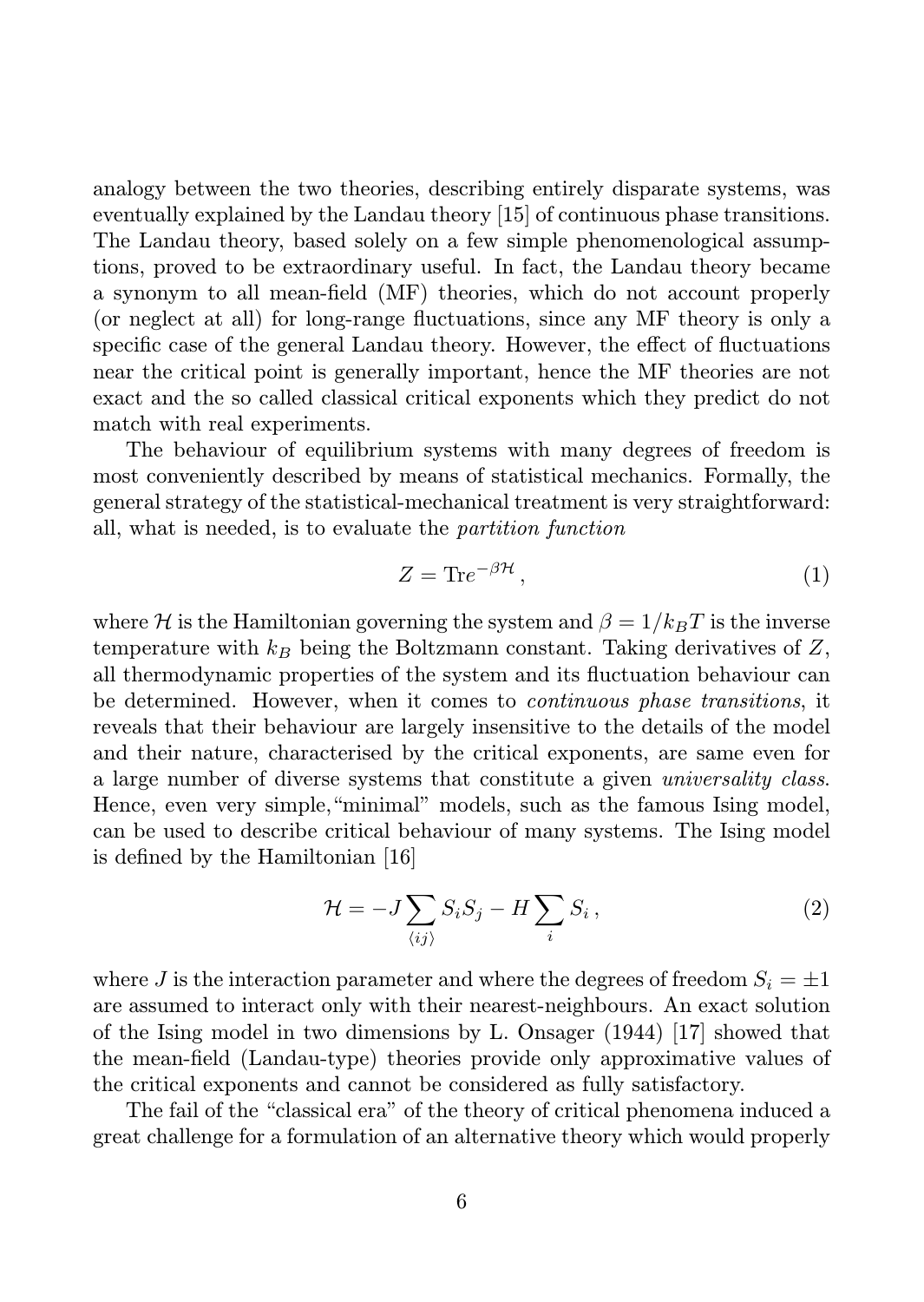incorporate an impact of thermal fluctuations. This effort proved to be highly non-trivial, as it occurred that no extension of the previous methods is satisfactory but rather a completely new approach is needed. Such a theory should e.g. explain, why the critical exponents are not independent but are linked by certain identities. As first shown by Widom (1965) [18], the existence of the exponent relations can be explained by assuming scaling properties of the free energy near the critical point. This Widom's hypothesis also explains why binodals of different systems collapse to a single curve near the critical temperature when expressed in appropriately re-scaled units. The origin of the scaling has been heuristically explained by Kadanoff (1966) [19] who introduced the block-spin idea that have been further elaborated by Wilson (1971) who formulated the famous *renormalization-group* (RG) theory [20, 21, 22]. The RG theory proved to be a method by which one can estimate the values of the critical exponents in a systematic way. Moreover, it explains the origin of scaling and universality, and reveals the importance of the system dimensionality d, the critical exponents are generally dependent on. In particular, every critical system possesses the *upper critical dimension*,  $d^*$ , such that the effect of fluctuations is not essential for  $d > d^*$  where the mean-field theories thus become exact.

# 4 Interfacial Phase Transitions: A Planar Geometry

### 4.1 Wetting phenomena

Consider a planar wall<sup>2</sup> onto which some amount of liquid is poured. From a macroscopic viewpoint the wetting properties of the wall can be characterised by the contact angle  $\theta$  at which the liquid drop meets the wall. If  $\theta > 0$ , the system is in a partial wetting regime and the liquid forms a hemispherical cap<sup>3</sup> . Balancing the net force per unit length acting along the boundary line between the three phases, the equilibrium contact angle is given by Young's

<sup>2</sup>The wall is typically assumed to be of a solid material although this assumption is not necessary at this point.

<sup>&</sup>lt;sup>3</sup>If not stated otherwise, we will implicitly consider only hydrophilic walls, such that  $\theta < \pi/2$ . In the opposite case, the wall is called to be dried (i.e., wetted by the vapour) which is just a reverse phenomenon to wetting.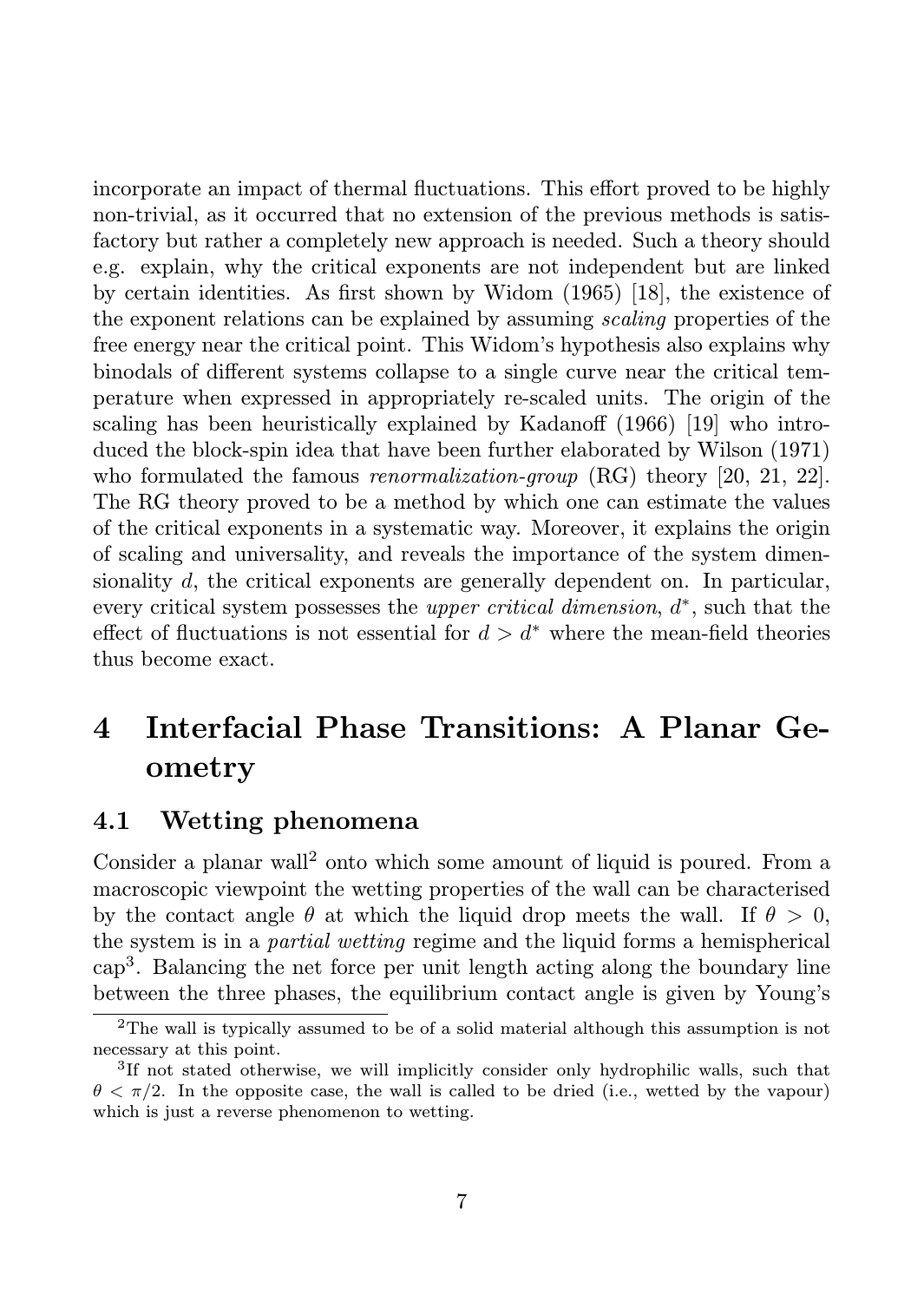equation

$$
\gamma_{\rm wg} = \gamma_{\rm wd} + \gamma \cos \theta \,, \tag{3}
$$

in terms of the tensions of the wall-vapor, wall-liquid and liquid-vapour interfaces. If adsorption properties of the wall are strong enough, the system can exhibit wetting transition at a wetting temperature  $T_w$  at which the wall surface becomes completely wet and  $\theta = 0$ . Eq. (3) then becomes Antonow's equation:

$$
\gamma_{\rm wg} = \gamma_{\rm w1} + \gamma \,, \tag{4}
$$



Figure 2: Phase diagrams of a first order (left) and a continuous (right) wetting transition. Also shown are representative thermodynamic paths on diagrams below. The difference  $\mu - \mu_0$  measures the departure in the chemical potential from bulk two-phase coexistence and the adsorption  $\Gamma$  is proportional to the liquid film thickness  $\ell_{\pi}$ .

Alternatively, the wetting transition can be viewed as an intrusion of a liquid layer into a wall-vapour interface [23, 24, 25]. The partial wetting regime corresponds to a finite value of the liquid film thickness  $\ell_{\pi}$  or, equivalently, the surface adsorption Γ. The film thickness (or adsorption) serves as the natural order parameter for the wetting transition, at which  $\ell_{\pi}$  (or Γ) diverges (in the absence of gravity). There are two possible ways how the divergence can be realized: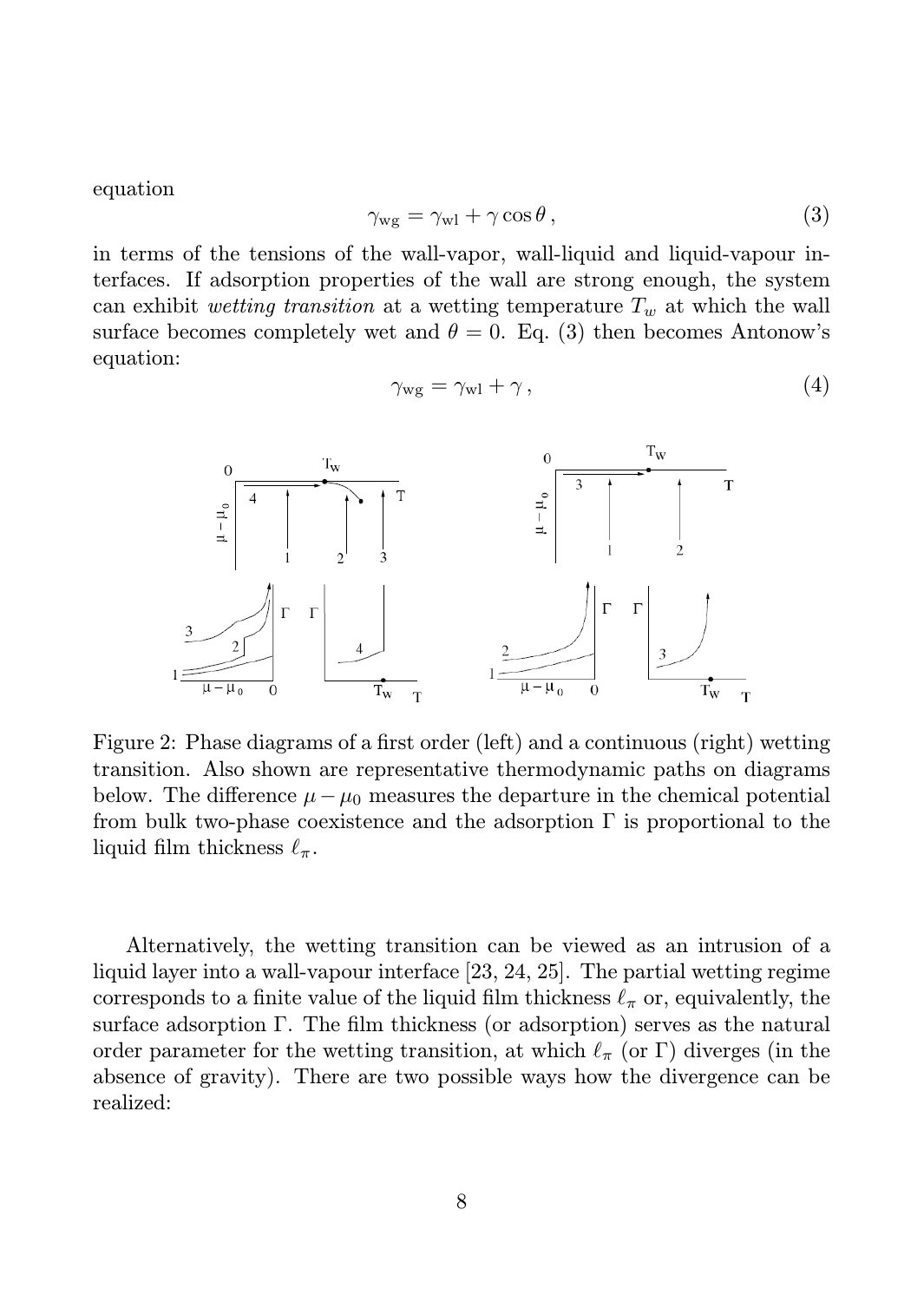• The wetting temperature is approached from below,  $T \rightarrow T_w^-$ , along the bulk liquid-vapour coexistence line, such that the chemical potential  $\mu = \mu_0(T)$ , where  $\mu_0(T)$  is the saturation chemical potential at a given temperature. This transition can be either discontinuous, i.e. first-order wetting (figure 2, left panel, path No. 4) or continuous – usually called critical wetting (figure 2, right panel, path No. 3). Clearly, the free energy is non-analytic at  $T_w$  in both cases and its singular part which is defined as

$$
f_{\rm sing} = \gamma_{\rm wg} - (\gamma_{\rm wd} + \gamma) \tag{5}
$$

vanishes at  $T_w$  according to

$$
f_{\text{sing}} \sim t^{2-\alpha_s}, t > 0,
$$
\n<sup>(6)</sup>

where  $t \equiv (T_w - T)/T_w$ . For further purposes, it is useful to note that by combining (3) and (5) we obtain

$$
f_{\rm sing} \approx -\frac{\gamma \theta^2}{2} \tag{7}
$$

near  $T_w$  where the contact angle is small.

The value of the critical exponent  $\alpha$  determines the order of the transition. From Eqs. (3) and (6) it follows that

$$
1 - \cos \theta \sim t^{2 - \alpha_s}, t > 0.
$$
 (8)

Now, the derivative of the contact angle with respect to the temperature,

$$
\frac{\mathrm{d}\cos\theta}{\mathrm{d}T} \sim t^{1-\alpha_s} \,,\tag{9}
$$

must be continuous at  $T_w$  for critical wetting (no latent heat) and therefore  $\alpha_s < 1$ . For first-order wetting, there is a latent heat at the transition,  $\cos \theta$  is therefore discontinuous at  $T_w$  and  $\alpha_s = 1$ . For critical wetting we also define the critical exponent  $\beta_s$  which characterises the divergence of the film thickness (or adsorption) as T approaches  $T_w$ .

$$
\ell_{\pi} \sim t^{-\beta_s} \,. \tag{10}
$$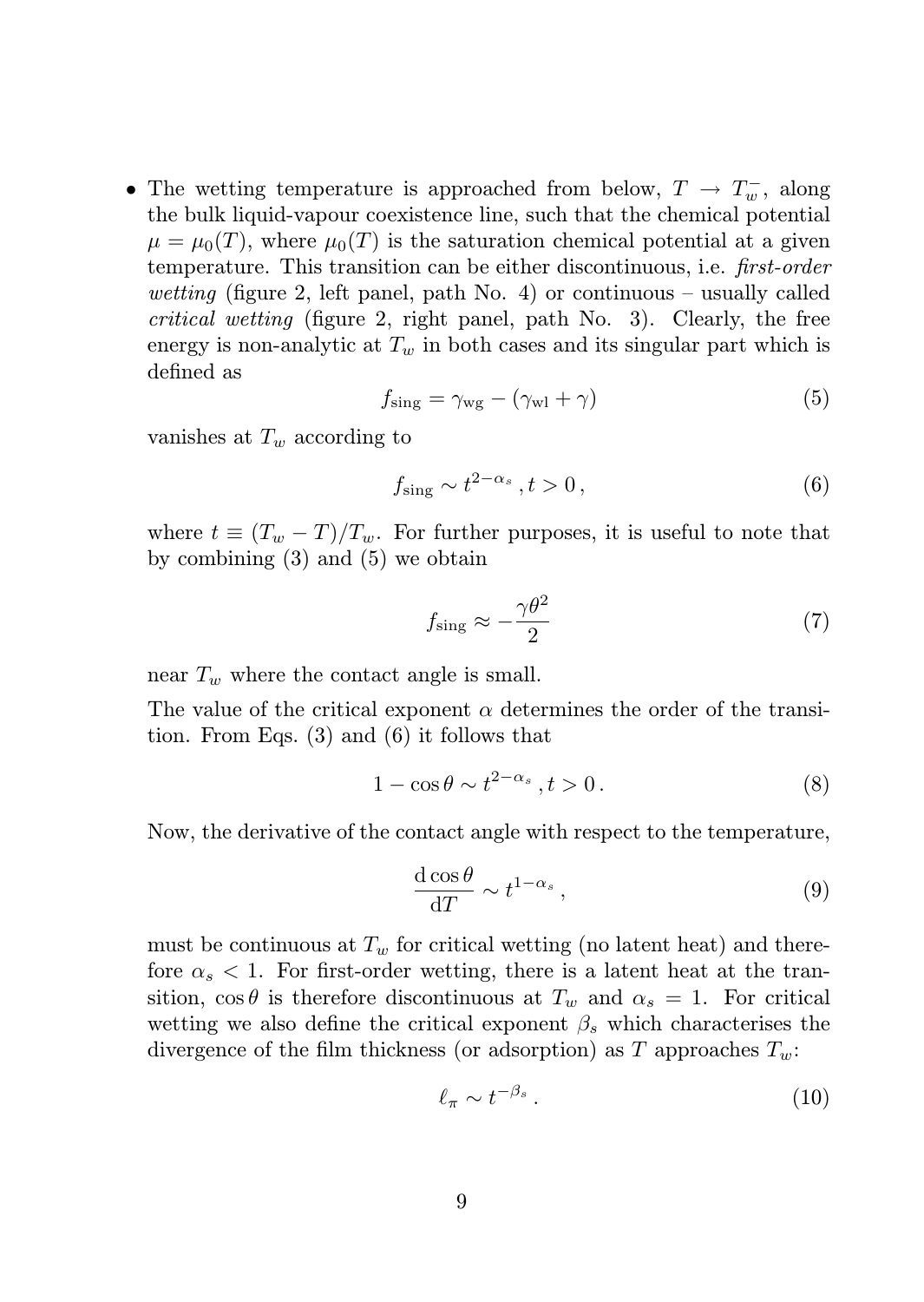• The bulk liquid-vapour coexistence is approached from below at a fixed temperature  $T_w < T < T_c$  (the lines Nos. 2 and 3 in the left panel and the line No. 2 in the right panel of figure 2). Within this process, the thickness of the liquid layer diverge as  $\mu \to \mu_0^-$  according to the power-law

$$
\ell_{\pi}(\delta\mu) = \delta\mu^{-\beta_s^{\rm co}},\tag{11}
$$

where  $\delta\mu = \mu_0 - \mu$ . This continuous divergence of the liquid film is called complete wetting. For the singular part of the free energy, we have by analogy with Eq. (6):

$$
f_{\text{sing}} \sim \delta \mu^{2 - \alpha_s^{\text{co}}}, \delta \mu > 0. \tag{12}
$$

For the first-order wetting transitions, the singularity in the surface free energy at  $T_w$  extends above  $T_w$  and below  $\mu_0$  to a pre-wetting line which is the locus of coexistence between two distinct phases with thin and thicker wetting layers. This line terminates at its own critical temperature  $T_{\rm sc}$  and approaches the coexistence line tangentially at  $T_w$  as  $\delta\mu\sim(T-T_w)^{\frac{3}{2}}.$ 

In general, the surface critical exponents depend on the range of the fluidfluid and wall-fluid interactions. Our main focus will be on models where the interaction between molecules is long-ranged (decaying as a power-law at infinity), with a particular emphasis on the most relevant case where the particles interact via van der Waals (dispersion) forces.

Wetting phenomena (in  $d$  dimensions) can be studied using the interfacial Hamiltonian model in terms of the height  $\ell(x)$  of the liquid-gas interface (i.e., the local wetting film thickness)

$$
\mathcal{H}_{\pi}[\ell] = \int d\mathbf{x} \left[ \frac{\gamma}{2} (\nabla \ell)^2 + W(\ell) \right], \qquad (13)
$$

where x denotes the  $(d-1)$  coordinates parallel to the wall. The first term in the integral is the energy cost of an undulation of the interface due to thermal fluctuations that are assumed to be small ( $|\nabla \ell| \ll 1$ ). The second term,  $W(\ell)$ , represents effective interaction of the interface with the wall and is called binding potential. For the long range interactions, the binding potential has the asymptotic form:

$$
W(\ell) = \frac{a(T)}{\ell^p} + \frac{b(T)}{\ell^q} + \dots; \ell > 0, \qquad (14)
$$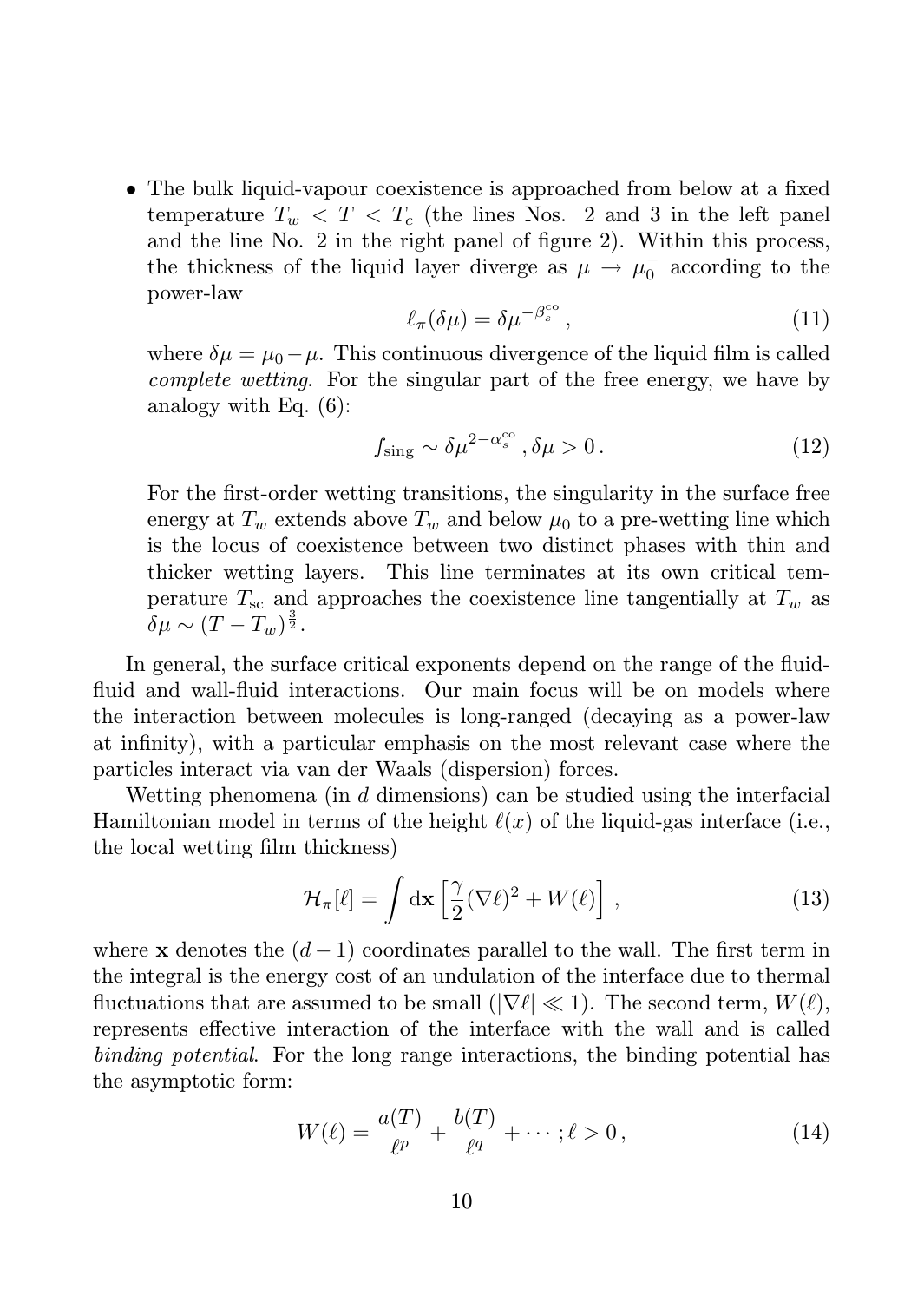where  $p = 2$  and  $q = 3$  for (non-retarded) van der Waals forces in three dimensions<sup>4</sup>. This binding potential is appropriate as far as two-phase coexistence is concerned, i.e, for  $\mu = \mu_0$ ; this is the case of first-order or critical wetting. For complete wetting, we have  $\mu < \mu_0$ , and the energy cost for the presence of the metastable liquid must also be included:

$$
W(\ell) = \delta \mu (\rho_l - \rho_g) \ell + \frac{a(T)}{\ell^p} + \dots; \ell > 0.
$$
 (15)

If the interfacial fluctuations are neglected,  $\ell(\mathbf{x}) = \text{const}$ , and the equilibrium wetting configuration is given simply by minimising the binding potential. The system is wet if the minimum corresponds to  $\ell$  infinite which requires  $a(T) > 0$ . There are two mechanisms by which this global minimum can shift to a finite value of  $\ell$ . The first mechanism can occur as  $a(T)$  changes its sign with  $b(T)$  positive. If  $a(T) < 0$ , the binding potential approaches zero asymptotically from below, which means that the minimum is at finite value of  $\ell \sim a^{-1}$ ; the wall is not wet. However, as  $a(T) \to 0$ , the film thickness grows continuously and eventually diverges at  $T_w$  for which  $a(T_w) = 0$  and  $b(T_w) > 0$ . Clearly, this mechanism corresponds to critical wetting. Note that as  $a(T)$  changes its sign at the wetting temperature,  $a \sim t$ . From this it follows that  $\beta_s = 1$  and upon substituting into (14) and (12) we get  $\alpha_s = -1$ for van der Waals forces.<sup>5</sup> The second mechanism is realized if  $b(T) < 0$  (or if the coefficient of a higher-order term in the expansion (14) is negative) and  $a(T) > 0$ , in which case the binding potential exhibits two minima at  $\ell$  finite and  $\ell$  infinite. In this case,  $T_w$  corresponds to the temperature below which finite  $\ell$  minimum becomes the global minimum. This is the case of a first-order wetting. This mechanism is pertinent for systems in which the only forces that are long range are those between fluid and wall atoms; in this case  $a(T)$ remains always positive. For complete wetting, the term linear in  $\ell$  prevents from unbinding of the interface for any positive value of  $\delta \mu = \mu_0 - \mu$ . The wall thus becomes completely wet only in the  $\mu \rightarrow \mu_0$  limit with the associated critical exponents  $\alpha_s^{\rm co} = 4/3$  and  $\beta_s^{\rm co} = 1/3$  for van der Waals forces.<sup>6</sup> Note that all terms beyond the  $\ell^{-p}$  order are irrelevant for complete wetting.

The MF analysis can be complemented by the OZ approximation to obtain further critical exponents related with the structure of the interface. The OZ

<sup>&</sup>lt;sup>4</sup>The coefficient  $a(T)$  is often termed the Hamaker constant.

<sup>&</sup>lt;sup>5</sup>More generally:  $\alpha_s = (2 - 2p)/(q - p)$  and  $\beta_s = 1/(q - p)$ .

<sup>&</sup>lt;sup>6</sup>More generally:  $\alpha_s^{\text{co}} = (p+2)/(p+1)$  and  $\beta_s^{\text{co}} = 1/(p+1)$ .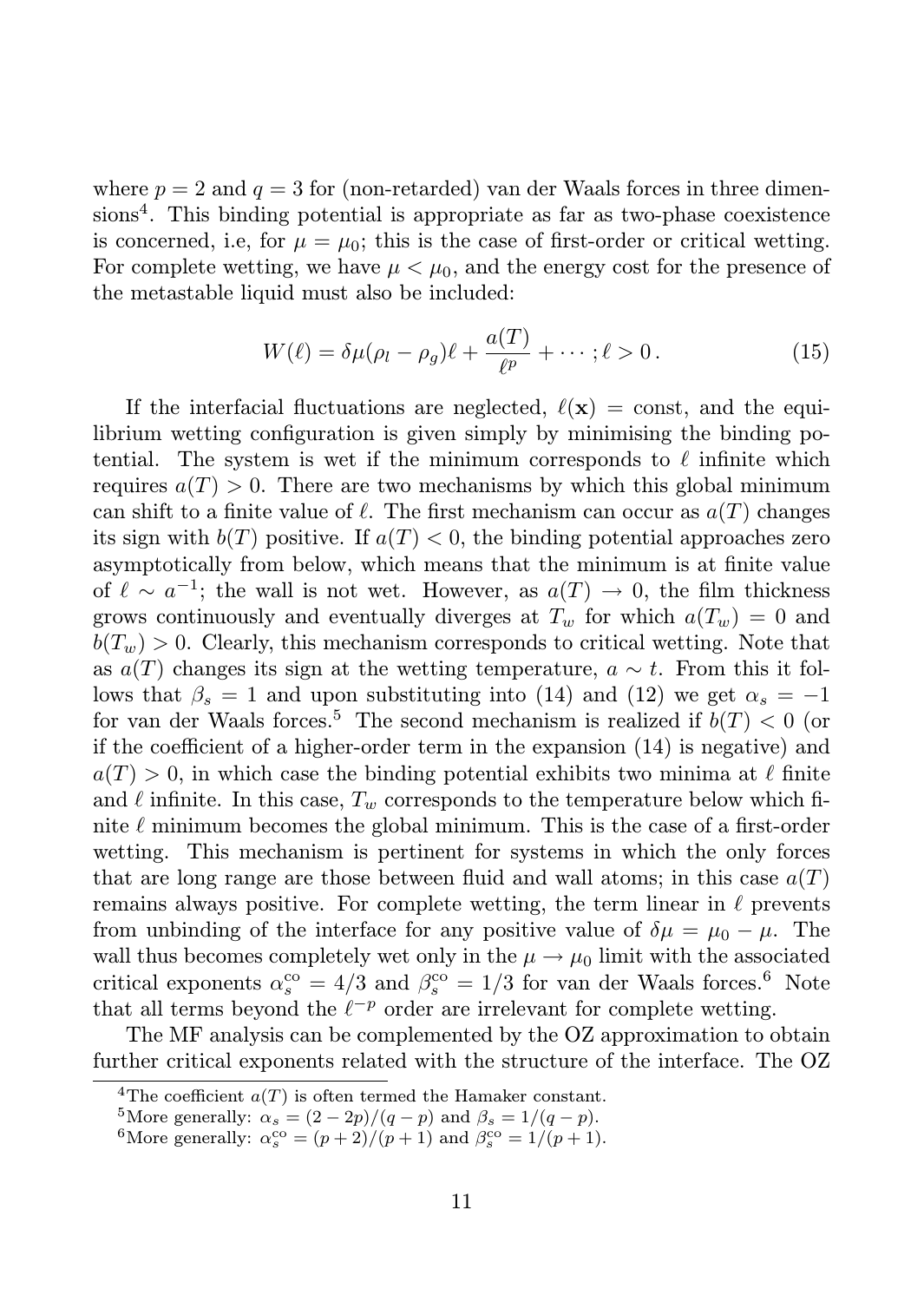theory corresponds to the functional Taylor expansion of  $\mathcal{H}_{\pi}[\ell]$  up to second order in fluctuations  $\delta\ell(\mathbf{x}) = \ell(\mathbf{x}) - \ell_\pi$  around the mean value of the interface height  $\langle \ell \rangle = \ell_{\pi}$ . From this it follows that the transverse correlation length, defined by the OZ theory as

$$
\gamma \xi_{\parallel}^{-2} \equiv \left. \frac{\mathrm{d}^2 W(\ell)}{\mathrm{d}\ell^2} \right|_{\ell = \ell_{\pi}} \tag{16}
$$

behaves as

 $\xi_{\parallel} \sim t^{-\nu_{\parallel}}$ , (critical wetting) (17)

with  $\nu_{\parallel} = 5/2$  for critical wetting and

$$
\xi_{\parallel} \sim \delta \mu^{-\nu_{\parallel}^{\text{co}}}, \quad \text{(complete wetting)} \tag{18}
$$

with  $\nu_{\parallel}^{\rm co} = 2/3$  for complete wetting.<sup>7</sup>

The MF theory is no longer correct when the fluctuation effects become important. The upper critical dimension where the MF theory ceases to hold, can be determined using the Ginzburg criterion. The contribution of the fluctuations to the surface free energy can be estimated as

$$
f_s^f \approx k_B T / \xi_{\parallel}^{d-1} \sim t^{(d-1)\nu_{\parallel}}.
$$
 (19)

If compared with (6), we obtain the hyper-scaling relation

$$
2 - \alpha_s = (d - 1)\nu_{\parallel} \tag{20}
$$

and, similarly, for complete wetting:

$$
2 - \alpha_s^{\rm co} = (d - 1)\nu_{\parallel}^{\rm co} \,. \tag{21}
$$

The hyper-scaling relations are only valid for the MF critical exponents for  $d = d^*$  and therefore

$$
d^* = \frac{3q+2}{q+2} \quad \text{(critical wetting)} \tag{22}
$$

and

$$
d^* = \frac{3p+2}{p+2}
$$
 (complete wetting). (23)  
<sup>7</sup>More generally:  $\nu_{\parallel} = (q+2)/(2(q-p))$  and  $\nu_{\parallel}^{\text{co}} = (p+2)/(2p+2)$ .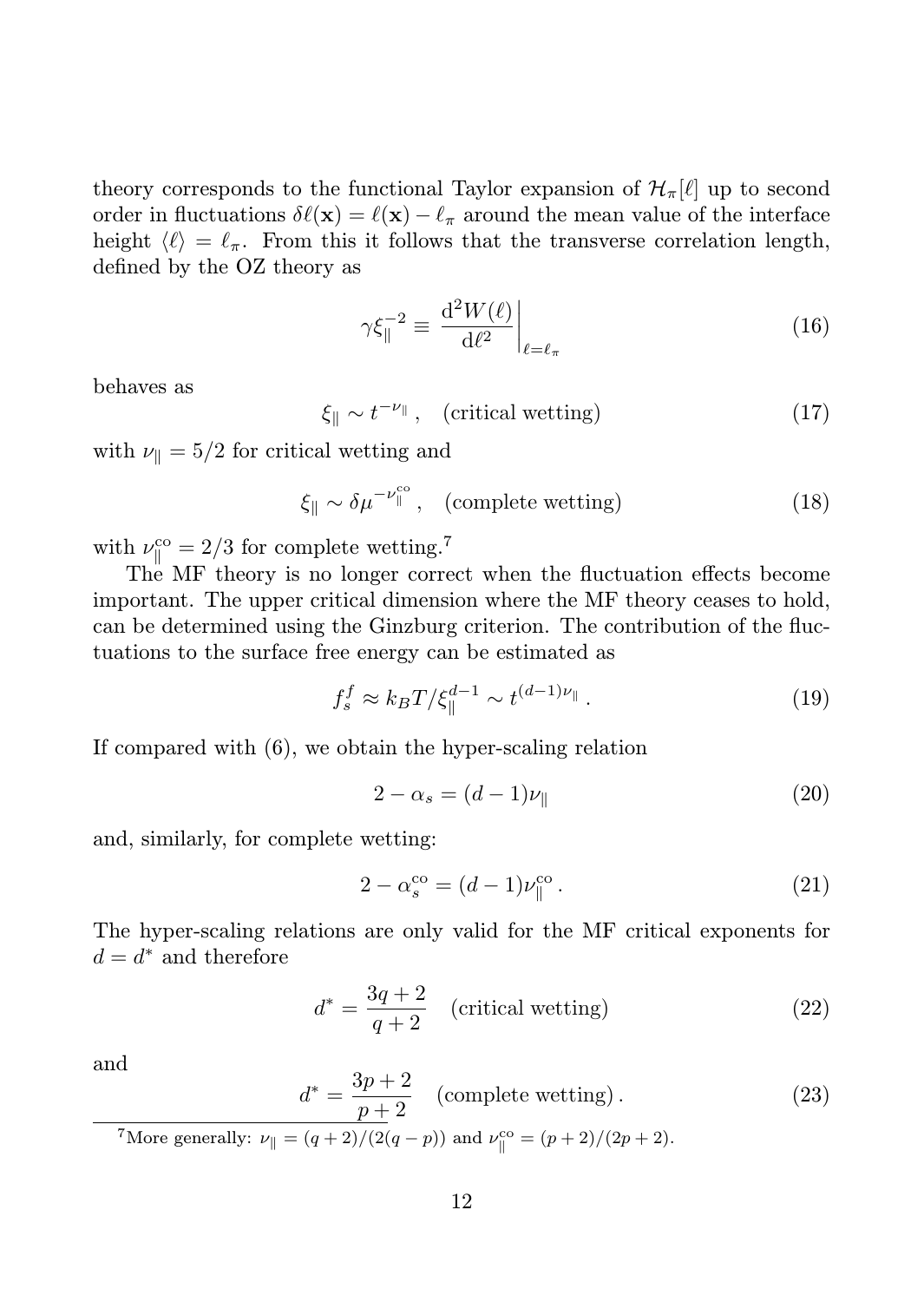For van der Waals forces,  $d^* = 11/5$  for critical wetting and  $d^* = 2$  for complete wetting. These results are important because they tell us that the MF theory of wetting is exact in  $d = 3$  for long-range forces.

Although the MF theory of wetting is exact in the most relevant case of a three-dimensional system with long-range forces,<sup>8</sup> it is nevertheless desirable to account for the effect of fluctuations in systems of lower space dimensions. As we will see later on, this may occur to be very useful for a description of other interfacial phenomena that can be effectively mapped onto wetting phenomena at reduced dimensions. To properly include the fluctuations, exact transfer-matrix or approximate RG techniques have often been employed but much about their influence can be learnt from the simple arguments that I will demonstrate for dimension  $d = 2$ .

Fluctuations in  $\ell$  decays in a distance of  $\xi_{\parallel}$  and thus for the first term in Eq.  $(13)$  we have

$$
\frac{\gamma}{2}(\nabla \ell)^2 \sim \frac{\ell^2}{\xi_{\parallel}^2} \,. \tag{24}
$$

The fluctuations become important when  $\ell \sim \xi_{\perp}$  where

$$
\xi_{\perp} = \sqrt{\langle \ell(x)^2 \rangle - \ell_{\pi}^2} \tag{25}
$$

is the perpendicular correlation length or roughness. The transverse and correlation lengths are related through the wandering exponent as  $\xi_{\perp} = \xi^{\zeta}$ , so that

$$
\frac{\gamma}{2}(\nabla \ell)^2 \sim \frac{\ell^2}{\xi_{\parallel}^2} \sim \ell^{-\tau} \,,\tag{26}
$$

with  $\tau = 2/\zeta - 2$ . Adding this interaction term due to fluctuations to the binding potential with long-range forces (14), we obtain an effective potential:

$$
W_{\text{eff}}(\ell) = \frac{a(T)}{\ell^p} + \frac{b(T)}{\ell^q} + \frac{c(T)}{\ell^{\tau}}; \ell > 0.
$$
 (27)

Thus beside the two first energy terms that describe a direct interaction between the interface and the wall, we also have a competing term which includes an entropy loss due to the wall presence accounting for the restricted number

<sup>&</sup>lt;sup>8</sup>For systems with short-range forces  $d^* = 3$  for both critical and complete wetting. In this case, the critical singularities are  $\alpha_s = 0$ ,  $\beta_s = 0$ (ln) and  $\nu_{\parallel} = 1$  and  $f_s^{\text{co}} = \delta \mu \ln \delta \mu$ ,  $\beta_s^{\rm co} = 0(\ln)$  and  $\nu_{\parallel}^{\rm co} = 1/2$ .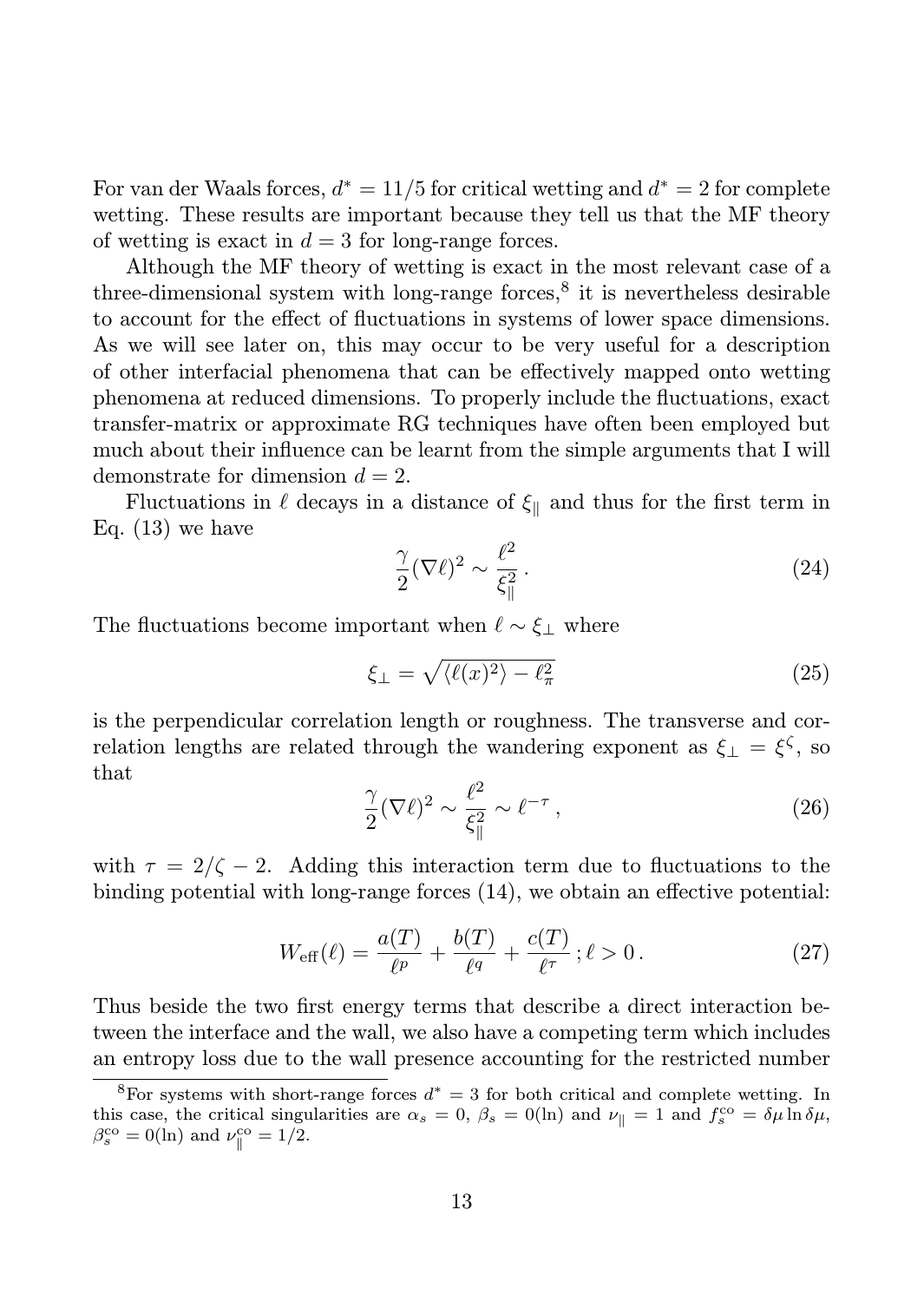of possible fluctuations of a bound state compared to an unbound state. The last term in (27)) is therefore repulsive, hence  $c(T) > 0$  and it can be shown that  $\tau = 2$  for  $d = 2$ . Depending on the values of p and q relative to  $\tau$ , we obtain three scaling regimes for critical wetting [26]:

- 1.  $\tau > q$ : Mean-field regime. Since the critical exponents for critical wetting are given by the first two terms in the binding potential, the fluctuation term has no effect and the MF theory is exact in this regime.
- 2.  $p < \tau < q$ : Weak-fluctuation regime. Now the fluctuation term is second largest and the critical exponents (that are now dimension-dependent) are not correctly predicted by the MF theory. However, the critical temperature which is given by the leading order term, is still given correctly by the MF theory and the critical exponents can be be obtained from the MF theory by replacing  $q \to \tau$ ; in particular,  $\beta_s = 1/(\tau - p)$ .
- 3.  $\tau < p < q$ : Strong-fluctuation regime. In this regime, the fluctuation term is dominating and even the location of the wetting temperature is not correctly given by MF theory. For  $d = 2$  when  $\ell$  is a function of a single coordinate, the transfer-matrix method can be employed which transforms the statistical mechanical problem to the eigenvalue problem for the Schrödinger equation:

$$
\left(\frac{1}{\gamma\beta^2}\frac{\mathrm{d}}{\mathrm{d}\ell^2} + W(\ell)\right)\psi_n(\ell) = E_n\psi_n(\ell)\,,\tag{28}
$$

to determine  $P(z) = |\psi_0(z)|^2$ , the probability to find the interface at a height z.

For complete wetting, the situation is simpler, since only the leading order term in the binding potential is important for the critical exponents. This can be viewed from the fact that the binding potential (15) can be formally obtained from (14) by taking  $a = \delta \mu$  and  $p = -1$ . As the leading order term is thus always lower than  $\tau$ , there is no strong-fluctuation regime for complete wetting. For a fixed dimension  $d < 3$ , there is a marginal value  $p^* = 2(d-2)/(3-d)$  of the exponent p, such that:

1.  $p \leq p^*$ : Mean-field regime. The MF theory is valid and the critical behaviour is determined by minimization of  $W(\ell)$ .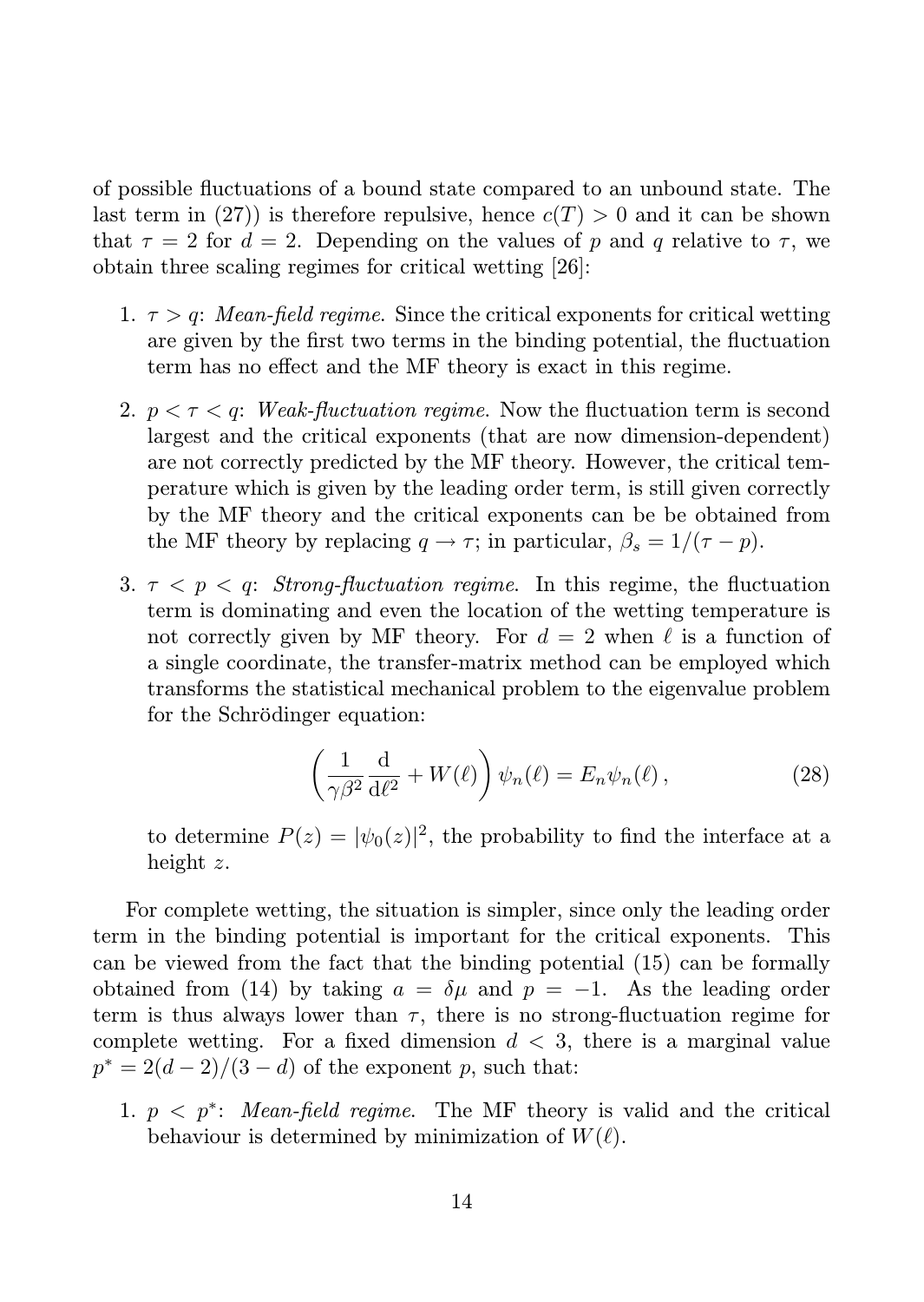2.  $p > p^*$ : Weak-fluctuation regime. For systems with shorter-range forces than those corresponding to  $p^*$  fluctuation effects dominate. According to the RG theory,  $\beta_s^{\text{co}} = (3-d)/(d+2)$ .

#### 4.2 Capillary condensation

Consider a pair of parallel infinite planes that are a distance L apart and which is embedded inside the bulk gas reservoir chemical potential  $\mu$  (pressure  $p$ ). We assume that the temperature of the system is  $T < T_c$ , so that the bulk system experiences first-order liquid-vapour phase transition at the chemical potential  $\mu_0(T)$ . In contrast, the confined gas exhibits first-order condensation transition at a *shifted* value of  $\mu_{cc}(T;L)$  which is macroscopically given by the classical Kelvin equation

$$
\mu_{cc}(T;L) = \mu_0(T) - \frac{2(\gamma_{wg} - \gamma_{wl})}{L\Delta\rho} \tag{29}
$$

where  $\Delta \rho = \rho_l - \rho_g$  is the difference between the particle densities of the bulk liquid and gas coexisting phases. We will further assume that  $\gamma_{wq} > \gamma_{wl}$ , i.e. that the walls favour liquid and thus on using of (3)

$$
\mu_{cc}(T;L) = \mu_0(T) - \frac{2\gamma \cos \theta}{L\Delta \rho} \tag{30}
$$

with  $\cos \theta > 0$ , implying  $\mu_{cc} < \mu_0$ . Such a proces, within which a low-density gas-like state changes abruptly into a dense liquid-like state, is called capillary condensation. The opposite case, capillary evaporation, occurs when the walls favour gas and then the opposite inequalities apply.

There are two ways how the Kelvin equation can be derived. Within the thermodynamic treatment, and for large L, we can write for the grand potential per unit area of the low-density state at the pressure  $p$  and chemical potential  $\mu$ 

$$
\omega_g \approx -pL + \gamma_{wg} \tag{31}
$$

and for the liquid-like state

$$
\omega_l \approx -p^\dagger L + \gamma_{wl} \tag{32}
$$

where  $p^{\dagger}$  is the pressure of the metastable bulk liquid at the same chemical potential  $\mu$ . By balancing  $\omega_q$  and  $\omega_l$  and using 3, a first-order condensation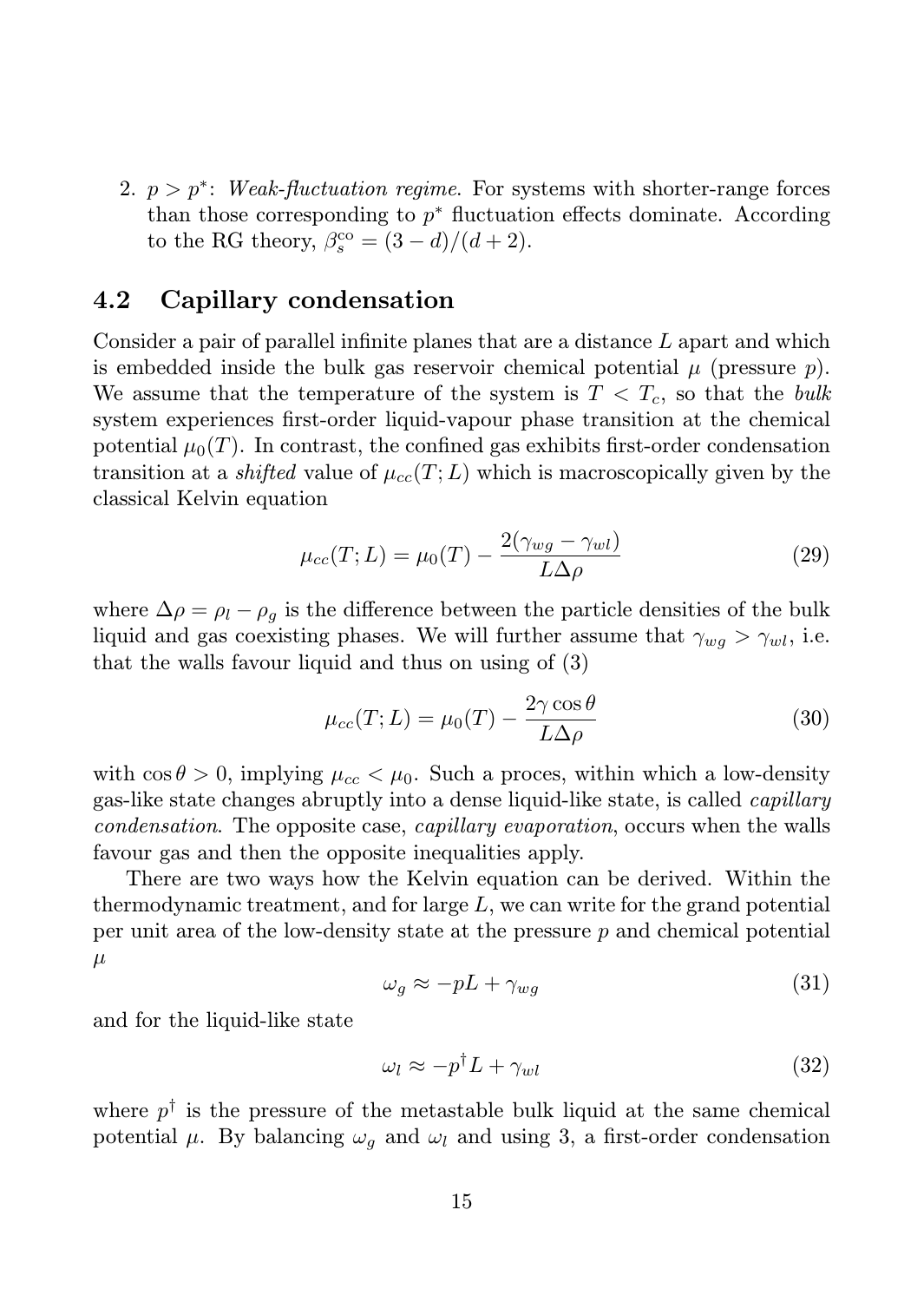$occurs at the pressure p satisfying$ 

$$
p - p^{\dagger} = \frac{2\gamma \cos \theta}{L}.
$$
 (33)

Finally, assuming that the undersaturation  $\delta \mu = \mu_0 - \mu_{cc}$  at which the transition occurs is small, we can expand both  $p$  and  $p^{\dagger}$  around the saturation pressure to first order leading to  $p - p^{\dagger} \approx \delta \mu \Delta \rho$ , which upon substituting to (33) reproduces (30).

Alternatively, the macroscopic Kelvin equation can be derived using geometric arguments. Right at the capillary condensation  $\mu_{cc}$  the two low-density and high-density states may coexist. The presence of the liquid-like state, which is metastable in bulk, necessitates the presence of a meniscus at the "liquid-gas" interface. In the macroscopic limit  $L \to \infty$ , the meniscus must satisfy two conditions: i) it meets the walls at Young's contact angle  $\theta$  and ii) its radius of curvature is the Laplace radius  $R = \gamma/(p - p^{\dagger}) \approx \gamma/(\delta \mu \Delta \rho)$ . Since for the slit pore  $L = 2R$ , we obtain (30) again.

As we could see, both derivations assume the macroscopic limit  $L \to \infty$ and it is only in this limit when the Kelvin equation (30) is reliable. A more microscopic approach which takes into account also a singular part of the interfacial tensions, leads to a more accurate prediction, when the walls are completely wet  $(\theta = 0)$ . In this case, the wetting layers form at the walls, the width of which grow as  $\ell_{\pi} \sim (\mu_0 - \mu)^{-1/3}$  in the limit of  $L \to \infty$  for walls exerting van der Waals forces. The presence of such films in the slit leads to a modified Kelvin equation valid for large L:

$$
\mu_{cc}(T;L) = \mu_0(T) - \frac{2\gamma}{(L - 3\ell_\pi)\Delta\rho} \tag{34}
$$

That L should be replaced by  $L - 3\ell_{\pi}$  rather than  $L - 2\ell_{\pi}$ , as would be suggested by a naive balancing of bulk and surface energies, was recognized first by Derjaguin [27] in 1940 and attests to the importance of long-ranged van der Waals forces in wetting phenomena. Only for exponential or finite-ranged forces is  $L - 2\ell_{\pi}$  appropriate [27, 28].

The Kelvin equation, either the original or the modified, describes the finite-size shift of the vapour-liquid transition due to the presence of the confining walls. However, they do not tell everything about the nature of the transition. For example, reducing the slit width  $L$  leads to criticality, at which the transition disappears. For a fixed slit width  $L$ , the transition disappears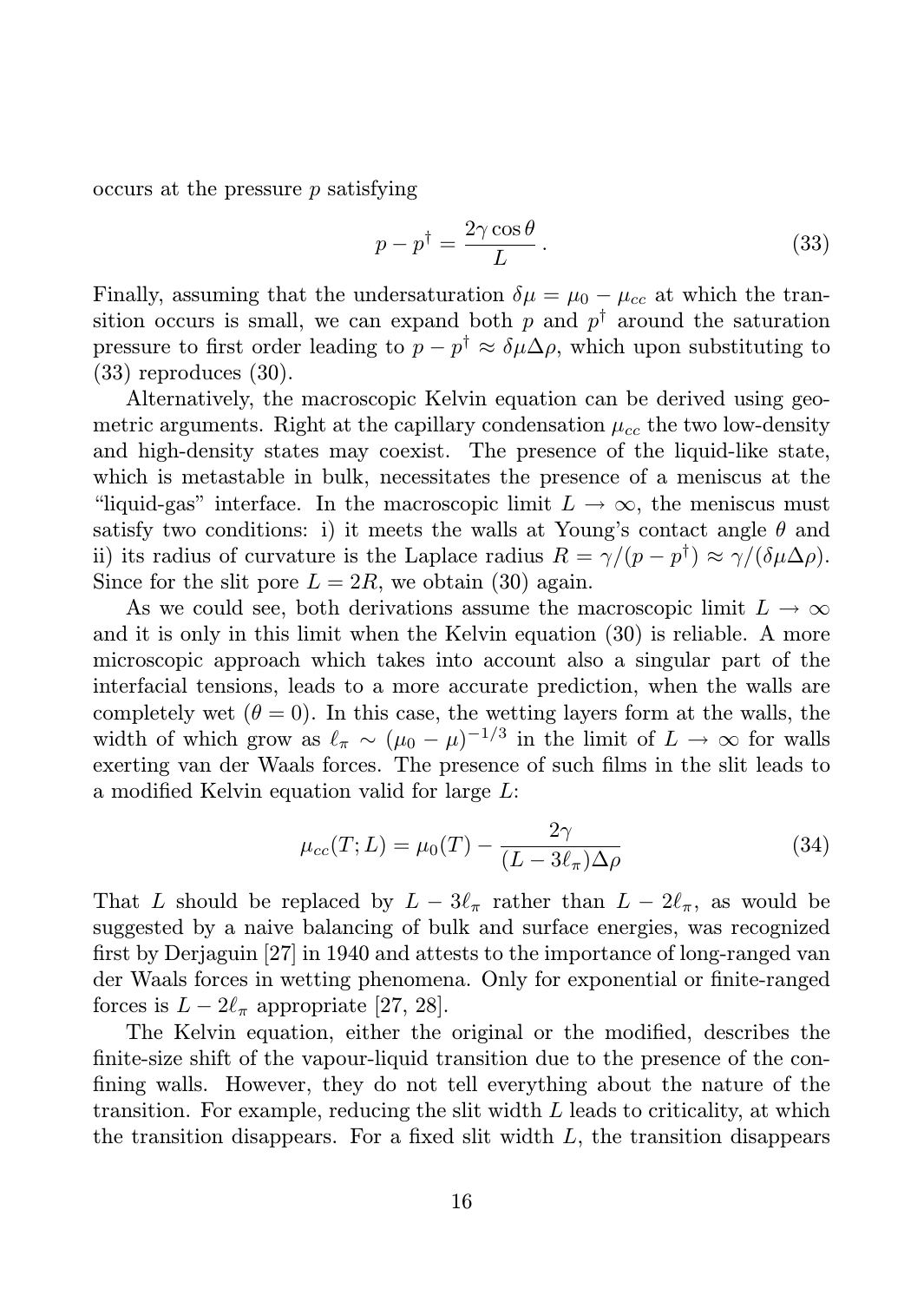when the bulk correlation length  $\xi \sim L$ . A simple comparison of the two length-scales leads to finite-size scaling law which exact in the limit of  $L \to \infty$ :

$$
T_c - T_c(L) \sim L^{-\frac{1}{\nu}}, \tag{35}
$$

where  $\nu$  is the correlation length critical exponent of bulk three-dimensional fluid [29, 30]. Criticality in the confined fluid lies in the two-dimensional Ising universality class. Therefore, on a a critical isotherm, the adsorption should take the form

$$
\Gamma \sim |\mu_c - \mu|^{1/\delta^{(2D)}} \tag{36}
$$

with  $\delta^{(2D)} = 15$ . This gives rise to a much faster divergence of  $(\partial \Gamma / \partial \mu)$  than the mean-filed result which has  $\delta = 3$ . Moreover, the jump in adsorption should vanish as  $\Delta \Gamma \sim (T_c(L) - T)^{\beta^{(2D)}}$  with  $\beta^{(2D)} = 1/8$ , rather than with the mean-field value  $\beta = \frac{1}{2}$  or the three-dimensional value  $\beta \approx 0.32$  [31].



Figure 3: Schematic phase diagram of the first-order capillary condensation transition. The transition disappears at the critical temperature  $T_c(L)$  which lies below the bulk critical temperature  $T_c$  and the shift is approximately given by (35). Also shown is the wetting temperature  $T_w$  which, however, does not have a considerable relevance for the transition except that for  $T > T_w$  wetting layers form at the walls; in this case the modified Kelvin equation (34) is much more accurate than the original one (30).

The capillary condensation phase diagram in the plane  $(T, \delta \mu)$  where  $\delta \mu =$  $\mu_0 - \mu$  is shown in Fig. 3. Not shown in this phase diagram is the prewetting first-order transition which can occur and compete with capillary condensation. However, this only occurs for very large values of the walls separations.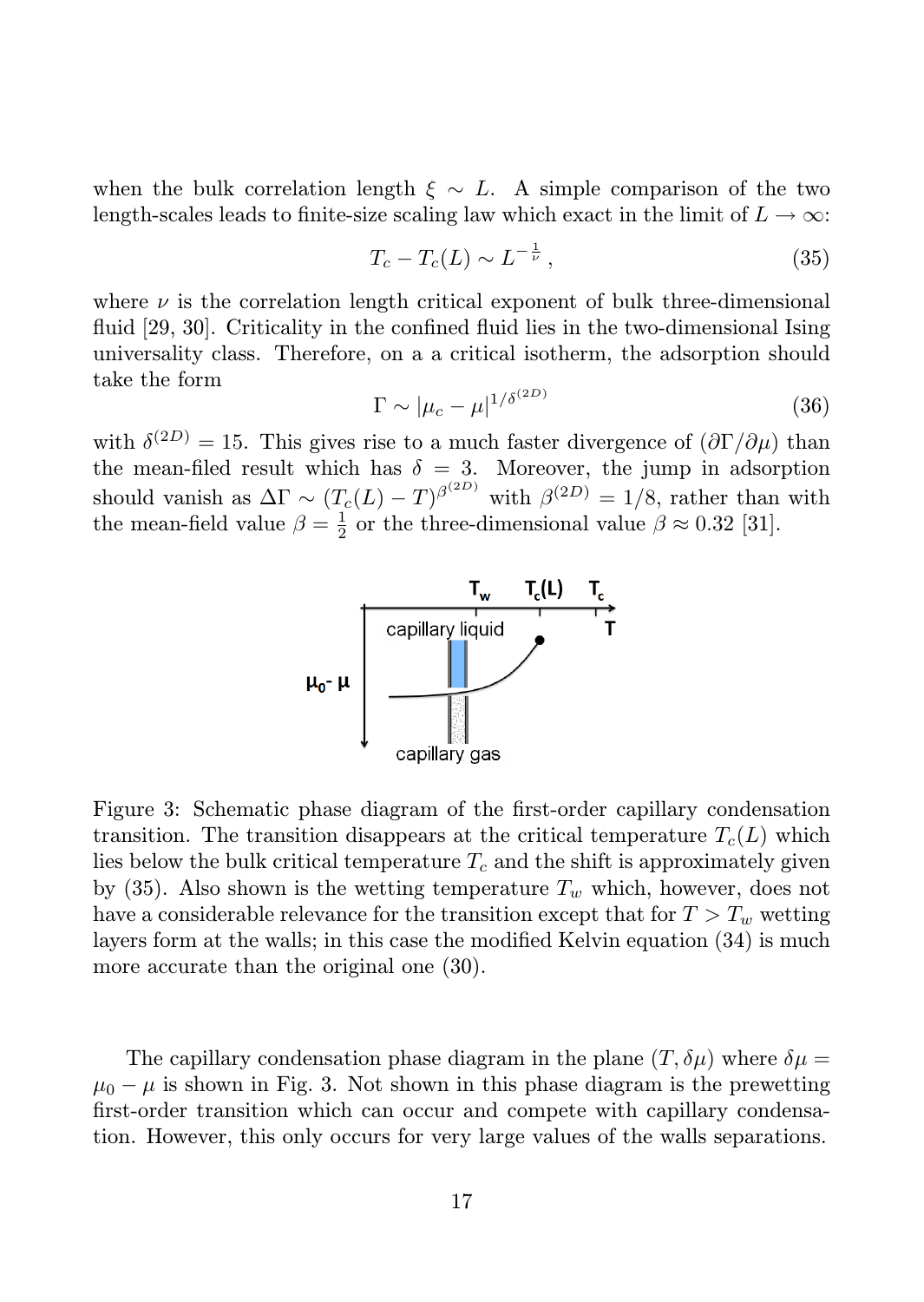### 5 Classical Density Functional Theory

The interfacial model introduced in the previous section is a well established theoretical tool which provides us, often analytically, with a description of interfacial phenomena in terms of the interface height  $\ell(\mathbf{x})$ , a natural order parameter for unbinding processes such as the wetting and related transitions. For more intricate geometries and/or in cases when the inhomogeneous fluid structure due to a strong wall-fluid interaction or finite-size effects becomes important, the mesoscopic picture provided by the interfacial model may occur less satisfactory and the problem may call for more microscopic approaches based on many-body molecular Hamiltonians.

A very powerful approach to microscopic structure of inhomogeneous fluids is a density functional theory (DFT). The theory was originally developed as a quantum mechanical treatment for the ground state of inhomogeneous manyelectron systems in 1960's [32, 33] and later re-formulated by Evans [34] for inhomogeneous classical fluids within a framework of statistical mechanics. Both DFT's have established as standard theoretical tools in their fields. In what follows, we will deal with the classical (statistical-mechanical) version only.

A fluid is said to be inhomogeneous if one-body density (or density distribution)  $\rho(\mathbf{r})$  is spatially varying, as in the case of systems with confining walls. The one-body density is defined as

$$
\rho(\mathbf{r}) = \left\langle \sum_{i=1}^{N} \delta(\mathbf{r} - \mathbf{r}_i) \right\rangle
$$
\n(37)

where N is the number of particles and  $\langle \cdots \rangle$  denotes the ensemble average. Within DFT the effect of the walls is included via the external field  $V(\mathbf{r})$  the walls exert. The DFT formalism establishes that for a given chemical potential  $\mu$  and temperature  $T$  ( $\beta = 1/k_BT$ ) and given inter-particle interaction  $u(\mathbf{r}_i - \mathbf{r}_j)$  there is a unique intrinsic free energy functional  $\mathcal{F}[\rho]$  of the density distribution  $\rho(\mathbf{r})$  (and not of  $V(\mathbf{r})$ ) and so is of the same form for any external potential. The equilibrium density distribution for the system in a given external field  $V(\mathbf{r})$  is then obtained by minimizing the grand potential functional constructed from the Legendre transform of  $\mathcal{F}[\rho]$ :

$$
\Omega[\rho] = \mathcal{F}[\rho] + \int d\mathbf{r} \rho(\mathbf{r})(V(\mathbf{r}) - \mu), \qquad (38)
$$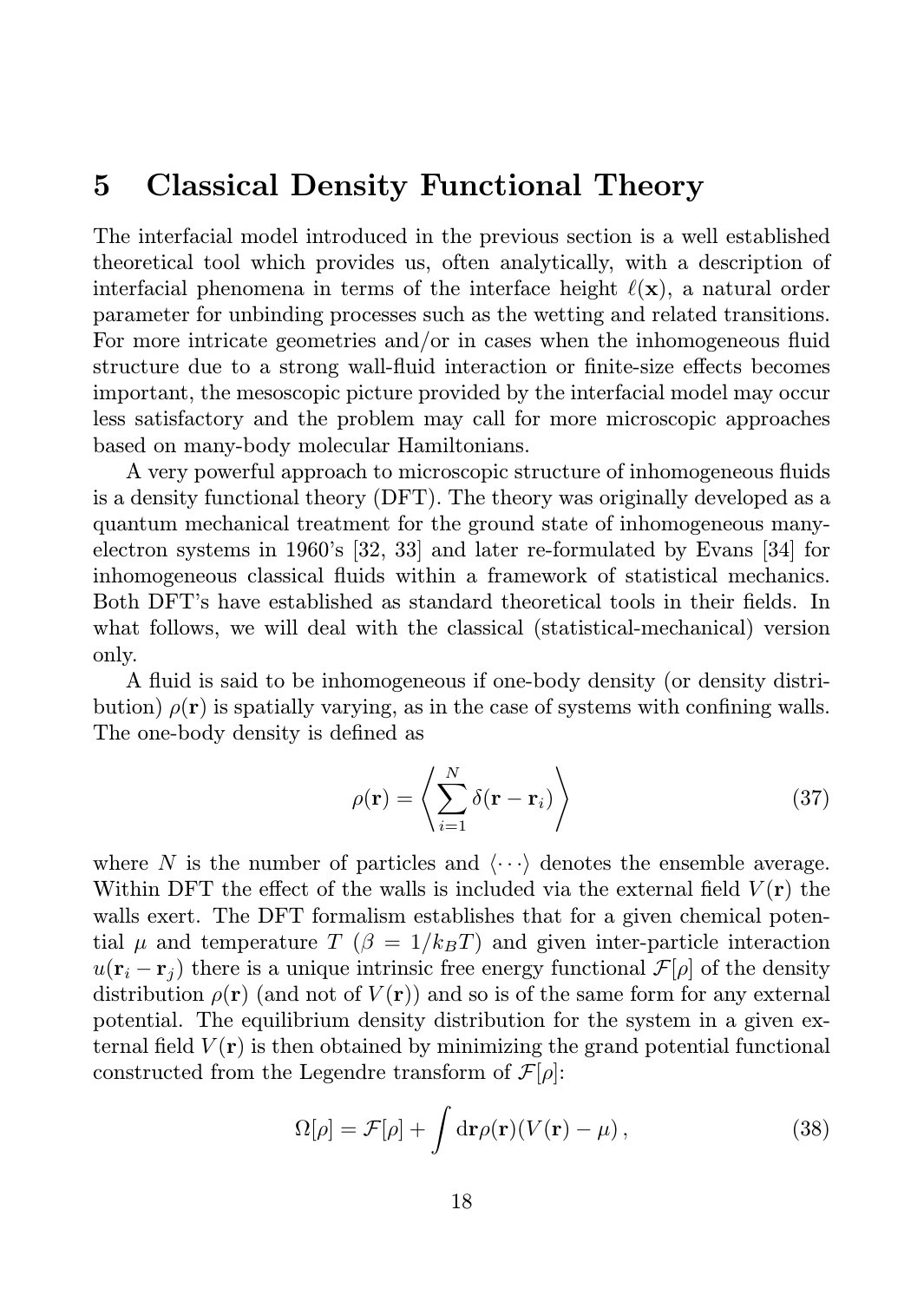with respect to all possible functions  $\rho(\mathbf{r})$ . This leads to the Euler-Lagrange equation:

$$
\frac{\delta\Omega[\rho]}{\delta\rho(\mathbf{r})}\bigg|_{\rho(\mathbf{r})=\rho_{\text{eq}}(\mathbf{r})}=0 \Leftrightarrow \mu = \frac{\delta\mathcal{F}[\rho]}{\delta\rho(\mathbf{r})} + V(\mathbf{r})\tag{39}
$$

Moreover, for the equilibrium density profile  $\rho(\mathbf{r}) = \rho_{eq}(\mathbf{r})$  the grand potential functional reduces to the thermodynamic grand potential  $\Omega$ .

An important feature of DFT is that it satisfies a number of the so called sum rules, i.e., the exact statistical mechanical relations between correlation functions and macroscopic thermodynamic quantities [35], which makes the direct link between microscopic correlations and physical properties of the macroscopic system. Particularly useful is the pressure sum rule relating the bulk pressure with the external field of the wall

$$
\beta p = \int \mathrm{d}z \rho(z) \frac{\mathrm{d}}{\mathrm{d}z} \exp\left[-\beta V(z)\right] \tag{40}
$$

and the Gibbs adsorption theorem which connects the excess adsorption with the surface tension:

$$
\Gamma \equiv \int dz (\rho(z) - \rho_b) = -\left(\frac{d\gamma}{d\mu}\right)_T, \qquad (41)
$$

where  $\rho_b$  is the bulk density. In both cases, a planar symmetry of the wall-fluid interface was assumed but a generalization of the theorems to other geometrises is straightforward. In DFT, these sum rules are also often used as a check of numerical consistency.

Thus far, the DFT formalism has been exact and thus the exact determination of  $\Omega[\rho]$  is equivalent to the full evaluation of the grand partition function:

$$
Z_{\mu VT} = \sum_N \frac{e^{\beta \mu N}}{N! \Lambda^{3N}} \int \Pi_{i=1}^N \mathrm{d} \mathbf{r}_i e^{-\beta U_N} , \qquad (42)
$$

where

$$
U_N(\mathbf{r}_1, \mathbf{r}_2, \dots, \mathbf{r}_N) = \Phi(\mathbf{r}_1, \mathbf{r}_2, \dots, \mathbf{r}_N) + \sum_i V(\mathbf{r}_i), \qquad (43)
$$

is the total potential of N particles including both the inter-particle interaction  $\Phi$  and the external field V and  $\Lambda$  is the thermal de Broglie wavelength. This is, therefore, not surprising that there are no free energy functionals known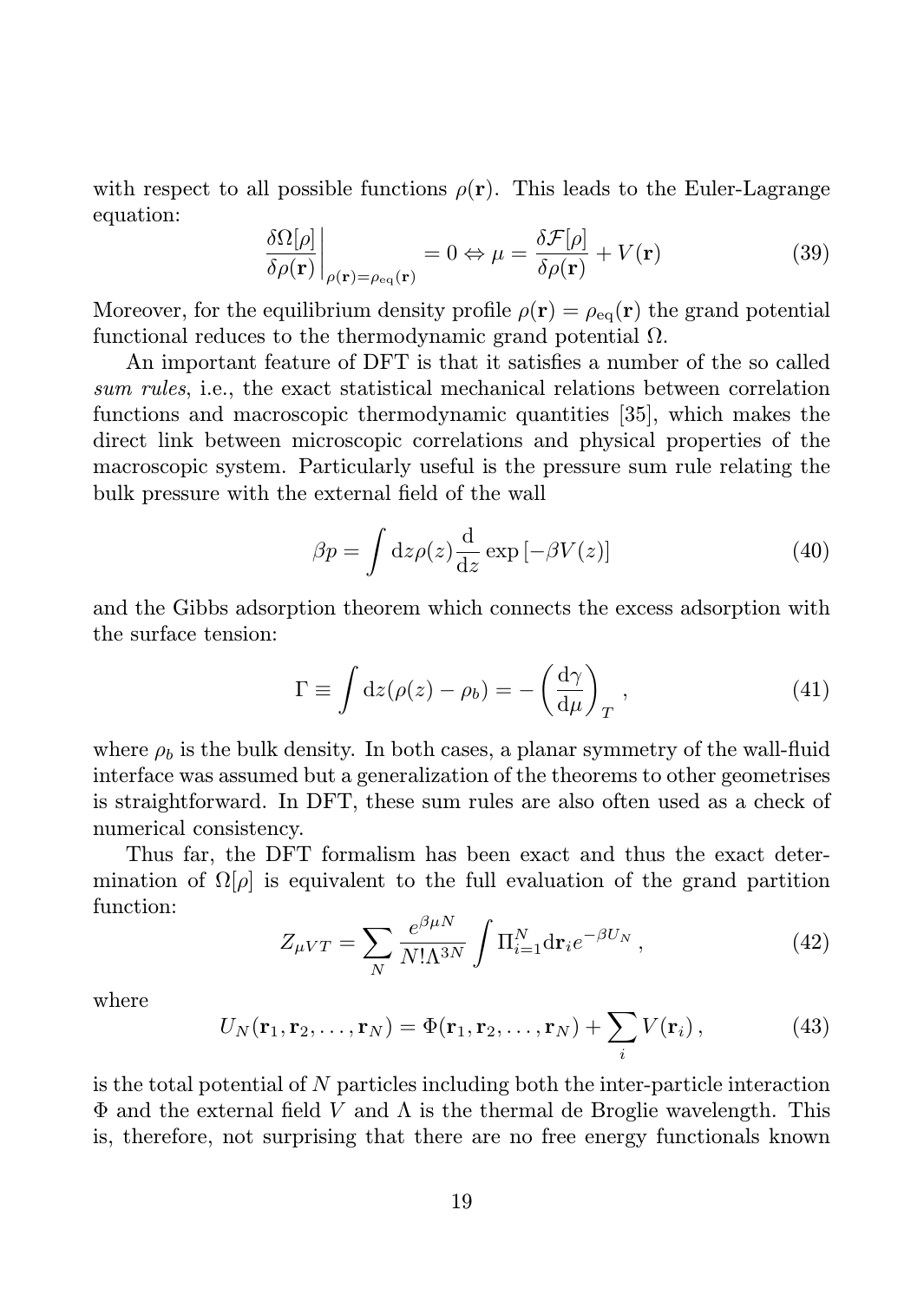exactly except for the toy one-dimensional models. However, the strength of DFT is that on searching a suitable approximation for  $\mathcal{F}[\rho]$  the well established methods from statistical physics of homogeneous fluids can be used as a guide, which makes the task much easier compared to a direct treatment of the partition function. Also note that the density distribution can be much more easily obtained from Eq. (39) than from Eq. (37).

In modern approaches, it is common to develop DFT approximations for particular classes of fluid models (rather than constructing generic approximations). Typically, the total free energy functional is split into an ideal part

$$
\mathcal{F}_{\rm id}[\rho] = \frac{1}{\beta} \int d\mathbf{r} \rho(\mathbf{r}) \left[ \ln(\rho(\mathbf{r}) \Lambda^3) - 1 \right]
$$
 (44)

which is known exactly, and an excess part  $\mathcal{F}_{ex}[\rho]$  which accounts for the interactions between the particles. For simple fluids the inter-particle potential  $\Phi$  is pairwise additive and the interaction between the particles only depends on the distance between their centers. This is, e.g., the case of the well-known Lennard-Jones potential

$$
u_{LJ} = 4\varepsilon \left[ \left( \frac{\sigma}{r} \right)^{12} - \left( \frac{\sigma}{r} \right)^{6} \right],
$$
 (45)

where the parameters  $\varepsilon$  and  $\sigma$  are then often used as the energy and length units.

In the spirit of van der Waals theory, the excess term of the free energy is treated in a perturbative manner, and is separated into a contribution modelling the repulsive hard-sphere (HS) core and a contribution from the attractive part  $u_a(r)$  of the fluid-fluid intermolecular potential. This is treated most commonly in mean-field fashion:

$$
\mathcal{F}_{\rm ex}[\rho] = \mathcal{F}_{\rm HS}[\rho] + \frac{1}{2} \int \int d\mathbf{r} d\mathbf{r}' \rho(\mathbf{r}) \rho(\mathbf{r}') u_{\rm a}(|\mathbf{r} - \mathbf{r}'|) \,, \tag{46}
$$

where  $\mathcal{F}_{\text{HS}}[\rho]$  is the excess free energy functional of the hard-sphere fluid, with an appropriately chosen diameter.

Over the last three decades a number of approximative functionals for  $\mathcal{F}_{\text{HS}}[\rho]$  has been proposed. Arguably the most successful one, however, is the one produced by Rosenfeld within his Fundamental Measure Theory (FMT)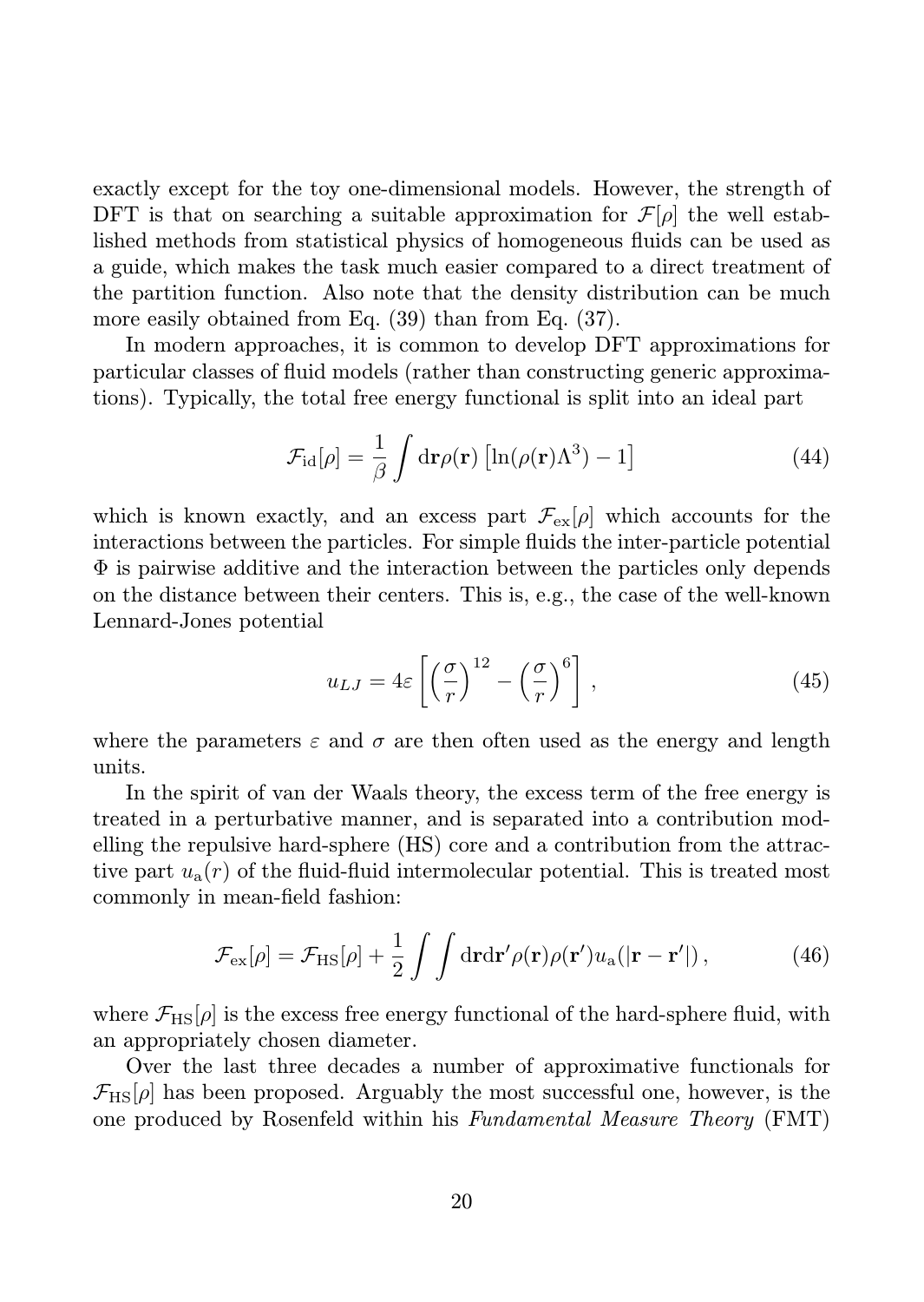[36]. The theory is based on an assumption that the HS free energy functional can be expressed in the form

$$
\mathcal{F}_{\rm hs}[\rho] = \frac{1}{\beta} \int \mathrm{d} \mathbf{r} \, \Phi(\{n_\alpha\}) \,. \tag{47}
$$

in terms of a set of weighted densities

$$
n_{\alpha}(\mathbf{r}) = \int d\mathbf{r}' \rho(\mathbf{r}') \omega_{\alpha}(\mathbf{r} - \mathbf{r}'). \qquad (48)
$$

Here, the six weight functions are given by

$$
\omega_3(\mathbf{r}) = \Theta(R - |\mathbf{r}|), \qquad (49)
$$

$$
\omega_2(\mathbf{r}) = \delta(R - |\mathbf{r}|), \quad \omega_2(\mathbf{r}) = \frac{\mathbf{r}}{r} \delta(R - |\mathbf{r}|), \tag{50}
$$

$$
\omega_1(\mathbf{r}) = \delta(R - |\mathbf{r}|), \quad \omega_1(\mathbf{r}) = \frac{\mathbf{r}}{r} \delta(R - |\mathbf{r}|), \tag{51}
$$

$$
\omega_0(\mathbf{r}) = \delta(R - |\mathbf{r}|), \qquad (52)
$$

and the function  $\Phi({n_{\alpha}})$  can be determined from dimensional analysis and from requirements that the low- and high-density limits are obeyed exactly, which leads to

$$
\Phi = -n_0 \ln(1 - n_3) + \frac{n_1 n_2 - \mathbf{n_1} \cdot \mathbf{n_2}}{1 - n_3} + \frac{n_2^3 - 3n_2 \mathbf{n_1} \cdot \mathbf{n_2}}{24\pi (1 - n_3)^2}.
$$
 (53)

In the limit of homogeneous fluid, this result is equivalent to the compressibility Percus-Yevick equation of state [37], although modified FMT versions of even more accurate underlying equation of state are now available. Importantly, the FMT functional satisfies the sum rules, Eqs. (40) and (41) (in contrast to some alternative approximative free energy functionals).

## 6 Interfacial Phase Transitions: A Non-Planar Geometry

This section is devoted to interfacial phenomena that occur in systems exhibiting other than a planar symmetry. It turns out that the effect of a substrate geometry is enormous and gives rise to a number of new, geometry-driven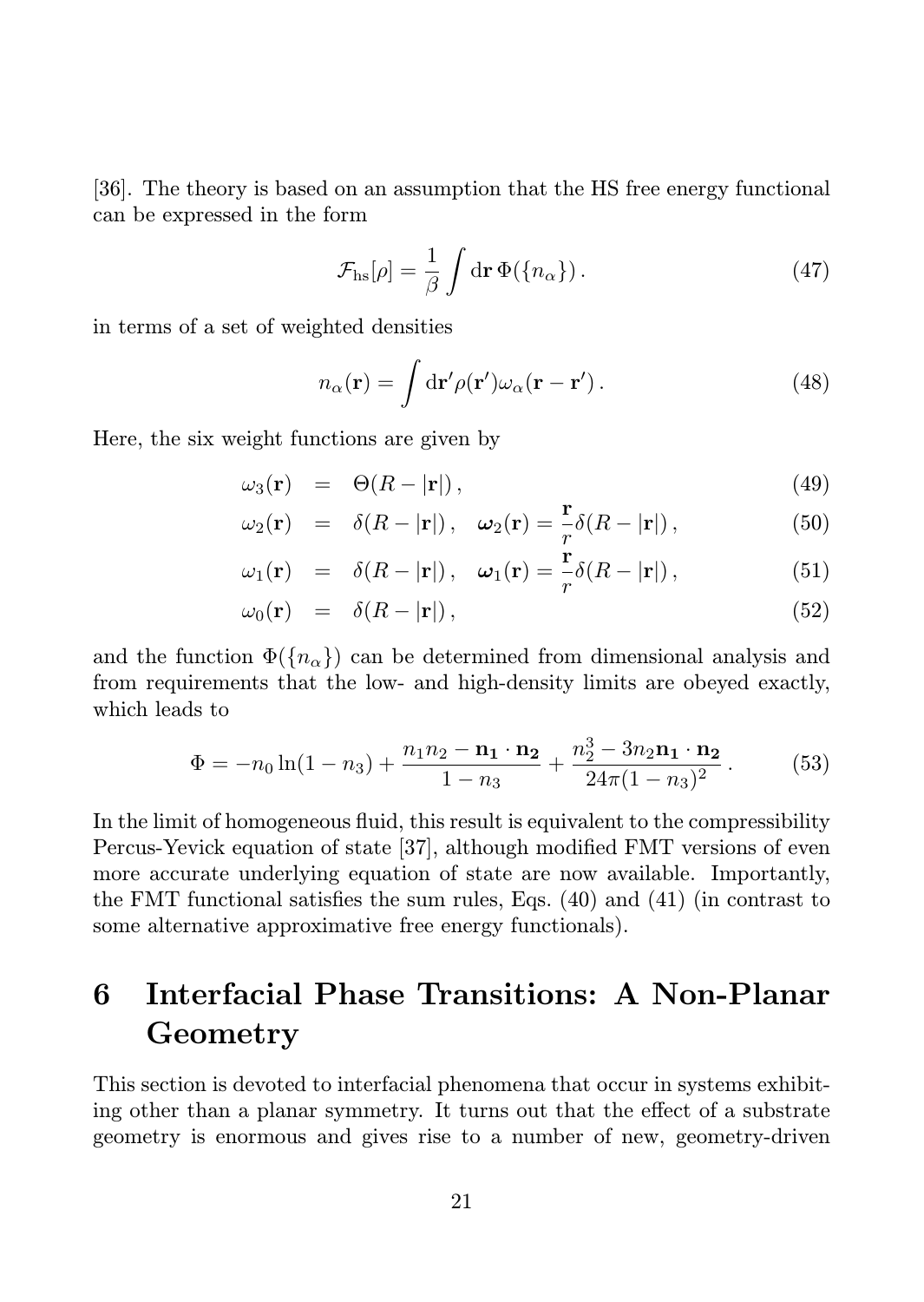phenomena that, of course, are absent in the simple models described in the previous section. Although relatively new, an attempt to provide a comprehensive review of this subject would be rather challenging in view of its growing popularity in the last few years. Instead, this section illustrates my contribution to this field and thus focuses on models I have been dealing with over the last couple of years (since 2011).

#### 6.1 Linear wedges and edges



Figure 4: Schematic illustration of the meniscus height  $\ell(x)$  in a linear wedge with an opening angle  $\psi$  (tilt angle  $\alpha = (\pi - \psi)/2$ ) and  $\ell_w = \ell(0)$  the equilibrium midpoint height measured above the apex.

A simple but important example of a non-planar substrate is a wedge geometry formed by two identical infinite planar walls that meet at an opening angle  $\psi = \pi - 2\alpha$  where  $\alpha$  is the tilt angle with respect to the (say) horizontal axis. The wedge geometry may be thought as being a missing link between the cases described in the previous section of a planar wall  $(\alpha = 0)$  and a capillary-slit ( $\alpha = \pi/2$ ) and shows a phase transition which is distinct from both wetting and capillary condensation.

Suppose the wedge is in contact with a bulk vapour phase at temperature  $T < T_c$  and chemical potential  $\mu$ . Macroscopic arguments [38] dictate that at bulk coexistence,  $\mu = \mu_0$ , the wedge is completely filled by liquid  $(\ell_w$  becomes macroscopically large) for all temperatures  $T > T_f$  where  $T_f$  is the filling temperature given implicitly by the simple condition

$$
\theta(T_f) = \alpha \,,\tag{54}
$$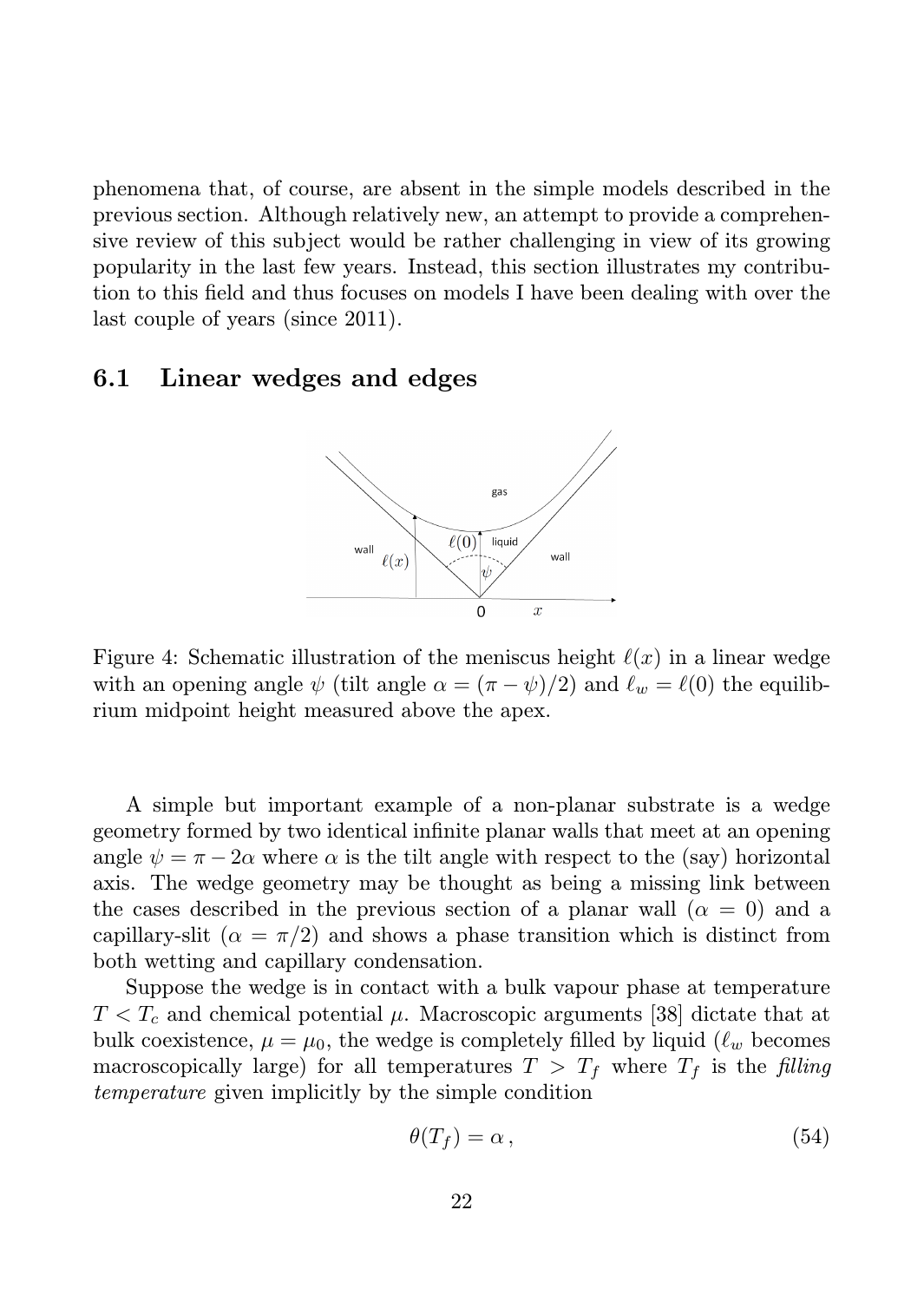where  $\theta(T)$  is the contact angle of a sessile drop on a flat surface. Note that (54) is consistent with and generalizes the condition for wetting transition  $\theta(T_w) = 0$  and implies that  $T_f < T_w$ , as the contact angle decreases with temperature. Thus, the corresponding filling transition which occurs at  $T_f$ may be viewed as an interfacial geometry-induced unbinding transition in a system with broken translational invariance [39].

In [40, 41], the filling transitions in a right-angle wedge  $(\alpha = \pi/4)$  involving a long-range wall-fluid interaction were studied using a microscopic model within the density functional theory. Our DFT analysis showed that the filling transition is first order if it occurs far below the critical point but is continuous if  $T_f$  is close to  $T_c$  even though the walls still show first-order wetting behaviour. For this continuous transition the distance of the meniscus from the apex grows as

$$
\ell_w \sim (T_f - T)^{-\beta_w},\tag{55}
$$

as  $T \to T_f^-$ , with the critical exponent estimated to be  $\beta_w \approx 0.46$ .

This value of the critical exponent can be compared with the mean-field value obtained from the Hamiltonian for a widely open wedge (assuming  $\tan \alpha \approx \alpha$ ) [42, 43]

$$
\mathcal{H}_w[\ell] = \int \mathrm{d}x \int \mathrm{d}y \left[ \frac{\gamma}{2} (\nabla \ell)^2 + W(\ell - \alpha |x|) \right],\tag{56}
$$

where  $\ell(x, y)$  is the local height of the liquid-vapour interface relative to the horizontal. Exploiting the translation invariance of the model along the wedge, the Euler-Lagrange equation for the equilibrium profile  $\ell(x)$  is:

$$
\gamma \frac{\mathrm{d}^2 \ell}{\mathrm{d} x^2} = W'(\ell - \alpha |x|) \,,\tag{57}
$$

where the prime denotes differentiation w.r.t.  $\ell$ . This equation, subject to the boundary conditions  $\ell(0) = 0$  and  $\ell(x) \to \ell_{\pi} + \alpha |x|$  for  $|x| \to \infty$ , has the first integral:

$$
\frac{\gamma \alpha^2}{2} = W(\ell_w) - W(\ell_\pi). \tag{58}
$$

As  $T \to T_f$ , the meniscus unbinds from the wedge bottom, i.e.  $\ell_w \to \infty$  and the first term on the r.h.s. becomes vanishingly small. Using Eq. (7) the result given by Eq. (54) is then immediately recovered. Furthermore, from Eq. (58)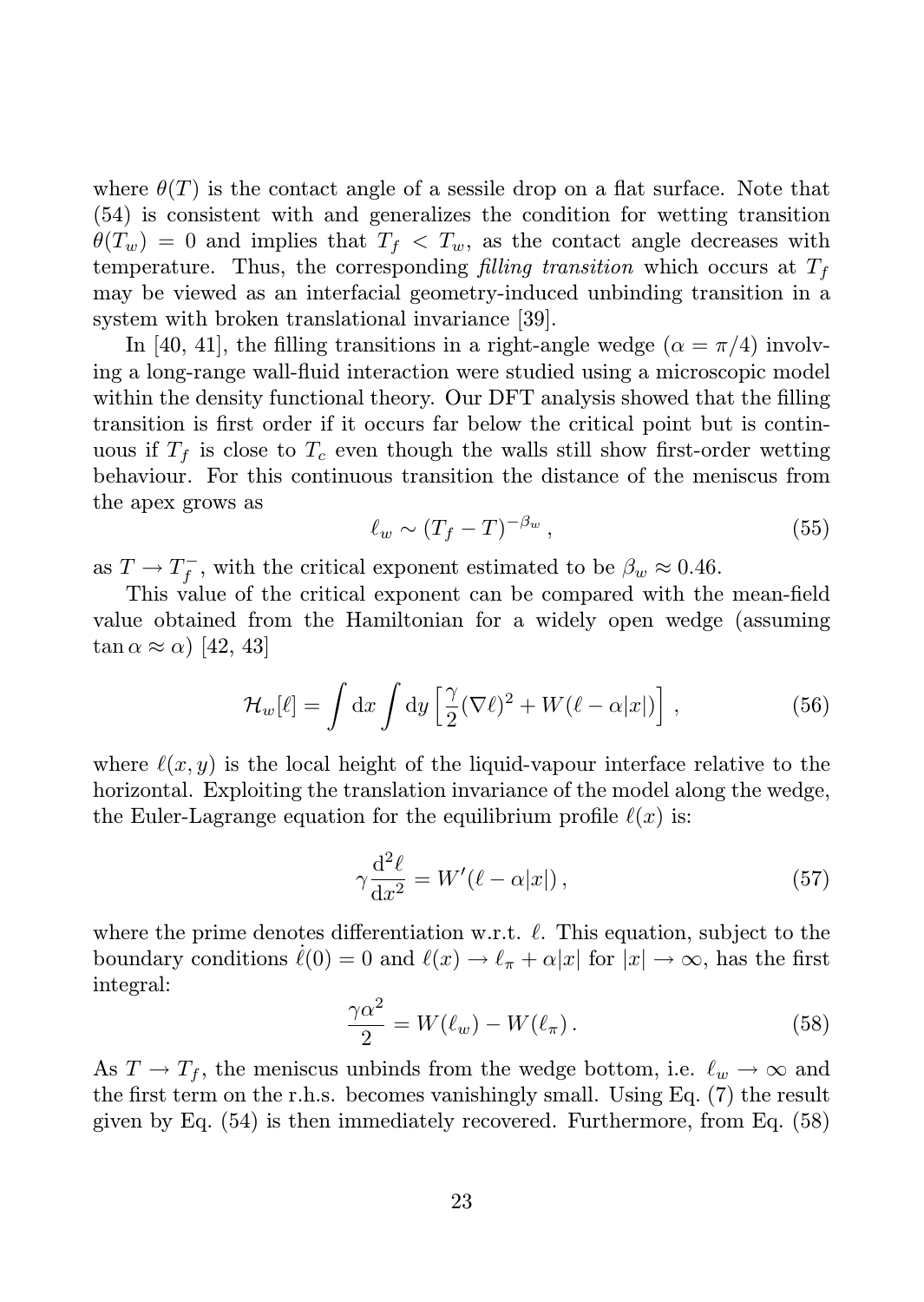it follows that

$$
W(\ell_w) = \frac{\gamma(\alpha^2 - \theta^2)}{2} \sim \alpha - \theta(T) \text{ as } T \to T_f.
$$
 (59)

Thus, at a critical filling transition the MF value of the order parameter critical exponent is simply determined by the leading-order decay of the binding potential  $W(\ell) = A/\ell^p + \cdots$  by expanding the r.h.s. of Eq. (59) to first order at  $T_f$ , which yields  $\beta_w = 1/p$ . Recall that this result is completely different to the corresponding critical exponent for critical wetting  $\beta_s = 1/(q - p)$  determined by both leading and next-to-leading order terms of the binding potential. For systems with van der Waals forces  $p = 2$  and thus  $\beta_w = 1/2$  ( $\beta_s = 1$ ) which is in a good agreement with the DFT result.



Figure 5: Contour of the meniscus as obtained from microscopic DFT. Also shown (dashed line) is a circular meniscus of Laplace radius  $R = \gamma/(\delta \mu/\rho_l (\rho_a)$ ).

The main conclusion of this work is that it is possible to induce critical (continuous) interfacial transitions even at walls exhibiting themselves first-order wetting transitions by changing the wall geometry, which has been demonstrated for a realistic microscopic model involving dispersion interactions. It should be emphasised that for planar walls the critical wetting is a very rare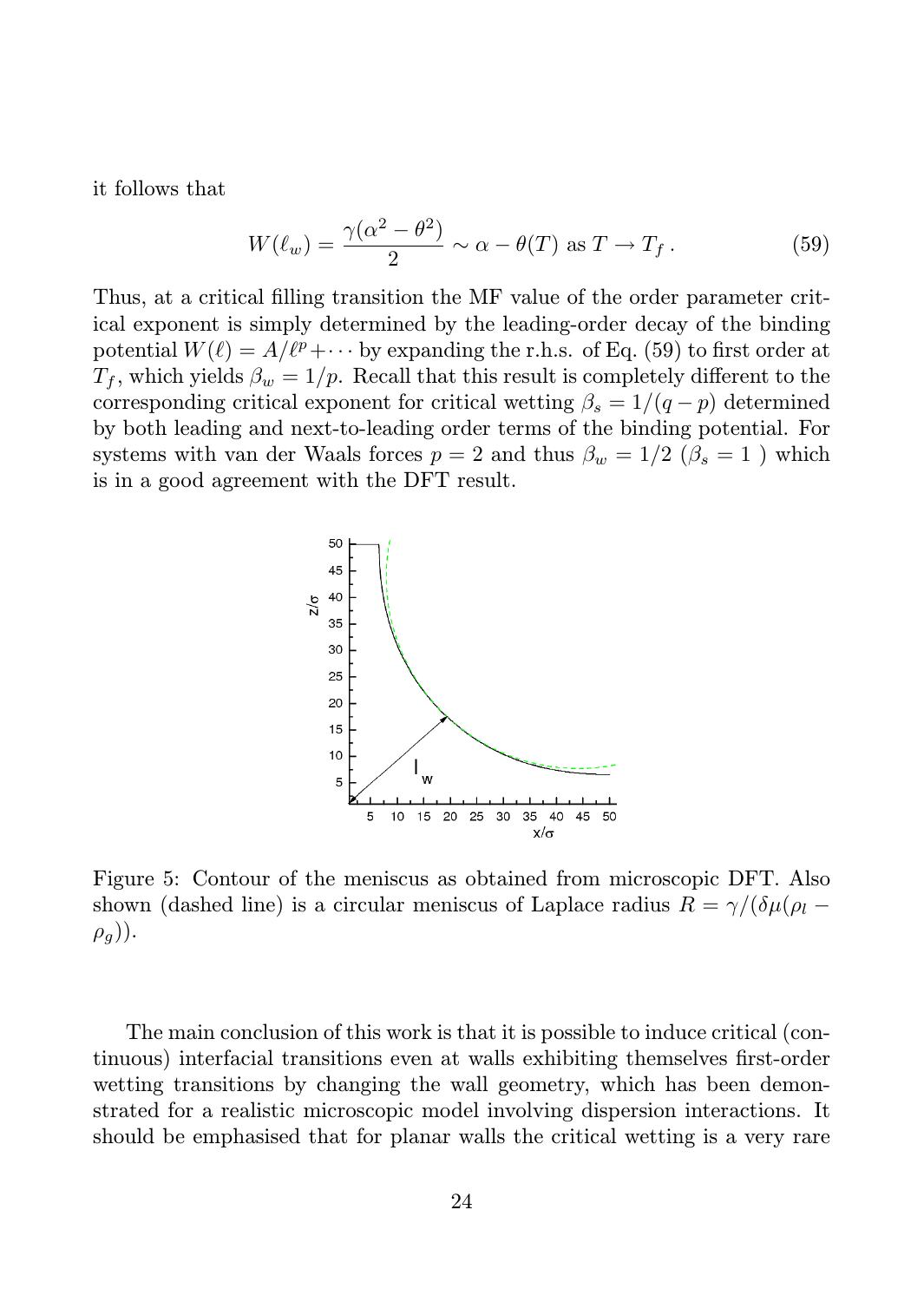phenomenon and in fact it has not been observed on solid substrates as yet. Moreover, the influence of interfacial fluctuations for wetting transitions in three dimensions is deemed to be hardly appreciable. Therefore, the wedge structure is found to be a promising candidate for a substrate for which an observation of interfacial critical phenomena is experimentally accessible.

These findings have been extended by studying the process of complete filling, the analogy of complete wetting, i.e. the continuous divergence of the adsorption (or  $\ell_w$ ) as  $\mu \to \mu_0$  for  $T > T_f$ . If, furthermore,  $\theta = 0$ , the binding potential is of the form  $(15)$  and if substituted into Eq.  $(58)$  we obtain  $|44|$ 

$$
\ell_w \approx \frac{\gamma(\sec \alpha - 1)}{\delta \mu(\rho_l - \rho_g)} + \frac{\sec \alpha}{1 - \beta_s^{\text{co}}} \ell_\pi + \cdots \tag{60}
$$

The first term in (60) is universal, i.e., it does not depend on the nature of the interactions. This leading order term can be derived using purely macroscopic concept: a meniscus that grows at the wedge corner must have a circular crosssection with radius  $R = \gamma/(\delta \mu(\rho_l - \rho_f))$ , as determined by the Laplace pressure difference across the interface. Figure 5 shows that this macroscopic argument is fully consistent with the microscopic DFT results and thus remains valid even on a microscopic scale. Furthermore, the height  $\ell_w$  then follows from the condition that the meniscus must meet each side of the wedge at the correct contact angle<sup>9</sup>. Figure 6 reveals, however, that this macroscopically predicted value of the interface height above the wedge corner as a function of  $\delta\mu$  is systematically below the DFT results.

From Eq. (60) it follows that the interfacial Hamiltonian theory extends these macroscopic results by predicting a presence of non-universal next-toleading order singular term; this contribution depends on the nature of divergence of  $\ell_{\pi}$  at a planar wall-gas interface, which in turn depends on the range of intermolecular forces (recall,  $\beta_s^{\rm co} = 1/(p+1)$ ). When the non-universal correction is taken into account, one obtains a remarkably good agreement between the microscopic DFT results and Eq. (60), as shown in figure 6 for a  $right$ -angle wedge<sup>10</sup>.

<sup>&</sup>lt;sup>9</sup>For general value of the contact angle, the first term would be  $\frac{\gamma(\sec \alpha \cos \theta - 1)}{\delta \mu(\rho_l - \rho_g)}$ .

<sup>&</sup>lt;sup>10</sup>The results in figure 6 correspond to the model of short-range interactions, for which  $\beta_s^{\rm co} = 0$  and  $\ell_\pi \sim -\ln(\delta \mu)$ .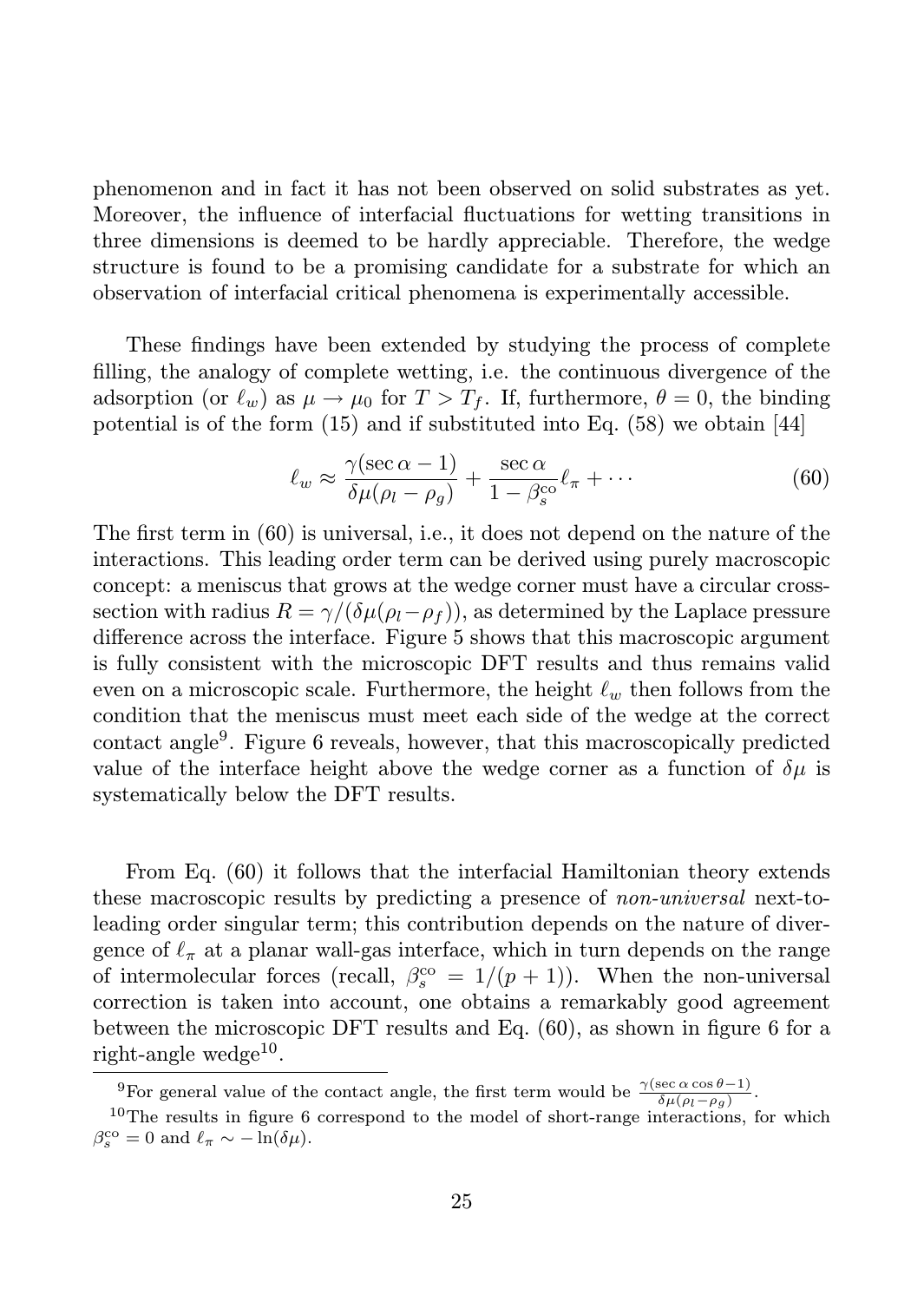

Figure 6: DFT results (symbols) for the divergence of the meniscus filling height  $\ell_w$ , shown in comparison with the macroscopic expression given by the leading-order term in Eq. (60) (dashed curve) and the interfacial Hamiltonian prediction (solid curve) which includes the next-to-leading order correction.

Apart from the thermodynamic parameters  $(T, \mu)$ , the nature of the filling transition may also be controlled by tuning the opening (tilt) angle  $\psi(\alpha)$ of the wedge. Indeed, the relation between the temperature (via the contact angle) and the wedge opening angle is given macroscopically by (54) but this relation does not tell anything about the order of the transition. From the aforementioned studies it follows that the wedge filling transition may change its order in the proximity of  $T_c$ . However, in Ref. [45] it was shown that there exists another mechanism how to change the order of the filling transition; namely, by reducing the opening angle one can always drive the filling transition to second order implying that the adsorption continuously changes from micro- to macroscopic at  $T_f$ .

Similar conclusions have been made in Ref. [46] where we studied the effect of the external potential exerted by the walls of the wedge. We have shown that both wetting and filling transitions can be induced over a wide range of temperatures by changing the strength of the external potential. At low temperatures we find that both wetting and filling transitions are first order in keeping with predictions of simple local effective Hamiltonian models. However, close to the bulk critical point the filling transition is observed to be continuous even though the wetting transition remains first order and the wetting binding potential still exhibits a small activation barrier. The critical singularities for the mid-height of the meniscus for the continuous filling tran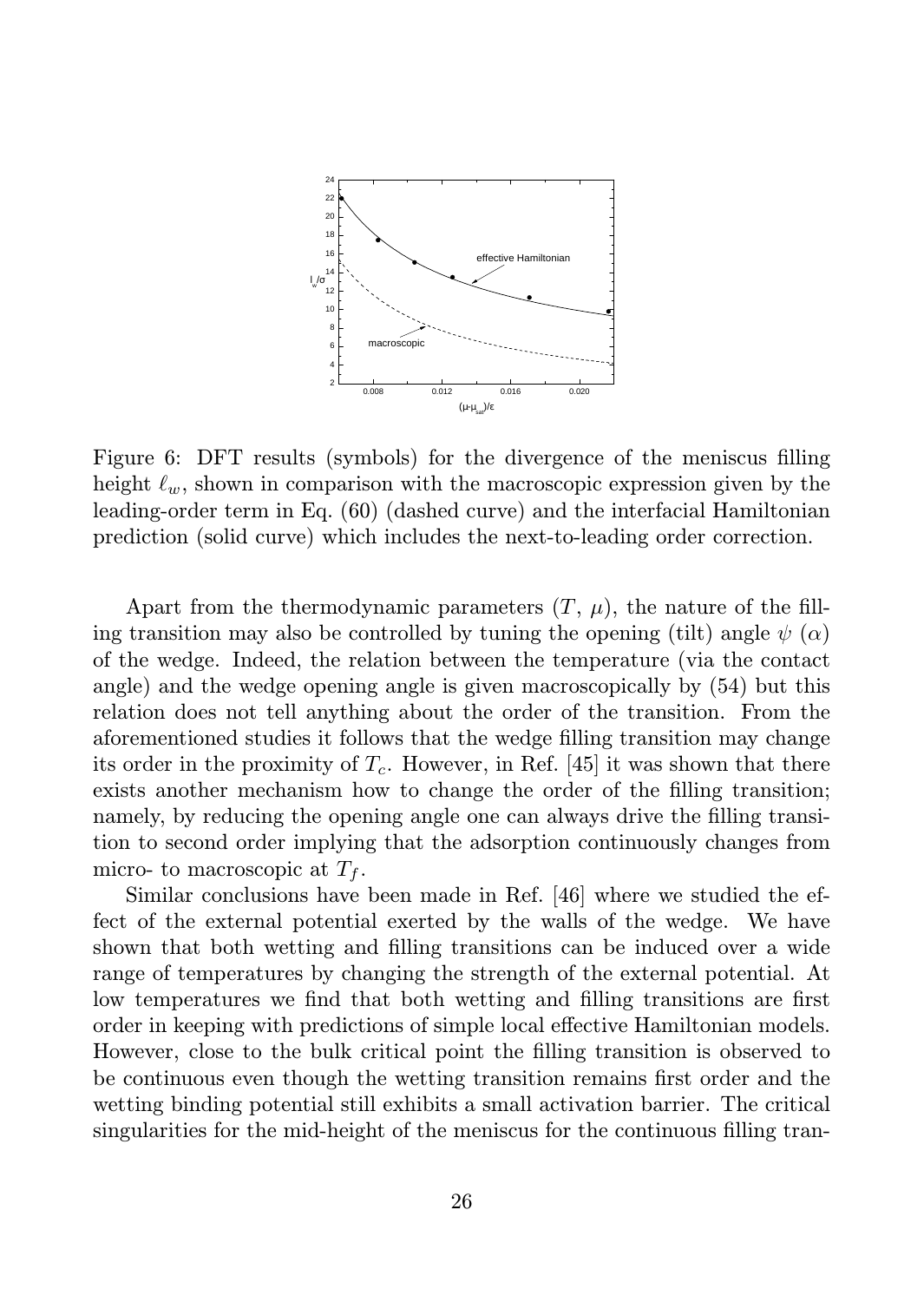sitions depend on whether retarded or nonretarded wall-fluid forces are present and are in excellent agreement with predictions of effective Hamiltonian theory even though the change in the order of the transition is not anticipated (as discussed below). In particular, for retarded van der Waals forces, in which case the binding potential  $W(\ell) \sim \ell^{-3}$ , we have found that  $\ell_w \sim (T_f - T))^{-\beta_w}$ with  $\beta_w \approx 1/3$  in line with the prediction (59).

These findings are in a partial agreement with the predictions given by the effective Hamiltonian (56). This model also predicts a change in order from first to continuous filling, when the filling temperature  $T_f$  is sufficiently below  $T_w$  such that there is no activation barrier in the binding potential  $W(\ell)$ , defined for wetting at the planar wall. This is in qualitative agreement with the microscopic DFT model. However, the mechanism behind the change of order must be different than that within the interfacial Hamiltonian description. This is because within our microscopic study the interaction model was chosen such that the binding potential for wetting at a planar wall always has an activation barrier, thus according to the interfacial Hamiltonian model the filling transition would always be of first-order.

We believe that the reason of the discrepancy is that the original effective Hamiltonian description does not capture all the details of the filling transition. There are indeed plausible reasons for this since the original interfacial Hamiltonian model is only applicable to shallow wedges and to filling temperatures  $T_f$  far from  $T_c$  where a simple sharp-kink description of the interface structure is reliable. If the wedge is very acute or if  $T_f \approx T_c$  then a sharp-kink approximation ceases to be valid. However, these are precisely the conditions where we find a change in the order of the filling transition. Extending the mesoscopic approach by adding further ingrediences that are absent in (56) but that may prove to be crucial in these situations would present enormously challenging task. However, further works are needed to verify our hypothesis and a molecular simulation is perhaps the most tractable theoretical way for it.

It remains to answer a subtle question what is the precise nature of the change in order of the transition. In principle, this may happen via one of two mechanisms: a tricritical point or a critical end point. We showed that the change in the order of the filling transition occurs via a tricritical point meaning that if we were to sit along the line of first-order filling transition temperature  $T_f$  and decrease the opening angle  $\psi$ , the adsorption of the low coverage phase would diverge continuously as we approach the tricritical value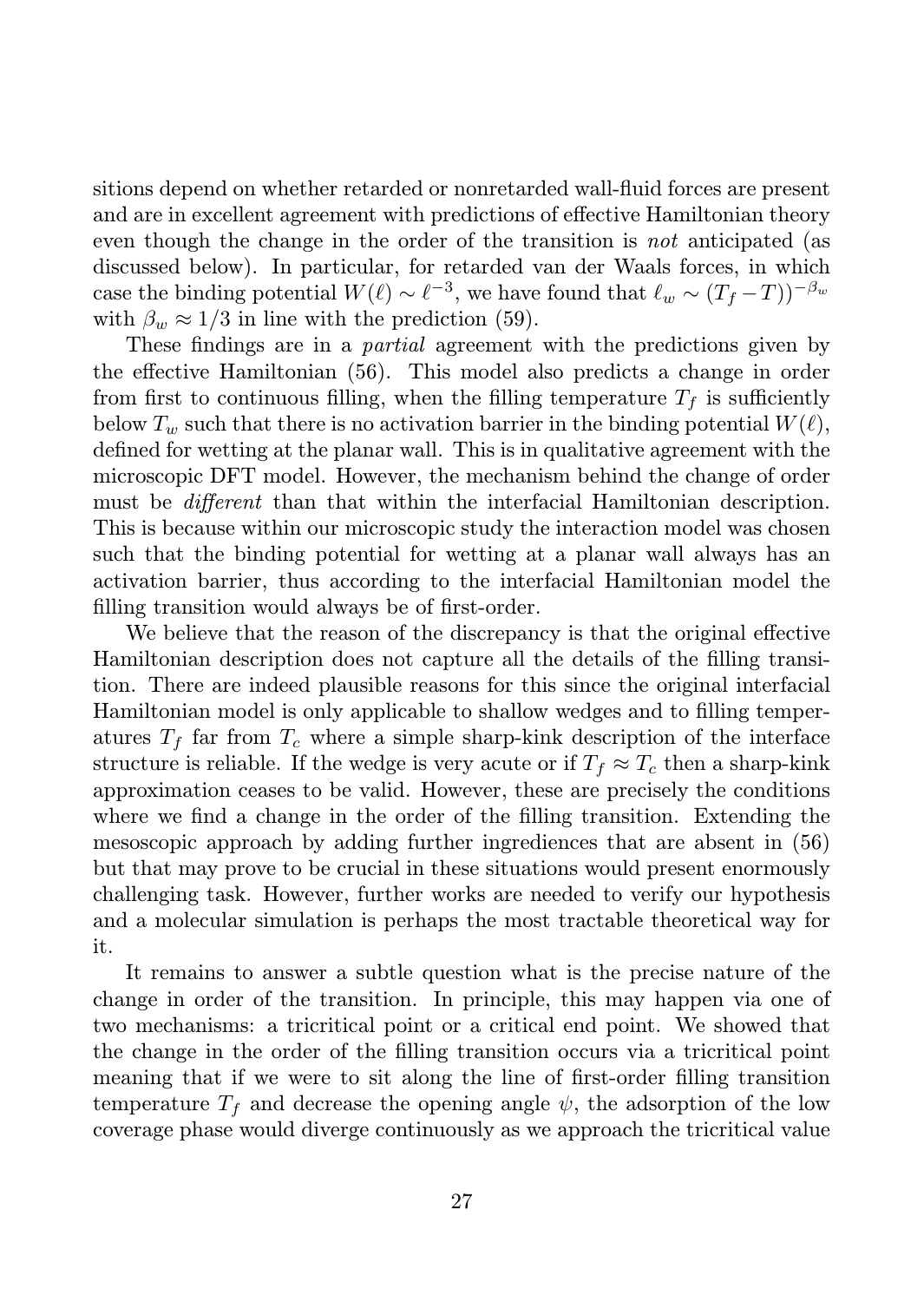of  $\psi$ .

The effect of the opening angle was also studied in the context of surface induced freezing [48]. The value of the opening angle of the wedge was found to have a considerable effect on the structure of the confined particles in the wedge. Whether or not the crystal structure is commensurate with the wedge shape can either promote or suppress the fluid freezing. In particular, when the opening angle is around  $\psi = 60^{\circ}$ , the wedge geometry matches with the bulk crystal lattice, which strongly enhances freezing near the apex.

A specific but qualitatively different case of a linear wedge is a model with  $\psi > \pi$ , which we will term as an edge. As we have seen, the wedge geometry of the substrate enhances the condensation since  $T_f < T_w$ . In fact, the enhancement is even more effective since the filling transition is possible even in cases when the wetting transition is completely absent for any temperature  $T < T<sub>c</sub>$ ! This is because, the only condition to be obeyed in order the filling transition to occur is (54), no matter what the value of  $T_w$  (if any) is. The filling transition may thus be regarded as a typical example of a geometryinduced transition where both the location and order of the transition can be tuned by changing the opening angle.



Figure 7: A sketch of the model of an edge-shaped substrate. The height of the liquid-gas interface is denoted as  $\ell$ , the thickness of the layer far from the apex as  $\ell_{\pi}$  and the height of the interface above the apex as  $\ell_{E}$ . The sketch is projected to the x-z plane of the Cartesian coordinates.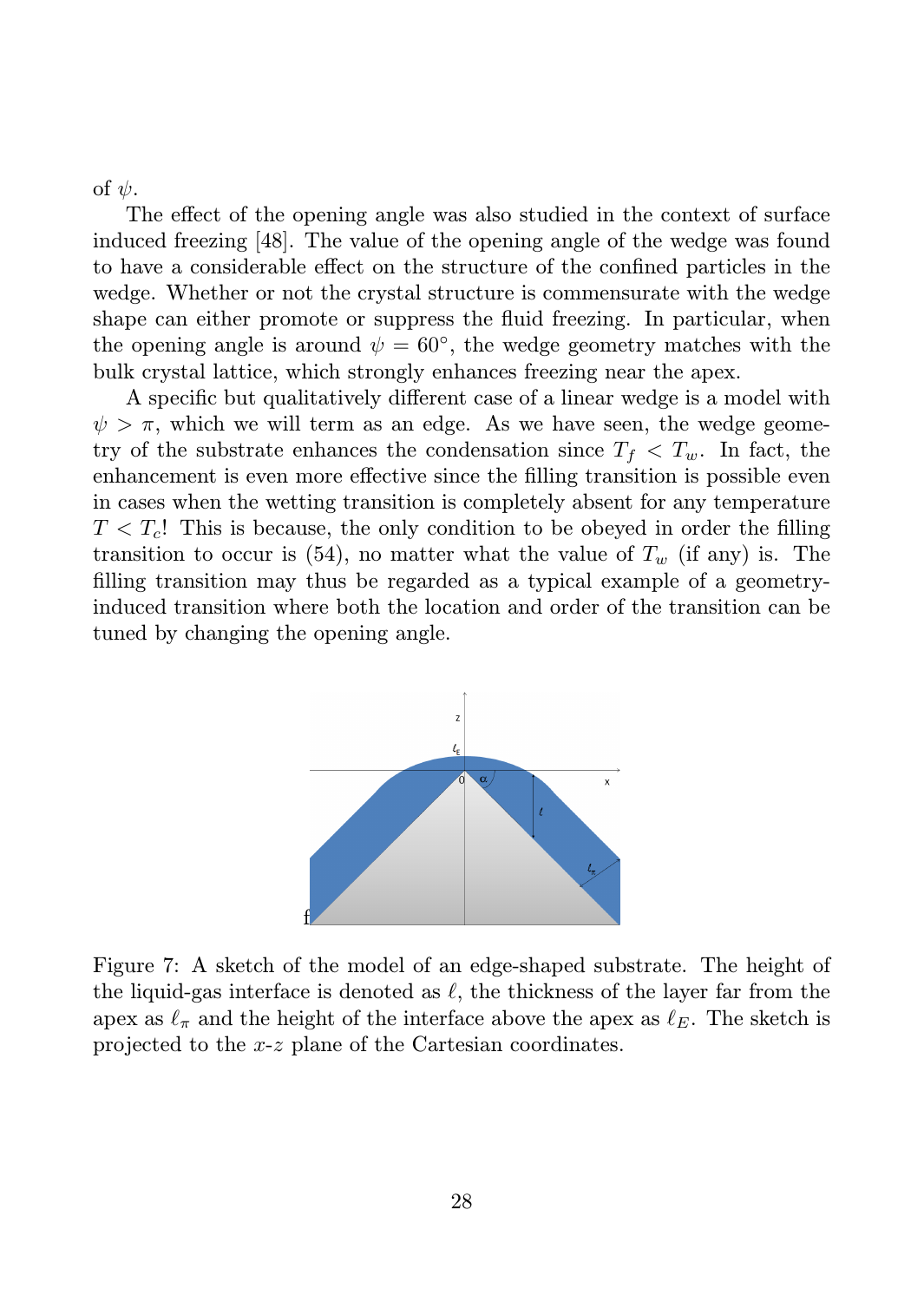A specific, and is some sense opposite case of the wedge model is the wall geometry characterised by the opening angle  $\psi > \pi$  as reresented by the sketch shown in figure 7. Now, when we consider the complete wetting scenario  $\mu \to \mu_0(T)$ , the curved geometry of the liquid-vapour interface dictates that the local height of the interface above the edge  $\ell_E$  must remain finite at any subcritical temperature, even when a macroscopically thick wetting films are formed far from the edge (i.e. when  $T > T_w$ ) [47]. A natural question is: what is the height  $\ell_E$  at a given chemical potential  $\mu$ ?

This problem can be studied using the interfacial Hamiltonian model [49]

$$
\mathcal{H}_e[\ell] = \int \mathrm{d}x \left[ \frac{\gamma}{2} (f'(x))^2 + W(\ell(x)) \right], \tag{61}
$$

where  $\ell(x)$  is the local height of the liquid-gas interface measured vertically and  $f(x) = \ell(x) - \tan \alpha |x|$  denotes the local height of the liquid-gas interface relative to the horizontal plane  $(x \text{ axis})$ . A translation symmetry is assumed along the edge  $(y\text{-axis})$ .

The mean-field analysis of this model shows that the equilibrium height of the interface above the edge at coexistence is given by

$$
\ell_E^0 = \ell(\delta \mu = 0) = \sqrt{\frac{2a}{\gamma \tan^2 \alpha}},\tag{62}
$$

where  $a(T)$  is the Hamaker constant defined by the binding potential of the corresponding planar wall  $W(\ell) = A/\ell^p + \cdots$ . Furthermore,  $\ell_E(\delta\mu)$  has been shown to approach the coexistence value according to

$$
\delta \ell = \ell_E(0) - \ell_E(\delta \mu) \sim \delta \mu^{\beta_E^{\text{co}}} \tag{63}
$$

as  $\delta \mu \to 0^+$ . The new critical exponent for complete wetting on an edge  $\beta_E^{\text{co}}$ depends on the range of the molecular interaction, such that  $\beta_E^{\rm co} = p/(p+1)$ and is related to the exponent  $\alpha_s^{\rm co}$  (defined by Eq. (12)), according to  $\beta_s^{\rm co} =$  $2 - \alpha_s^{\rm co}$ . For systems with van der Waals forces,  $\beta_E^{\rm co} = 2/3$ . In contrast, the next-to-leading term in (63) has been found to be universal and scales linearly with  $\delta\mu$ , regardless of the nature of the molecular interactions.

Furthermore, using the finite-size scaling analysis, it was shown that for a substrate model that is characterised by a finite linear dimension L, the height of the interface deviates from the one at the infinite substrate as  $\sim L^{-1}$ in the limit of large L. All these predictions have been fully supported by the numerical results of the microscopic density functional theory.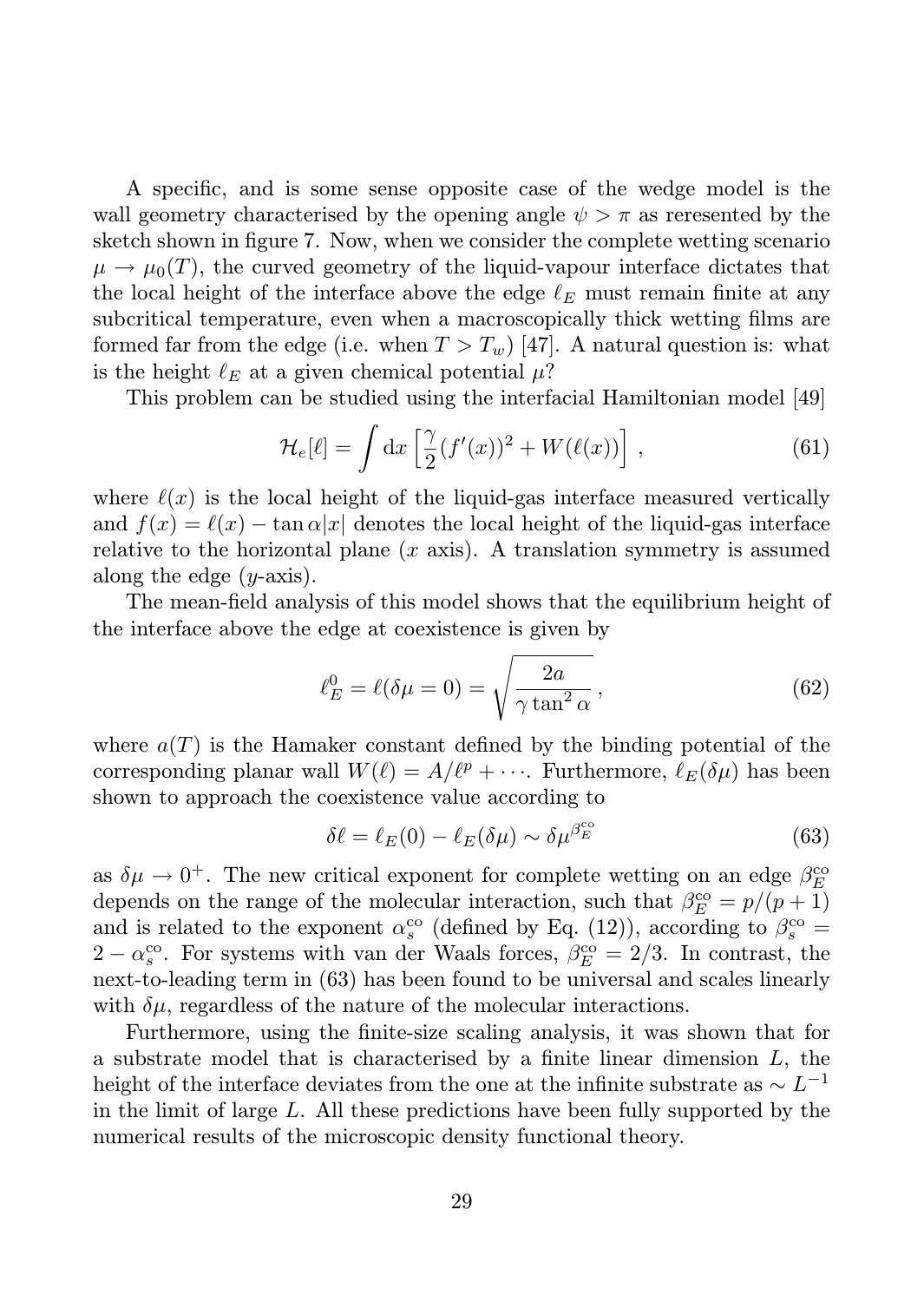### 6.2 Capillary grooves

A further extension of the idealized planar geometries is a groove or a capped capillary formed by scoring a narrow deep channel into a solid surface. Let us now consider a macroscopically long groove of depth  $D$  and width  $L$  which is in contact with a bulk vapour and ask what is the nature of the fluid condensation inside the groove. It should be noted that the groove model, which is experimentally much more relevant than an open slit, is not only of fundamental importance but is also central to the understanding of fluids on structured surfaces which is vital for further technological applications (labon-a-chip technologies).

To begin, we first summarise the main properties of fluid condensation (and evaporation) in macroscopically deep grooves,  $D \to \infty$ , following Refs. [50, 51, 52, 53, 54, 55, 56]. It is clear that in this limit, the "boundary conditions" of the system far from the groove bottom reduce to the system of an open slit. Therefore, the groove is largely filled with capillary gas for  $\mu < \mu_{cc}$  and by capillary liquid when  $\mu > \mu_{cc}$ . It is to be explored what is the nature of the condensation in the proximity of  $\mu_{cc}$ .

First of all, two regimes – below and above the wetting temperature – have to be discussed separately.

•  $T < T_w$ : Below the wetting temperature, the macroscopic arguments dictate that any adsorbed liquid film has to meet the side and bottom walls in Young's contact angle. It follows that in a low-density state two menisci form at both corners of the groove with a near-circular shape of the Laplace radius  $R = \gamma/(\mu_0 - \mu)$ . As the chemical potential increases towards  $\mu_{cc}$ , the radius increases which means that the adsorption layers at both corners grow. However, this process must ultimately terminate when the two menisci merge, since beyond this point

$$
\mu_{sp}(L) = \mu_{cc}(L) + \frac{2\gamma \sin \theta}{L\Delta \rho} \tag{64}
$$

no thermodynamically stable configuration exists and the system must jump into a high-density, liquid-like state. Clearly,  $\mu_{sn} > \mu_{cc}$  is the limit of the metastable extension of the low-density configuration, characteristic for first-order phase transitions.

•  $T > T_w$ . Above the wetting temperature the Young contact angle  $\theta = 0$ and therefore a single meniscus at the liquid-gas interface forms near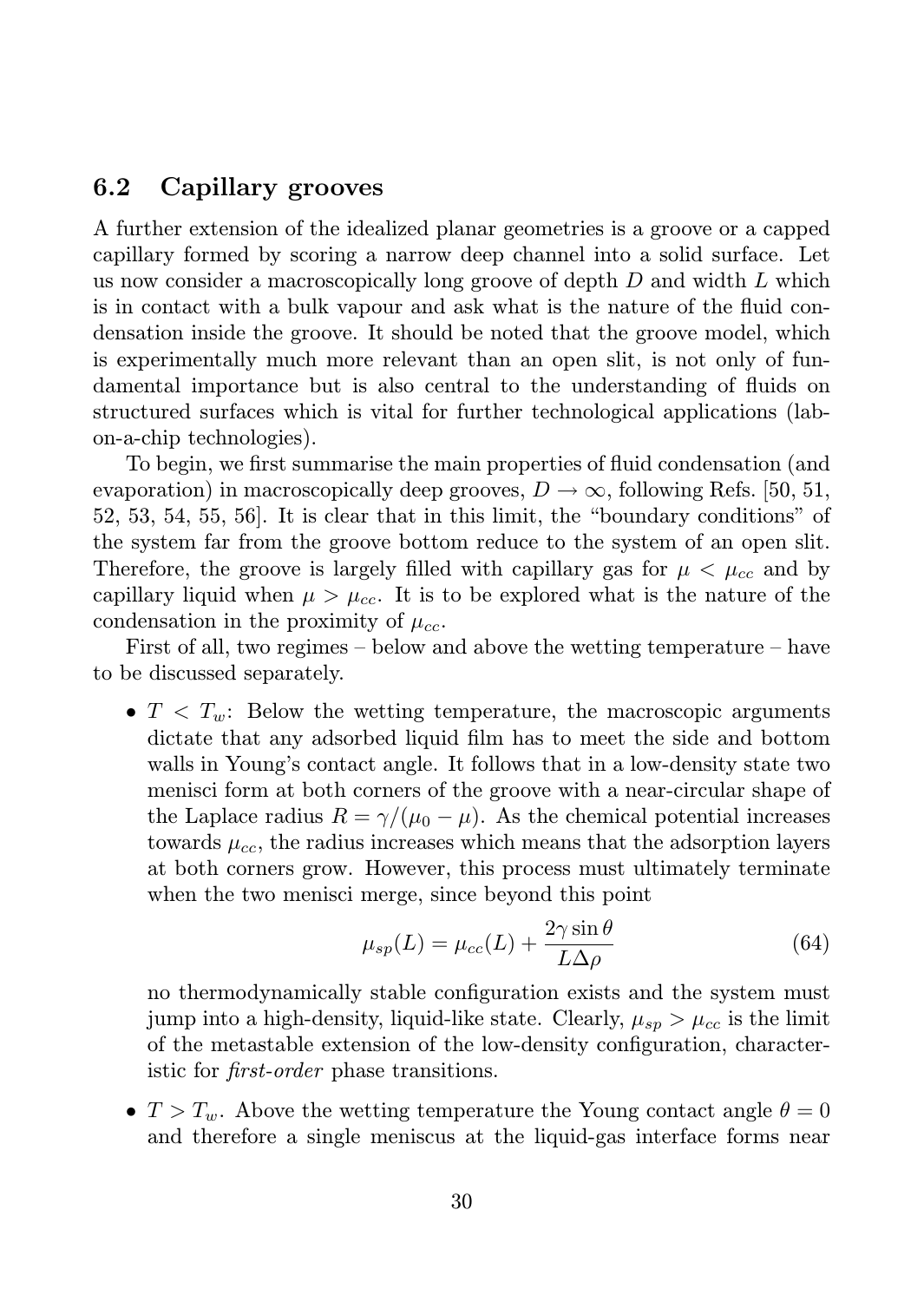the groove bottom. As  $\mu$  tends to  $\mu_{cc}$ , the process of adsorption is continuous and can be characterised by a growth of the meniscus height  $\ell$ . This process thus reminds complete wetting on a planar wall, which is now shifted from  $mu_0$  to a lower value  $\mu_{cc}(L)$ . However, the singular behaviour of the meniscus growth as  $\mu \rightarrow \mu_{cc}$  is given by

$$
\ell \sim (\mu_{\rm cc}(L) - \mu)^{-1/4},\tag{65}
$$

and is thus characterised by a different critical exponent than compete wetting  $(\beta_{co} = 1/3)$ .

It has also been shown that in analogy to pre-wetting the rise of the meniscus can also exhibit a finite jump. However, in contrast to prewetting, which is the genuine first-order transition, the transition associated with the meniscus jump must be necessarily rounded owing to its pseudo-one-dimensional nature.

Till now, we have been discussing the limit  $\mu\mu_{cc}^-$  but we can also ask what happens when  $\mu_{cc}$  is approached from above, i.e. the process of the liquid-like evaporation in grooves. Using the mesoscopic interfacial Hamiltonian theory, microscopic density functional theory and a dimensional analysis it has been shown that the groove evaporation is always continuous regardless of the temperature, such that the height of the meniscus from the top of the groove  $\ell'$ decreases according to the power-law

$$
\ell' \sim (\mu_{\rm cc}(L) - \mu)^{-\beta_E},\tag{66}
$$

with a *different* critical exponent than that for groove condensation which is now  $\beta_E = 1/3$  for dispersion forces, i.e., exactly the same as for complete wetting on a planar wall.

The analogy between groove evaporation and complete wetting is not accidental but in fact extends much further. It reveals that there is a precise connection between  $\ell'$  and the film thickness on a planar wall  $\ell_{\pi}$ :

$$
\ell'(\mu - \mu_{\rm cc}) = \ell_{\pi}(\mu_0 - \mu), \qquad (67)
$$

which is an example of a *covariance law*, revealing hidden symmetry between interfacial phenomena at different geometries.

It is also important to discuss the effect of fluctuations. The mean-field analysis neglects the long wavelength, interfacial fluctuations of the meniscus,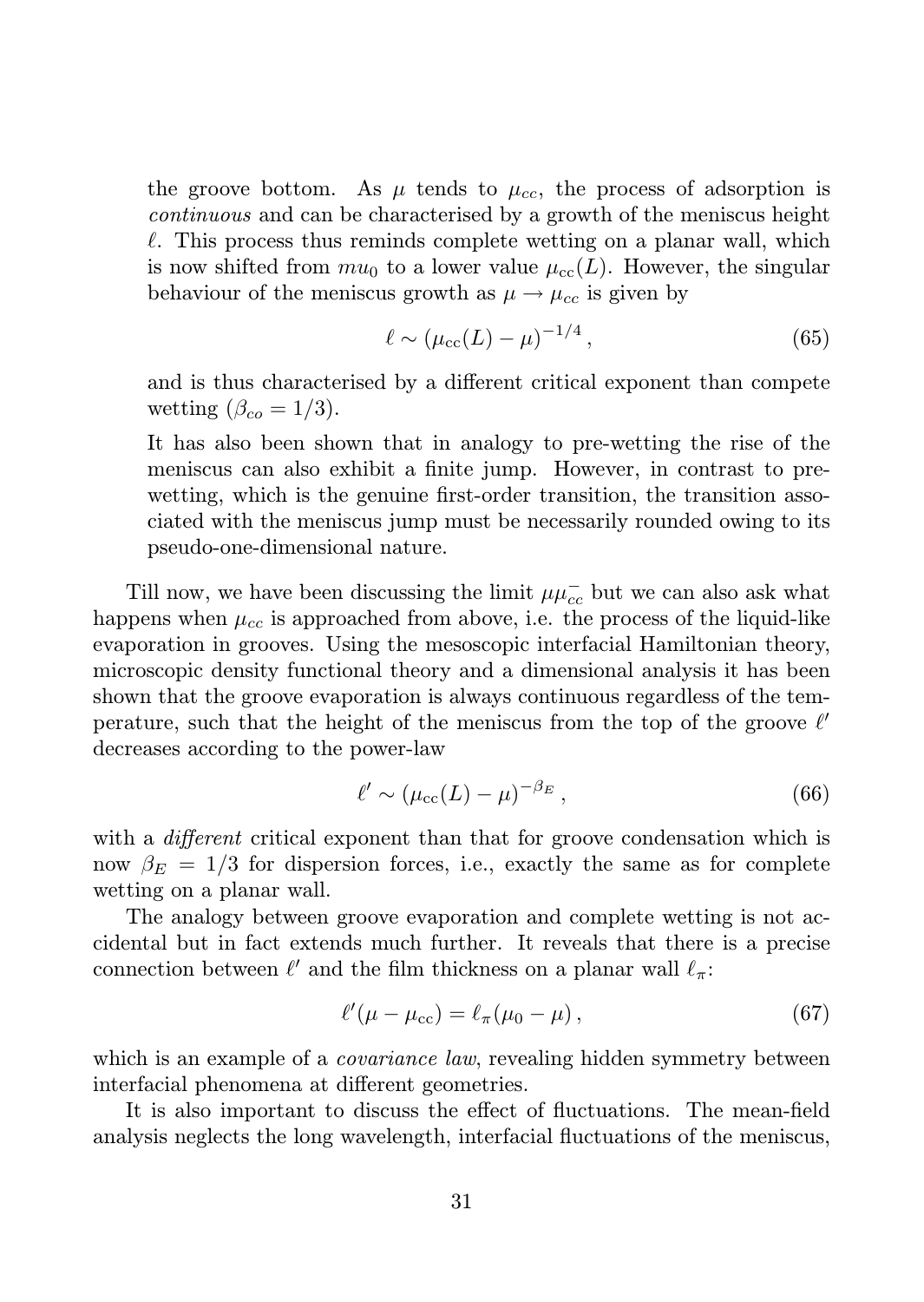the most dominant of which arise from those in the height of the meniscus along the groove. Owing to a reduced effective dimensionality of the groove, the fluctuation theory of meniscus unbinding is analogous to that of two dimensional complete wetting but with a line tension, resisting the undulations of the meniscus, which is  $\tau \approx \gamma L$ . Therefore, the relevant effective Hamiltonian that accounts for the fluctuations in the meniscus height along the groove is now of the form

$$
\mathcal{H}_{g}[\ell] = \int dy \left( \frac{\gamma L}{2} \left( \frac{d\ell(y)}{dy} \right)^2 + W(\ell) \right). \tag{68}
$$

Using Eq. (26), the relation [26]  $\xi_{\perp}^2 = k_B T \xi / \tau$  and the fact that  $\xi_{\perp} \approx \ell$ when fluctuations become important, we obtain the following estimation for the fluctuation term:

$$
\gamma L\dot{\ell}^2 \approx \gamma L \frac{\xi_{\perp}^2}{\xi_{\parallel}^2} \approx \frac{(k_B T)^2}{\xi_{\perp}^2 \gamma L} \approx \frac{(k_B T)^2}{\ell^2 \gamma L} \,. \tag{69}
$$

Since the binding potential for the groove evaporation reads

$$
W_{\rm e} \approx (\mu - \mu_{\rm cc})(\rho_l - \rho_g)L(D - \ell) + \frac{a(T)L}{(D - \ell)^2},
$$
\n(70)

the repulsive term, which is of the order of  $(D - \ell)^2$ , is marginal because it is of the same order as the effective fluctuation term (69). This implies that the value of the exponent  $\beta_E = 1/3$  is not altered by fluctuation effects. The only influence of the fluctuations is that the Hamaker constant becomes renormalized by a factor of  $1 + \mathcal{O}((\beta \gamma L^2)^{-1})$ , which is only important in the immediate vicinity of the capillary critical point.

For groove condensation, the appropriate binding potential is of the form

$$
W_{\rm c} \approx (\mu - \mu_{\rm cc})(\rho_l - \rho_g)L\ell + \frac{a(T)L^2}{\ell^3} \tag{71}
$$

and the repulsive term becomes irrelevant. Thus, for continuous condensation, the mean-field power-law divergence  $\ell_C \approx ((\mu_{cc} - \mu)/L)^{-\frac{1}{4}}$  will eventually cross-over to  $\ell_C \approx (L^2 \mu_{cc} - \mu)^{-\frac{1}{3}}$  as  $\mu \to \mu_{cc}$ , changing the mean-field critical exponent  $\beta_C^{\text{MF}} = 1/4$  to the true value  $\beta_C = 1/3$ . However, a simple matching of these power laws shows that the size of the asymptotic regime is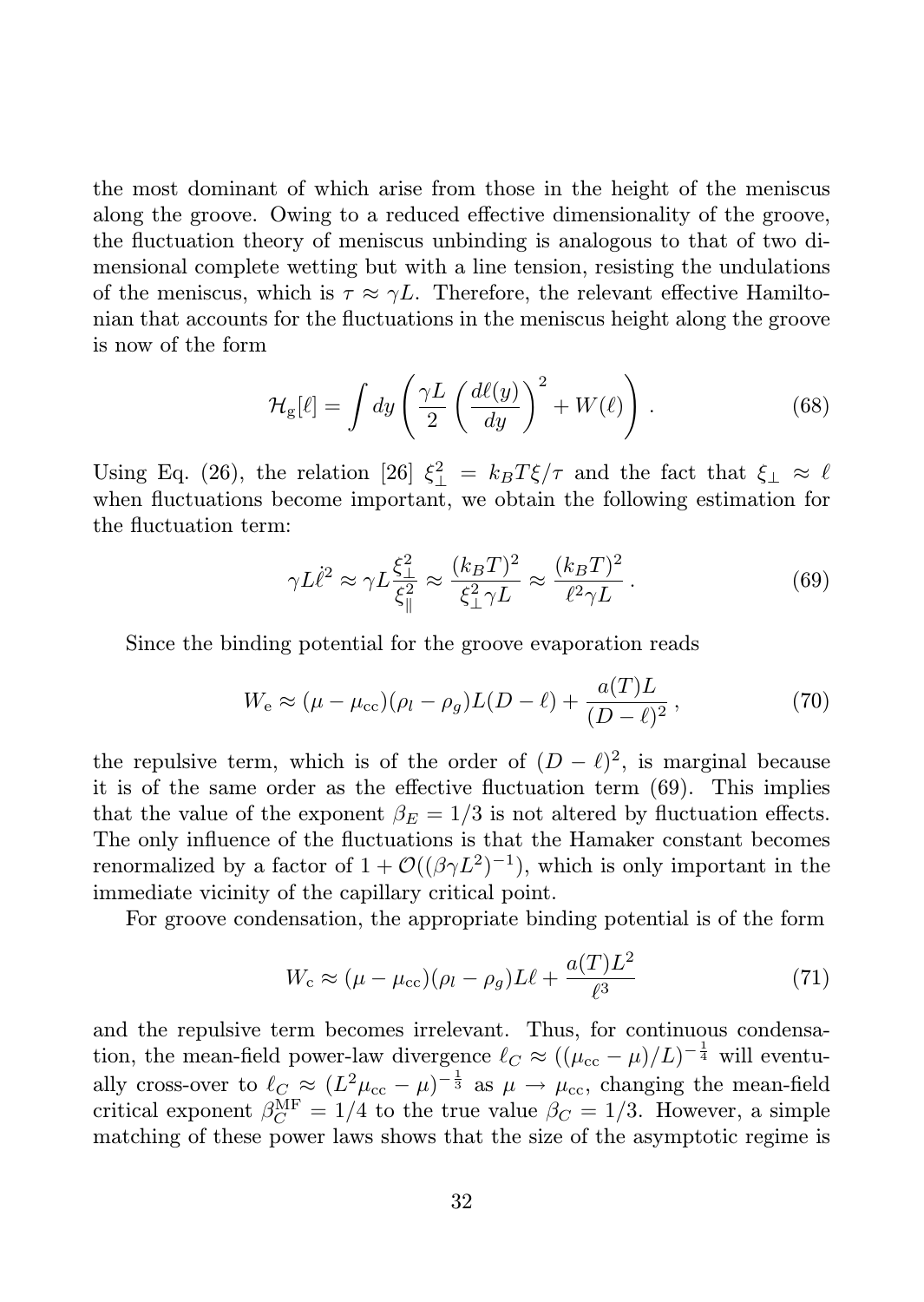negligibly small since it scales as  $L^{-11}$ . Thus, the mean-field description of the continuous capillary condensation is exact except for extremely close vicinity of the capillary-coexistence curve  $\mu = \mu_{cc}$ .

The (macroscopically deep) groove model can be extended to the case when the bottom wall interacts differently with the fluid than the side walls. This model of a heterogeneous groove [55] reveals some unexpected behaviour in the case when both types of the wall are in a complete wetting regime (i.e., the considered temperature is greater than both wetting temperatures of the walls). The relevant binding potential of the model is

$$
W_{\rm cap}(\ell) = \delta \mu (\rho_l - \rho_g) \ell + \frac{a_2 - a_1}{\ell^2} + \frac{3a_1 L}{\ell^3} + \cdots, \qquad (72)
$$

where L is the groove width and  $a_1$  and  $a_2$  are the Hamaker constants for the side and bottom walls, respectively. Note that the complete wetting regime requires that both  $a_1$  and  $a_2$  are positive. We can now identify three wetting scenarios determined by a relative strength between  $a_1$  and  $a_2$ :

- 1. For  $a_1 = a_2$ , i.e., in the case of a homogenous groove mentioned previously, the meniscus is repelled by a term decaying as  $\sim \ell^{-3}$  which results to a continuous unbinding of the meniscus according to  $\ell \sim \delta \mu^{-\frac{1}{4}}$
- 2. If  $a_1 < a_2$ , the meniscus repulsion is controlled by a term of  $\mathcal{O}(\ell^{-2})$ , which leads to a continuous meniscus growth according to  $\ell \sim \delta \mu^{-\frac{1}{3}}$ , as for complete wetting on a planar wall.
- 3. Finally, and most interestingly, if  $a_1 > a_2$ , i.e., if the fluid interaction with the side walls interaction is stronger than with the the bottom wall, the mismatch between the Hamaker constant leads to an interfacial attraction which bounds the meniscus to a finite distance even at the capillary phase boundary  $\mu = \mu_{cc}^-$ . Since the groove must be completely filled for  $\mu = \mu_{\rm cc}^+$ , the transition is turned to be *first-order*, even though the transition would be continuous in a homogenous groove made up of either type of the wall.

The case iii)  $(a_1 > a_2)$  has remarkable repercussions: as the fluid state remains in the partial wetting state, it is possible – in analogy with Young's equation  $(3)$  – to define a *capillary contact angle*:

$$
\gamma_{\rm wg}(L) = \gamma_{\rm wf}(L) + \gamma(L) \cos \theta^{\rm cap} \,, \tag{73}
$$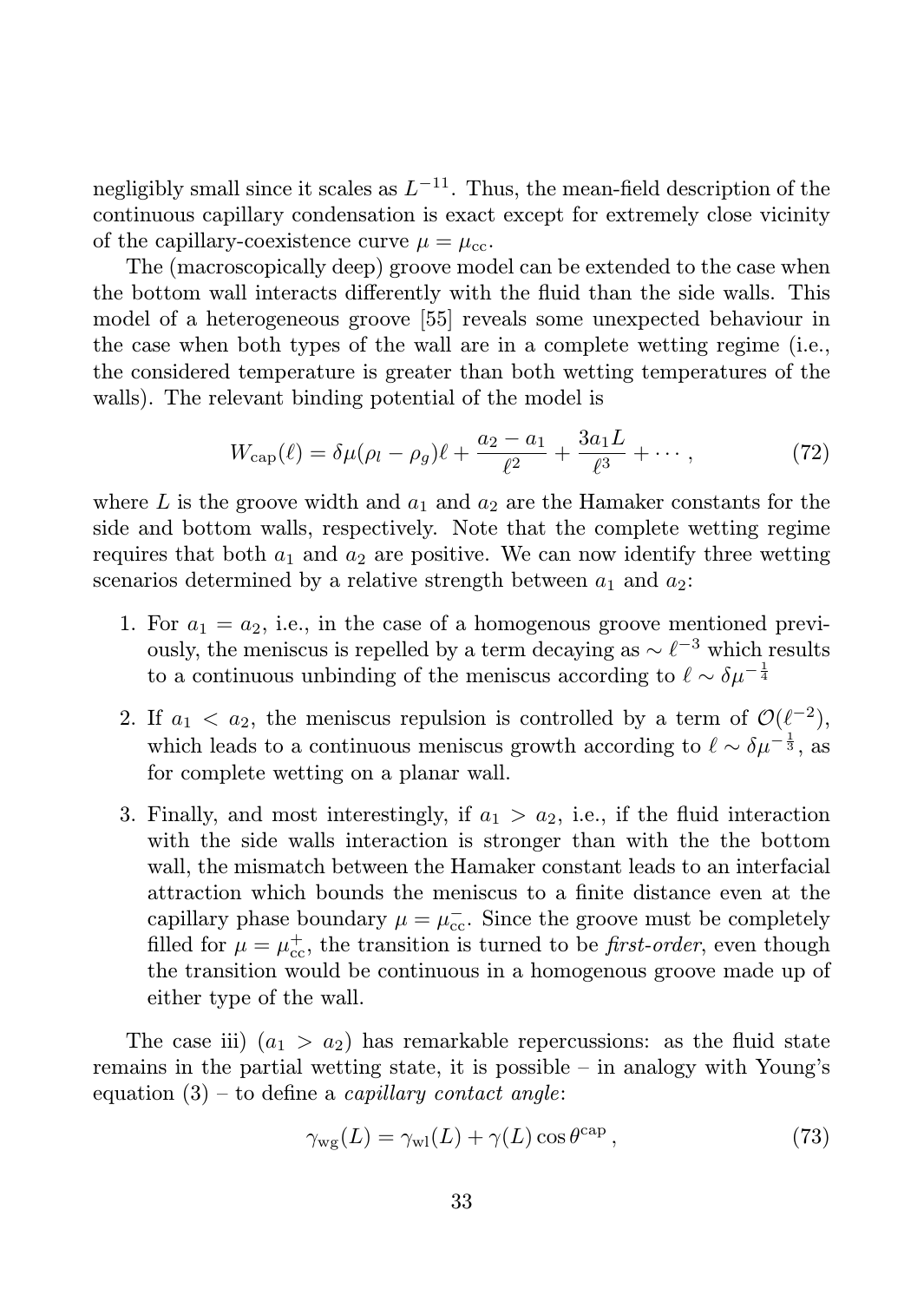valid for  $\mu = \mu_{\text{cc}}$ . Here, the capillary surface tensions  $\gamma_{\text{wg}}(L)$ ,  $\gamma_{\text{wl}}(L)$  and  $\gamma(L)$ are the surface free energies between groove bottom and capillary gas, groove bottom and capillary liquid and capillary gas and capillary liquid, respectively, per unit area of the groove bottom. For sufficiently wide grooves, the meniscus cross-section is near circular and thus  $\gamma(L) \approx \pi/2\gamma$ .

Therefore, somewhat counter-intuitively, if the attraction of the bottom wall is weaker than the attractive strength of the side walls, a liquid-vapour interface of a non-zero capillary contact angle forms in the groove even though  $\theta^{\text{cap}} = 0$  for the grooves of either material.

Let us now turn to the case of finite  $D$ , which effectively means that we are considering microscopically deep grooves. It was shown [56] that the partial wetting regime  $(T < T_w)$  the condensation occurs at the pressure given by modified Kelvin equation

$$
p_{cc}(L,D) = \frac{2\gamma \cos \theta_E}{L} \tag{74}
$$

which has the same form as the standard Kelvin equation but is expressed in terms of the *edge contact angle*  $\theta_E$ , rather than Young's contact angle  $\theta$ , and the concept of which has been originally proposed in Ref. [57] for the model of open slits of finite heights. The relation between  $\theta$  and  $\theta_E$  is only via the aspect ration  $L/D$ . In the condensed state, the meniscus is pinned at the edges of the groove (the free energy acquires a minimum in this state) except for Young's contact angle  $\theta = \theta^* \approx 31^\circ$  in which case the local pinning (and the free energy barrier) vanishes. For this value of the contact angle the meniscus can be arbitrarily moved upwards or downwards without any freeenergy cost and thus represents a Goldstone mode for condensation transition in capillary grooves. Moreover, the nature of the condensation turns out to be qualitatively different below and above  $\theta^*$ . In both cases, the asymptotic value of the condensation pressure in the limit of  $D \to \infty$  is the standard Kelvin pressure (given by the classical Kelvin equation) but is approached from below if  $\theta < \theta^*$  and from above if  $\theta > \theta^*$ .

It should be emphasised that the value of the threshold Young's contact angle  $\theta^* \approx 31^\circ$  is *universal*, i.e. identical for any fluid and any wall material; it only depends on the groove geometry. Our arguments have been supported by detailed microscopic density functional theory calculations which show that the modified Kelvin equation remains highly accurate even when L and D are of the order of tens of molecular diameters.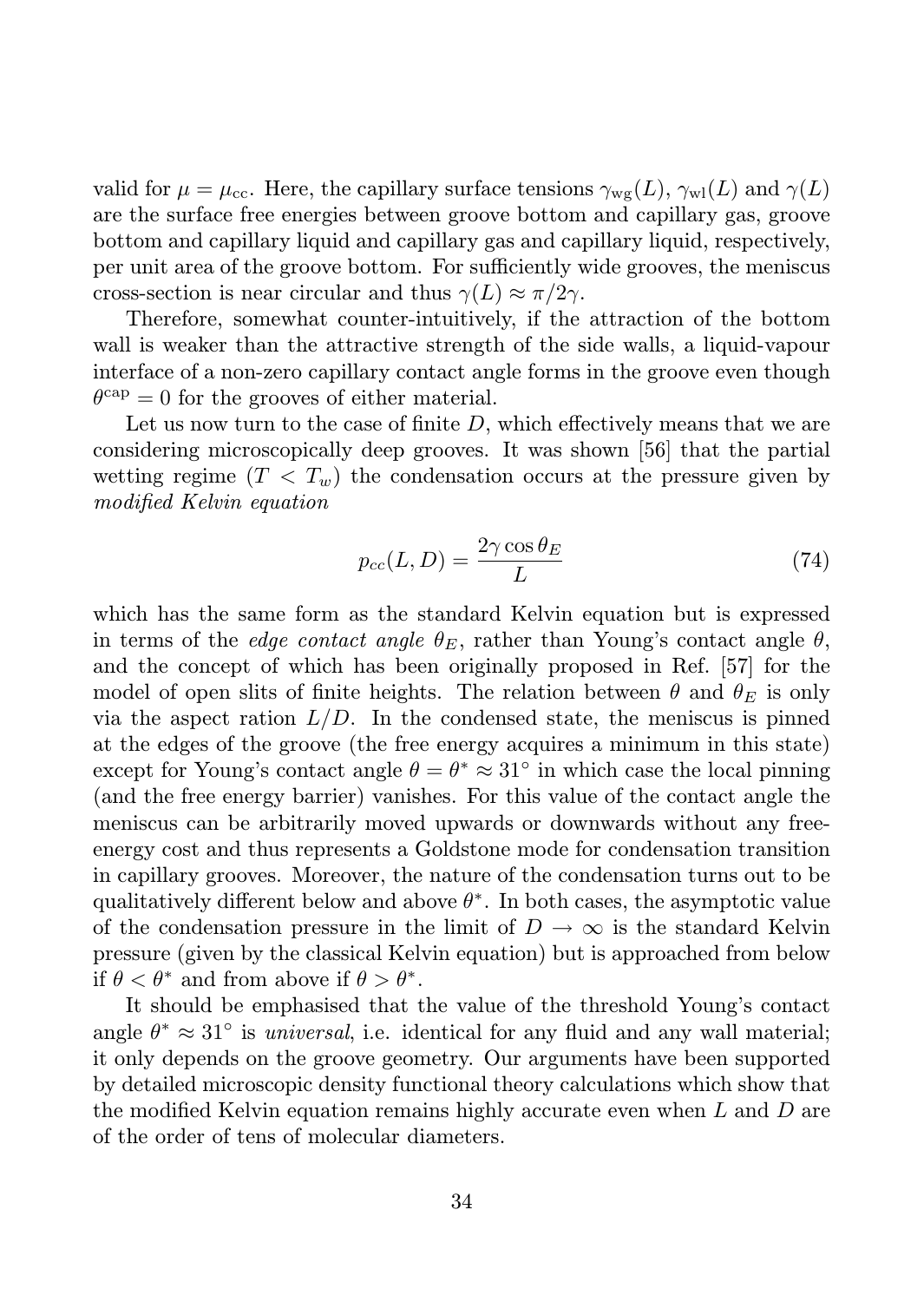### 6.3 Rough surfaces

We now extend the model of a single groove to a periodic system formed by a one-dimensional array of parallel (infinitely long) grooves. The complete wetting proces,  $\mu \to \mu_0^-$  with  $T > T_w$  becomes considerably richer now and can be summarised as follows [58, 59, 60]:

- 1. It is possible to distinguish between four different wetting regimes:
	- (a) Empty grooves: In this low-density state  $(\mu \ll \mu_0)$  the grooves are filled essentially by the capillary gas with only a microscopic adsorption of the liquid phase near the groove corners.
	- (b) Filled grooves: In this state, the grooves are filled with capillary liquid but the top of the walls is only partially wet, i.e. covered by only a microscopic amount of liquid.
	- (c) Edge pinning: As the chemical potential is increased still more, the top of the grooves becomes wet, since the binding potential for the corresponding planar wall is repulsive. However, the presence of the groove edges prohibits complete wetting and the liquid-gas interface is pinned at the edges giving rise to a periodic array of cylindrical droplets.
	- (d) Complete wetting: Sufficiently close to  $\mu_0$ , the liquid-gas interface unbinds from the groove edges as followed by a further growth of the wetting film similarly to complete wetting on a flat wall. However, the interface remains undulated nad flattens continuously.
- 2. On a mesoscopic level, the wetting temperature, at which the wall is completely wet in the limit of  $\mu \to \mu_0$ , is the same as for the planar wall. However, the microscopic analyses have shown that the structure of the wall may substantially decrease the wetting temperature [59, 60].
- 3. There is a qualitative discrepancy between the microscopic results of adsorption on microscopically structured (rough) walls and the macroscopic predictions. In particular, a contact angle  $\theta_E$  of a sessile drop within a purely phenomenological (thermodynamic) treatment is given by the Wenzel law [61], according to which

$$
\cos \theta_E = r \cos \theta \tag{75}
$$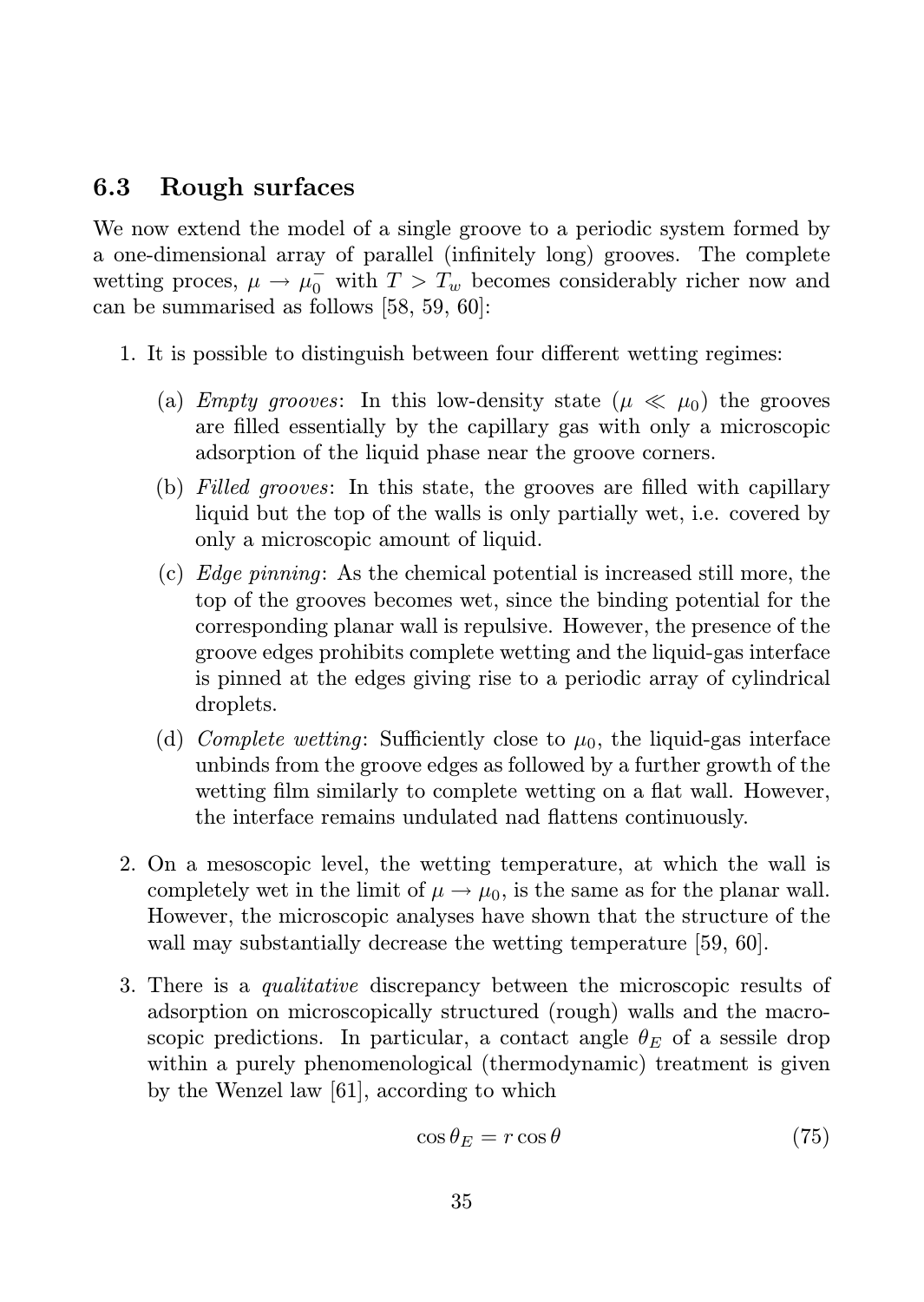where  $\theta$  is Young's contact angle of the pertinent flat wall and  $r \geq 1$ is a parameter which characterises the wall roughness  $(r = 1$  for a flat wall). According to this law, the structure of the wall enhances the "hydrophilic" character of the wall, i.e.  $\theta_E < \theta$  for  $\theta < \pi/2$ . However, for microscopically corrugated walls, the microscopic analyses showed the opposite, i.e. that the contact angle increases with the wall roughness, and indeed so much so, that the wall may become "hydrophobic" ( $\theta_E$ )  $\pi/2$ ) for r large enough [59].

#### 6.4 Bridging transitions

As a final example of the interfacial phase transitions we discuss the process during which two wetting films merge to forme a single one. From a purely macroscopic viewpoint this so called bridging transition is always of first-order in view of the change of the wetting geometry. However, a more detailed analysis shows that the transition may be first-order, rounded or critical depending on the geometric properties of the wetted bodies.



Figure 8: A sketch representing unbridged (top) and bridged (bottom) states of two spherical colloids immersed in a solvent.

Consider first two large spherical bodies (colloids, nanoparticles...), each of a radius  $R$ , embedded into a sea of small particles (solvent) at two-phase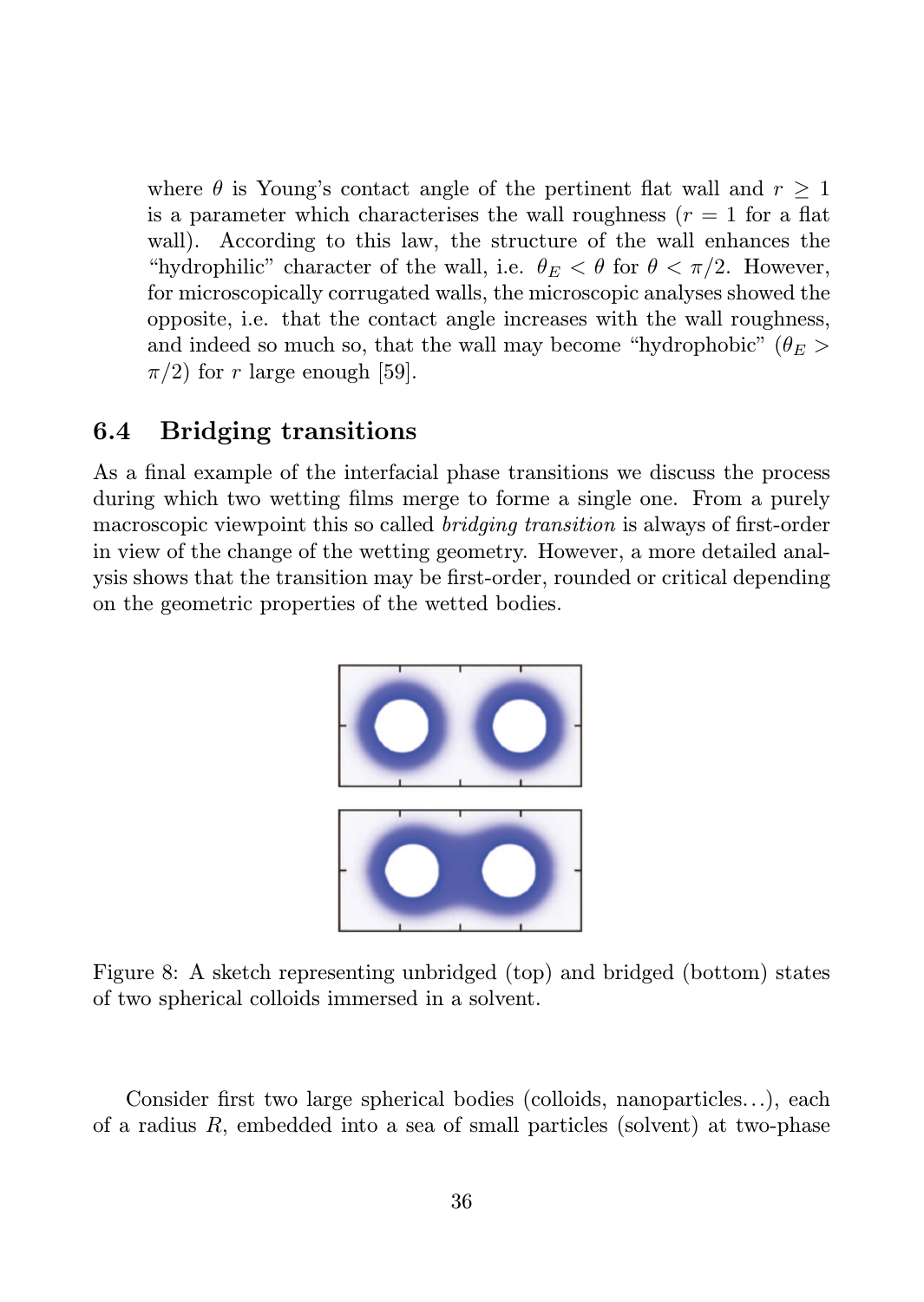bulk coexistence  $\mu = \mu_0$ . If the separation between the colloids H is large enough, two separate spherical wetting layers form around each of the colloids of the width depending on  $R$  and the microscopic forces. In particular, in the presence of long-range dispersion-like (solvent-solvent or colloid-solvent) forces, the width of the wetting layers grow as  $R^{1/3}$  for large R [62, 63]. In contrast, if only short-range forces (i.e. of finite range or decaying exponentially at large distances) are present, the wetting layers grow logarithmically with R. However, as the colloids get closer together, their wetting layers merge and the bridging transition occurs at a certain distance  $H_b$ .

As was shown in Ref.  $[64]$ , there exists a critical radius  $R_c$  of the colloids, such that for  $R > R_c$  the transition is first-order and reminds capillary condensation (clearly, the two transitions become identical in the limit of  $R \to \infty$ ). However, for  $R < R_c$  the transition is continuous (rounded). The nature and the location of the transition have been subsequently worked out in Ref. [65]. It was shown that for the spherical colloids the shape of the bridging film is a catenoid formed by rotating the catenary  $y = a \cosh \frac{x}{a}$  about the revolution x axis connecting the centers of the spheres. The distance  $H_b$  at which the bridging transition occurs was shown to scale linearly with  $R$  according to

$$
H_b/R = \alpha(\theta) \tag{76}
$$

where the function  $\alpha$  only depends on temperature via the Young contact angle θ. In particular, if the spherical colloids are completely wet (θ = 0), α ≈ 2.32, while for neutral wetting,  $\theta = \pi/2$ ,  $\alpha = 2$  meaning that no bridging occurs.

Similar results apply for a pair of parallel cylindrical colloids. In this case, the bridging transition occurs at an axis-to-axis distance

$$
H_b/R = (\pi - 2\theta)\cos\theta + 2\sin\theta\tag{77}
$$

where R is the radius of the cylinders. Note that  $H_b = 2R$ , again, for neutral wetting  $(\theta = \pi/2)$  while  $H_b = \pi R$  for complete wetting  $(\theta = 0)$ .

These results can be further corrected by considering influence of the singular part of the surface free energy arising from complete wetting layers. This contribution shifts the phase boundary by multiplying the r.h.s. of (76) and (77) by factor  $\xi_l/(2R)\ln(R/\xi_l)$  and  $\xi_l/R\ln(R/\xi_l)$ , respectively, where  $\xi_l$  is the liquid correlation length of the solvent. Note that the different prefactor of the corrections reflects the difference in the curvature between the spheres and cylinders.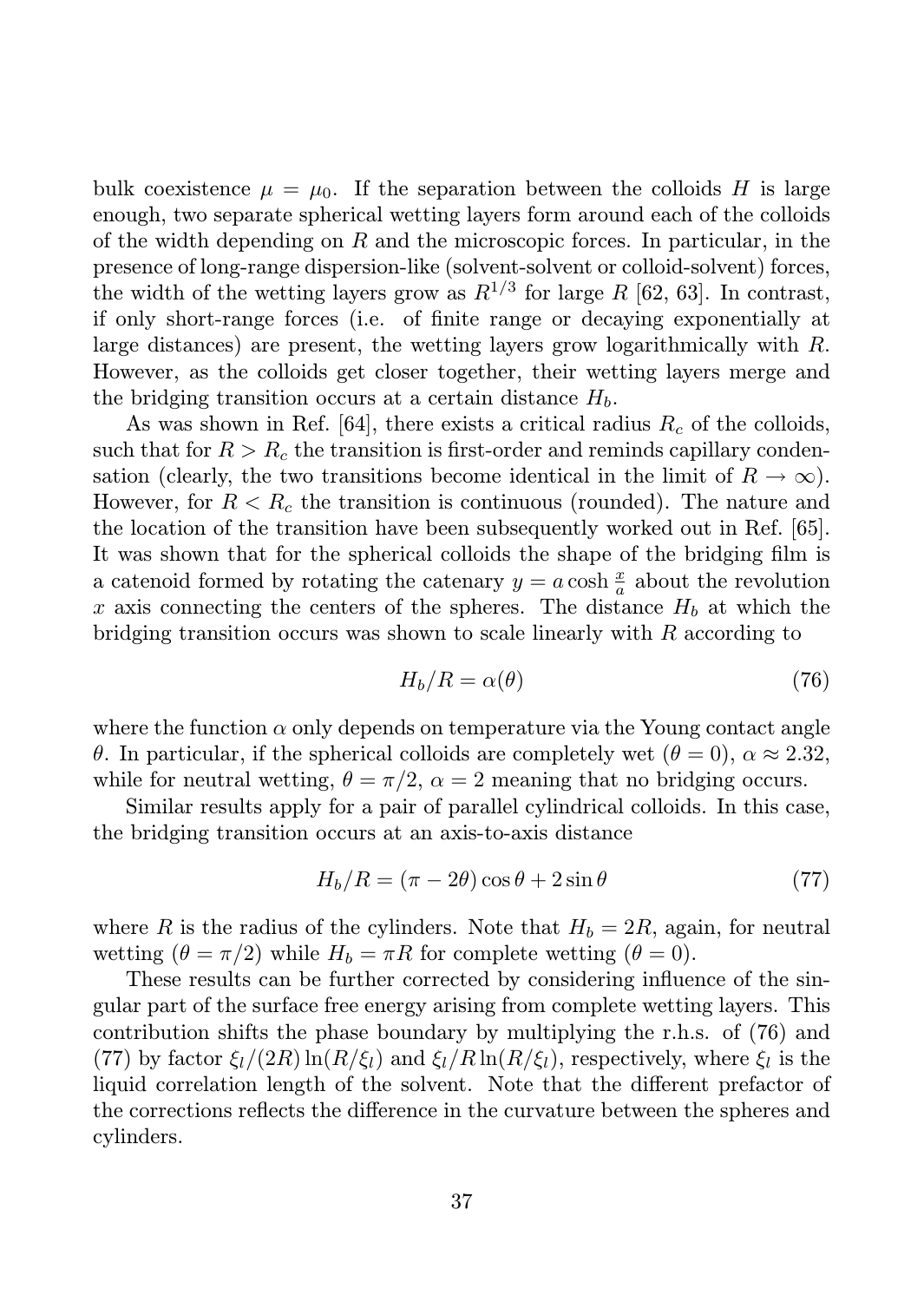Although the location of the bridging transitions is similar for cylinders and spheres, all other aspects, particularly the stability of liquid bridges, are very different in the two systems. In both cases, the bridged configuration can extend into metastable region for  $H > H<sub>b</sub>$ . The mechanism of these extensions are different, though. For spheres, there always exists a limit-ofstability  $H_s$  where the catenoid ceases to have solution touching the spheres and for complete wetting regime  $H_s \approx 2.38R$ ; the metastable region is thus very narrow. In contrast, the shape of the bridging film between two cylinders is flat which has always a solution and thus the metastable region  $H > H<sub>b</sub>$  is unbounded. Only off the bulk two-phase coexistence, in which case the liquidgas interface forming the liquid bridging film is not flat but rather an arc of the Laplace radius, there exists the end-of-the-stability which corresponds to pinching of the bridge film where the two arc circles meet.

### 7 Conclusion

The presented dissertation summarizes the main of the author contribution to the theory of interfacial phenomena at geometrically structured surfaces and the selected articles all belong to this research area. They illustrate complexity of these phenomena are a dramatic impact of the wall geometry; the chosen model substrates are shown to induce some new types of phase transitions and criticality that have no analogy in bulk or at planar surfaces. However, although the studied phenomena appear to be very specific for the given substrate geometry, there exists "covariance laws" revealing striking symmetries and deep connections between fluid phase behaviour in very distinct systems. There is obviously many more physically relevant models that are still largely unexplored, especially from a microscopic perspective which would link the phenomenology of the observed fluid behaviour with the microscopic forces acting between fluid and wall molecules. This understanding is of a fundamental theoretical interest but there are also promising perspectives in applications for modern technological branches dealing with fabrication of "smart surfaces" that is of the central interest in the modern material science. All these challenges bring about ever increasing popularity of the field among physicists, chemists and engineers. Dynamical behaviour of the corresponding non-equilibrium systems is another area of rapidly growing interest which, however, goes beyond the scope of the dissertation.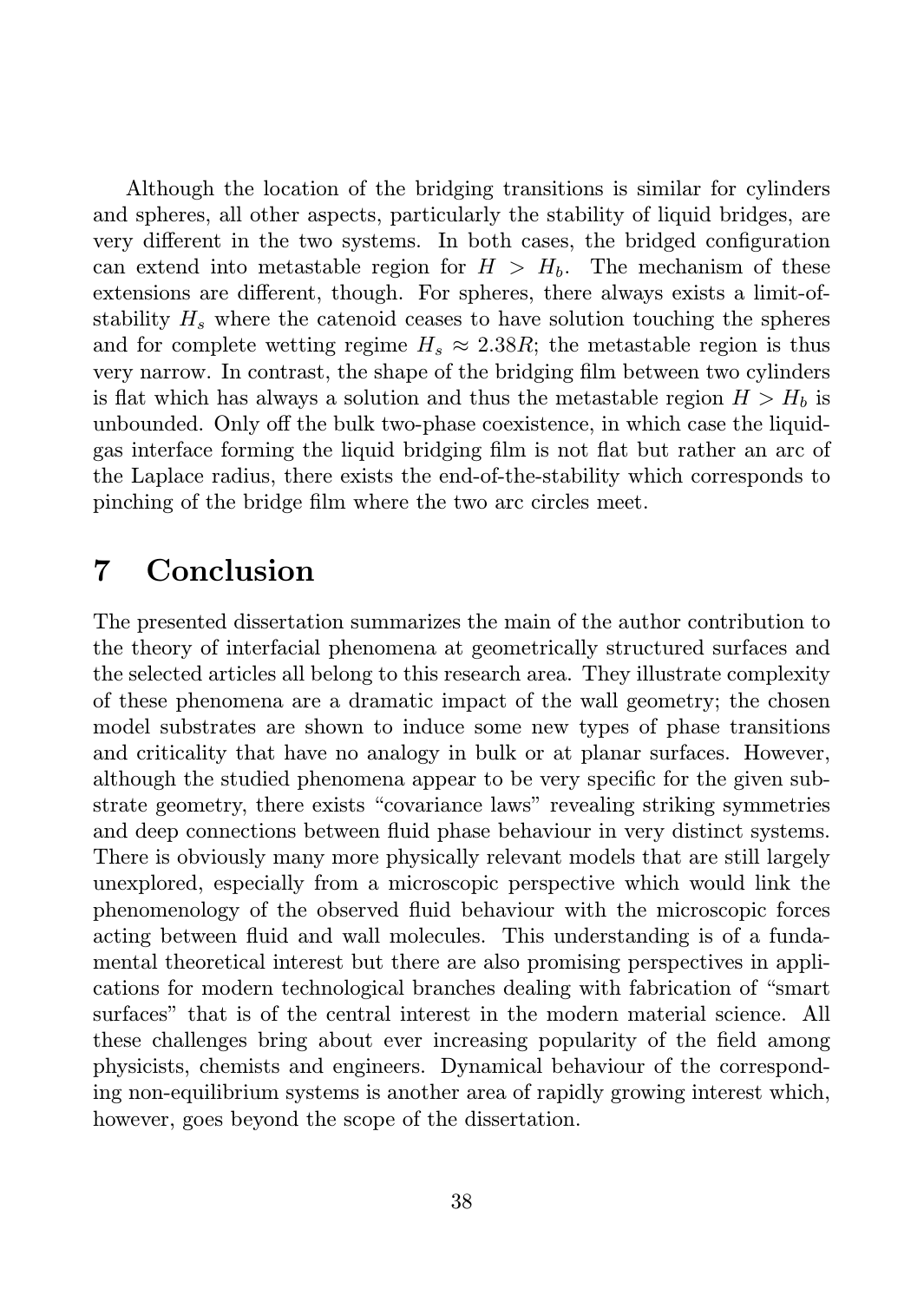### 8 List of selected publications

- 1. Malijevský Alexandr and Parry Andrew: Critical Point Wedge Filling, Phys. Rev. Lett. 110, 166101 (2013).
- 2. Malijevský Alexandr and Parry Andrew: Density functional study of complete, first-order and critical wedge filling transitions, J. Phys.: Condens. Matter 25, 305005 (2013).
- 3. Malijevský Alexandr and Parry Andrew: Filling transitions in acute and open wedges, Phys. Rev. E 91, 052401 (2015).
- 4. Malijevský Alexandr and Parry Andrew: Influence of intermolecular forces at critical-point wedge filling, Phys. Rev. E  $93$ ,  $040801(R)$  (2016).
- 5. Archer Andrew and Malijevský Alexandr: Crystallization of soft matter under confinement at interfaces and in wedges, J. Phys.: Condens. Matter 28, 244017 (2016).
- 6. Malijevský Alexandr: Complete wetting near an edge of a rectangularshaped substrate: J. Phys.: Condens. Matter 26, 315002 (2014).
- 7. Malijevský Alexandr: Does adsorption in a single nanogroove exhibit hysteresis?, J. Chem. Phys. 137, 214704 (2012).
- 8. Malijevský Alexandr and Parry Andrew: Condensation and evaporation transitions in deep capillary grooves, J. Phys.: Condens. Matter 26, 355003 (2014).
- 9. Parry Andrew, Malijevský Alexandr and Rascón Carlos: Capillary Contact Angle in a Completely Wet Groove, Phys. Rev. Lett. 113, 146101 (2014).
- 10. Malijevský Alexandr, Parry Andrew, and Pospíšil Martin: Edge contact angle and modified Kelvin equation for condensation in open pores, Phys. Rev. E  $96, 020801(R)$  (2017).
- 11. Malijevský Alexandr and Parry Andrew: Modified Kelvin Equations for Capillary Condensation in Narrow and Wide Grooves, Phys. Rev. Lett. 120, 135701 (2018).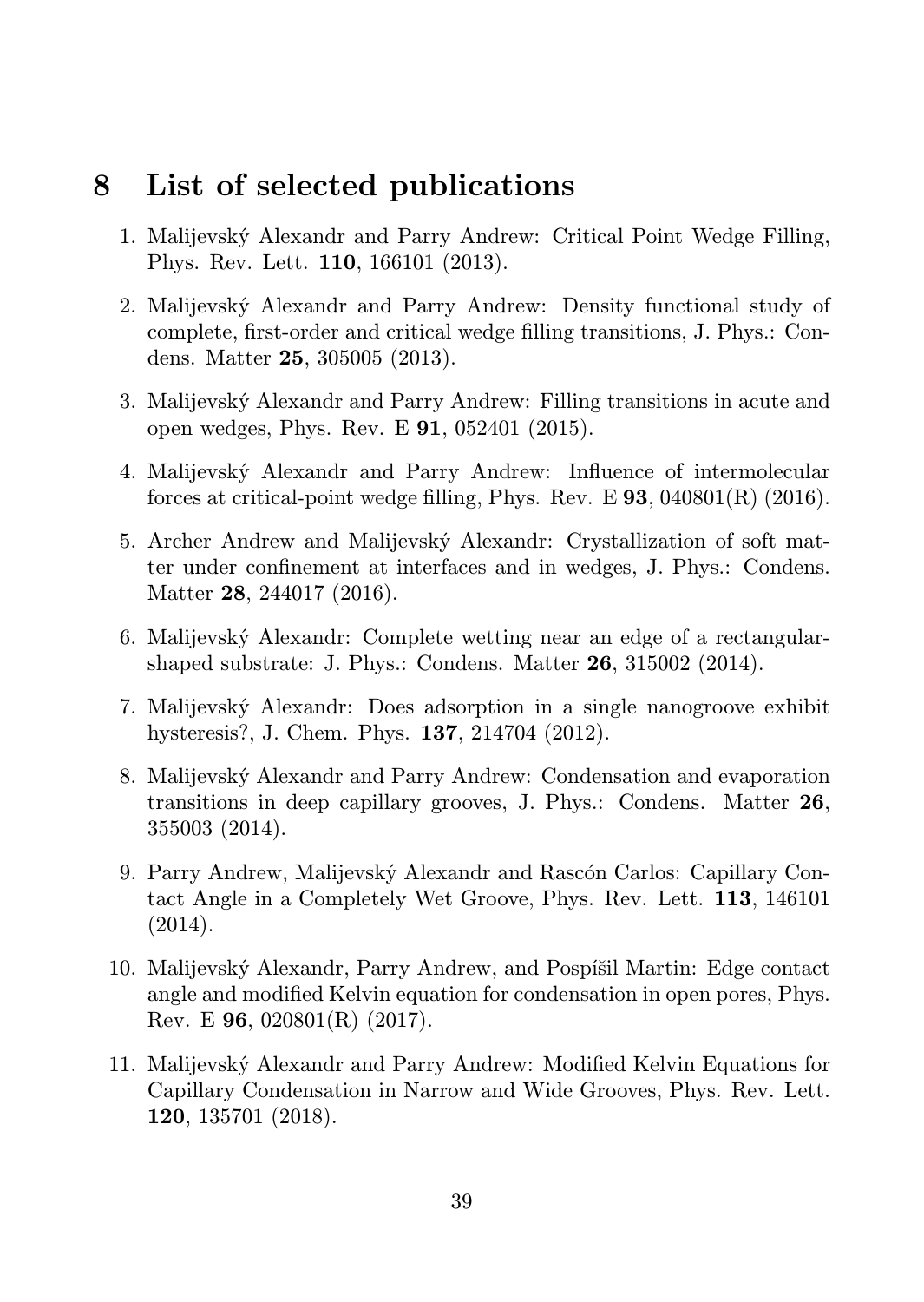- 12. Malijevský Alexandr: Filling and wetting transitions at grooved substrates, J. Phys.: Condens. Matter 25, 445006 (2013).
- 13. Malijevský Alexandr: Does surface roughness amplify wetting?, J. Chem. Phys. 141, 184703 (2014).
- 14. Svoboda Martin, Malijevský Alexandr and Lísal Martin: Wetting properties of molecularly rough surfaces, J. Chem. Phys. 143, 104701 (2015).
- 15. Nold Andreas, Malijevský Alexandr, and Kalliadasis Serafim: Wetting on a spherical wall: Influence of liquid-gas interfacial properties, Phys. Rev. E 84, 021603 (2011).
- 16. Malijevský Alexandr: Effective interactions between a pair of colloids, Mol. Phys. 113, 1170 (2015).
- 17. Malijevský Alexandr and Parry Andrew: Bridging transitions for spheres and cylinders, Phys. Rev. E 92, 022407 (2015).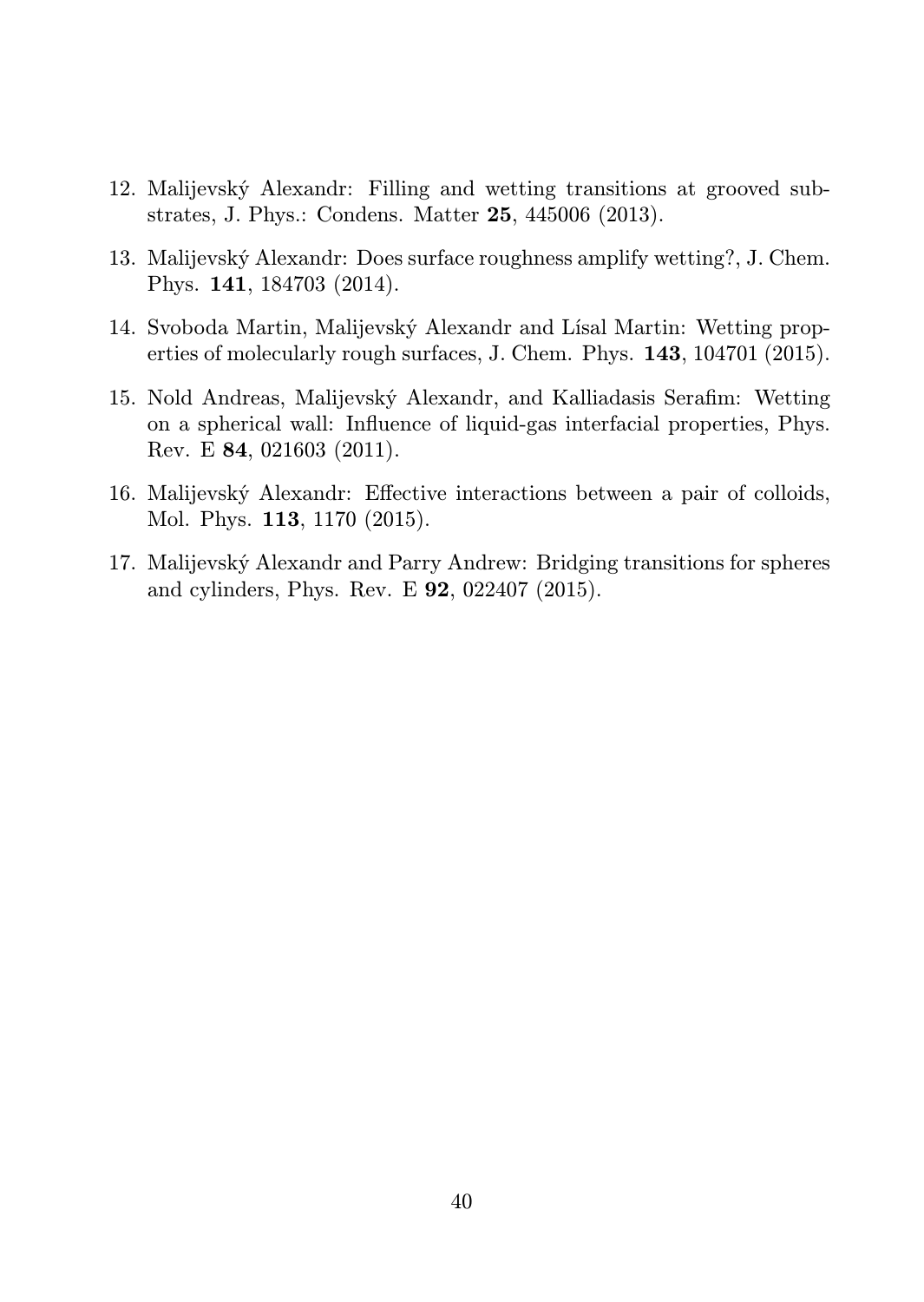## References

- [1] J. W. Cahn, J. Chem. Phys. 66, 3667 (1977).
- [2] G. F. Teletzke, L. E. Scriven, and H. T. Davis, J. Coll. Int. Sci. 87, 550 (1982).
- [3] D. E. Sullivan, Phys. Rev. B 20, 3991 (1979).
- [4] D. E. Sullivan, Faraday Symp. 216, 191 (1981).
- [5] D. E. Sullivan, J. Chem. Phys. 74, 2604 (1981).
- [6] H. Nakanishi and M. E. Fisher, Phys. Rev. Lett. 49, 1565 (1982).
- [7] P. Tarazona and R. Evans, Mol. Phys. 48, 799 (1983).
- [8] D. Bonn, J. Eggers, J. Indekeu, J. Meunier, and E. Rolley, Rev. Mod. Phys. 81, 739 (2009).
- [9] T. Yanagishita, K. Nishio, and H. Masuda, Adv. Mater. 17, 2241 (2005).
- [10] A. S. Urban, A. A. Lutich, F. D. Stefani, and J. Feldmann, Nano Lett. 10, 4794 (2010).
- [11] H. Bruus, Theoretical Microfluidics, Oxford University Press, (2007).
- [12] C. Rascón, A. O. Parry, and A. Sartori, Phys. Rev. E 59, 5697 (1999).
- [13] T. Andrews, Philosophical Transactions of the Royal Society of London 159, 575 (1869).
- [14] J. D. van der Waals, Over de Continuiteit van den Gas- en Vloeistoftoestand, PhD thesis, Leiden, The Netherlands (1873).
- [15] L. D. Landau, Zh. Eksp. Teor. Fiz. 7, 19 (1937).
- [16] J. R. Baxter, Exactly solved models in statistical mechanics London: Academic Press Inc. (1982).
- [17] L. Onsager, Physical Review **65**, 117 (1944).
- [18] B. Widom, J. Chem. Phys. 43, 3892 (1965).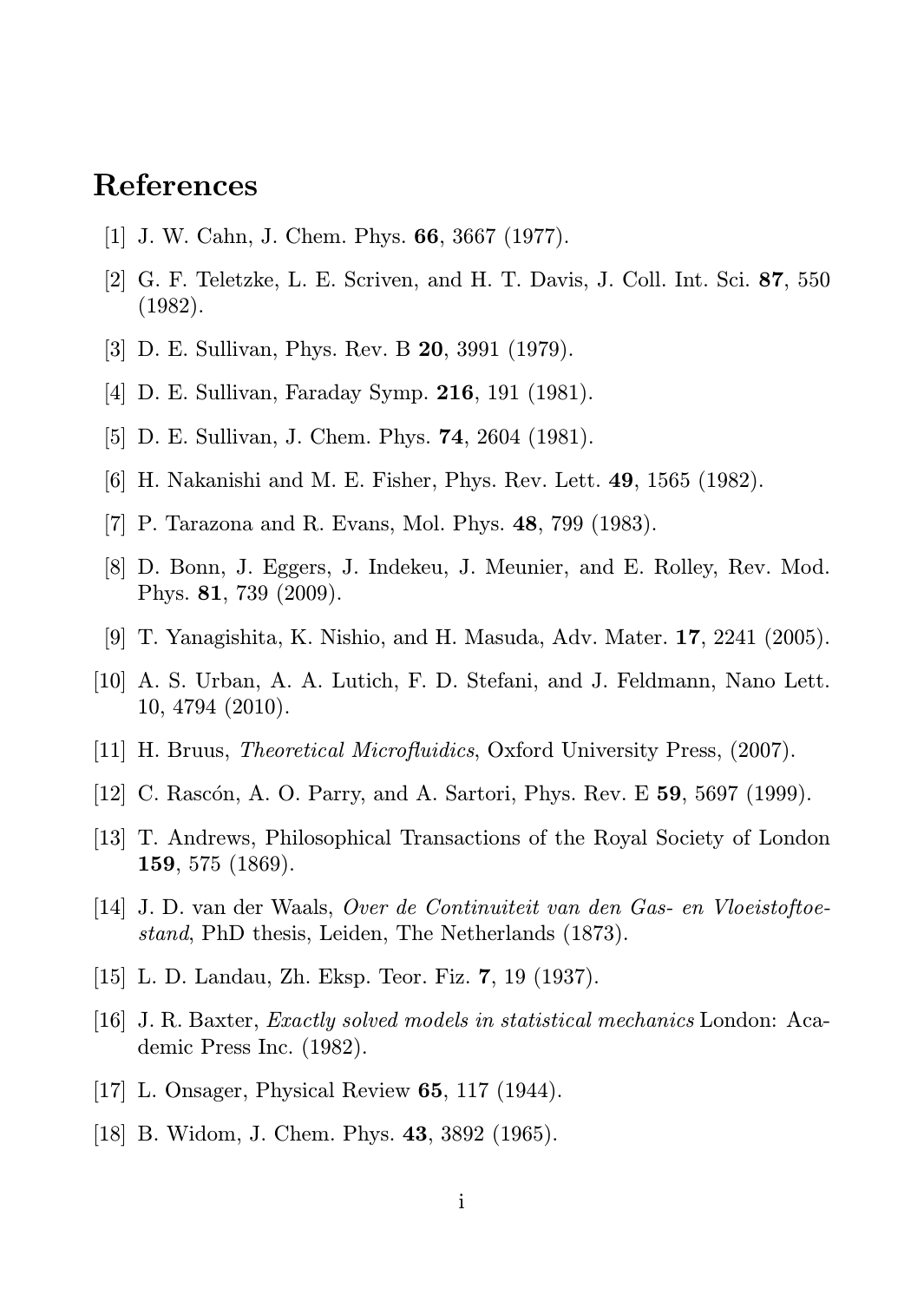- [19] L. P. Kadanoff, Physics 2, 263 (1966).
- [20] K. G. Wilson, Physical Review B. 4, 3174 (1971).
- [21] K. G. Wilson, Physical Review B. 4, 3184 (1971).
- [22] K. G. Wilson and M. E. Fisher, Phys. Rev. Lett. 28, 240 (1972).
- [23] D. E. Sullivan and M. M. Telo da Gama, in Fluid Interfacial Phenomena, edited by C. A. Croxton (Wiley, New York, 1985)
- [24] S. Dietrich, in Phase Transitions and Critical Phenomena, edited by C. Domb and J. L. Lebowitz (Academic, New York, 1988), Vol. 12.
- [25] M. Schick, in Liquids and Interfaces, edited by J. Chorvolin, J. F. Joanny, and J. Zinn-Justin (Elsevier, New York, 1990).
- [26] R. Lipowsky and M. E. Fisher, Phys. Rev. B 36, 2126 (1987).
- [27] B. V. Derjaguin, Acta Phys. Chem. 12, 181 (1940).
- [28] R. Evans and U. Marini Bettolo Marconi, Chem. Phys. Lett. 114, 415 (1985).
- [29] M. E Fisher and H. Nakanishi, J. Chem. Phys. 75, 5857 (1981).
- [30] H. Nakanishi and M. E. Fisher, J. Chem. Phys. 78, 3279 (1983).
- [31] R. Evans, J. Phys.: Condens. Matter 2, 8989 (1990).
- [32] P. Hohenberg and W. Kohn, Physical Review. **136**, B864 (1960).
- [33] W. Kohn and L. J. Sham, Physical Review. 140, A1133 (1965).
- [34] R. Evans, Adv. Phys. 28, 143 (1979).
- [35] D. Henderson, Fundamentals of Inhomoheneous Fluids, Marcel Dekker, New York (1992).
- [36] Y. Rosnefeld, Phys. Rev. Lett. 63, 980 (1989).
- [37] J.-P. Hansen and I. R. McDonald, Theory of simple fluids, Academic Press, Oxford (2013).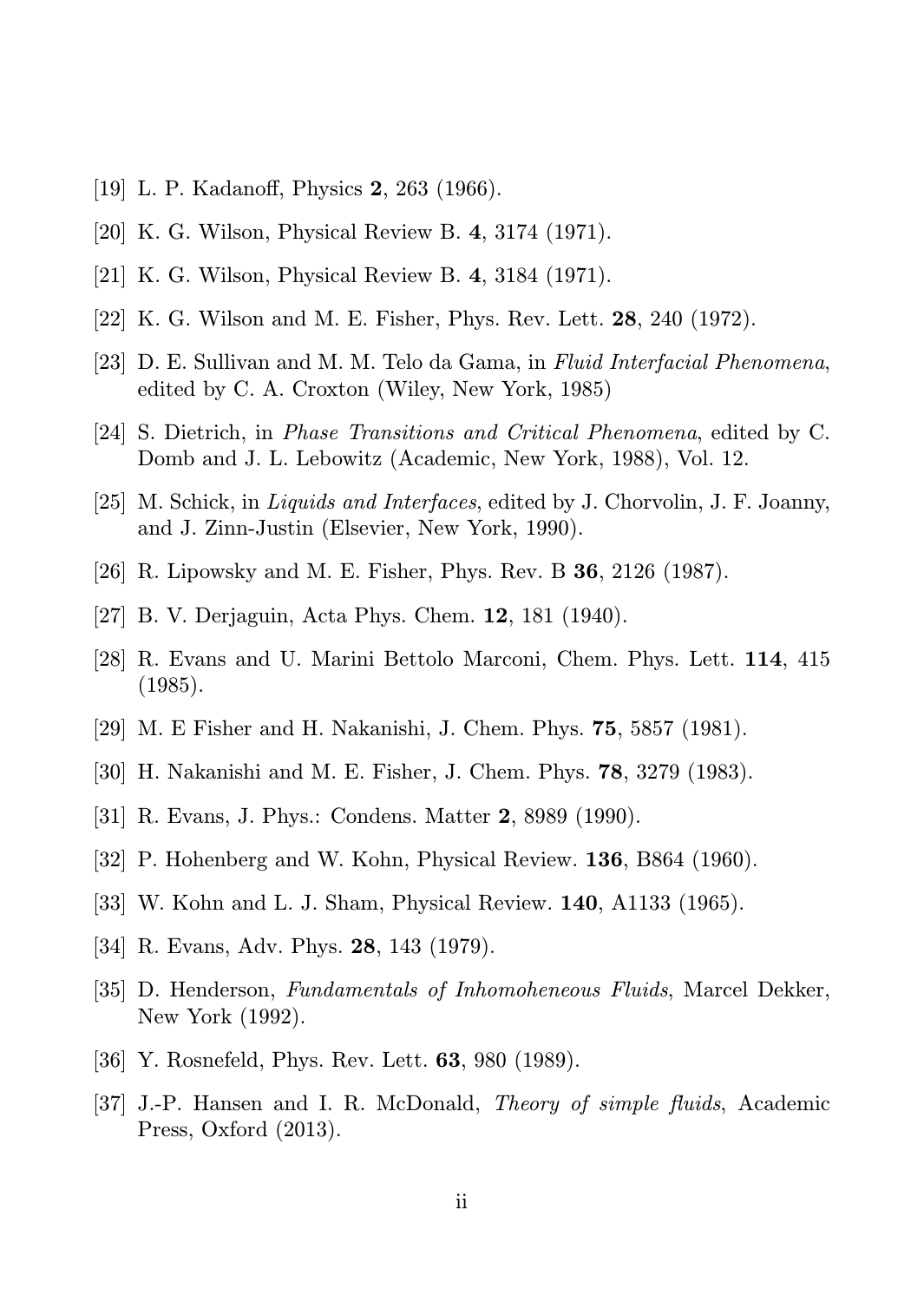- [38] E. H. Hauge, Phys. Rev. A 46, 4994 (1992).
- [39] K. Rejmer, S. Dietrich, and M. Napiorkówski, Phys. Rev. E 60, 4027 (1999).
- [40] A. Malijevský and A. O. Parry, Phys. Rev. Lett. 110, 166101 (2013).
- [41] A. Malijevský and A. O. Parry, J. Phys.: Condens. Matter 25, 305005 (2013).
- [42] A. O. Parry, C. Rascón, and A. J. Wood, Phys. Rev. Lett. 83, 5535 (1999).
- [43] A. O. Parry, C. Rascón, and A. J. Wood, Phys. Rev. Lett. 85, 345 (2000).
- [44] C. Rascón and A. O. Parry, Phys. Rev. Lett. 94, 096103 (2005).
- [45] A. Malijevský and A. O. Parry, Phys. Rev. E 91, 052401 (2015).
- [46] A. Malijevský and A. O. Parry, Phys. Rev. E 93, 040801(R) (2016).
- [47] A. O. Parry, M. J. Greenall, and J. M. Romero, Phys. Rev. Lett. 90, 046101 (2003).
- [48] A. Archer and A. Malijevský Alexandr, J. Phys.: Condens. Matter 28, 244017 (2016).
- [49] Malijevský Alexandr, J. Phys.: Condens. Matter 26, 315002 (2014).
- [50] M. Tasinkevych and S. Dietrich, Eur. Phys. J. E 23, 117 (2007).
- [51] A. O. Parry, C. Rascón, N. B. Wilding, and R. Evans, Phys. Rev. Lett. 98, 226101 (2007).
- [52] A. Malijevský, J. Chem. Phys. 137, 214704 (2012).
- [53] A. Malijevský, J. Phys.: Condens. Matter 25, 445006 (2013).
- [54] A. Malijevský and A. O. Parry, J. Phys.: Condens. Matter 26, 355003 (2014).
- [55] A. O. Parry , A. Malijevský, and C. Rascón, Phys. Rev. Lett. 113, 146101  $(2014).$